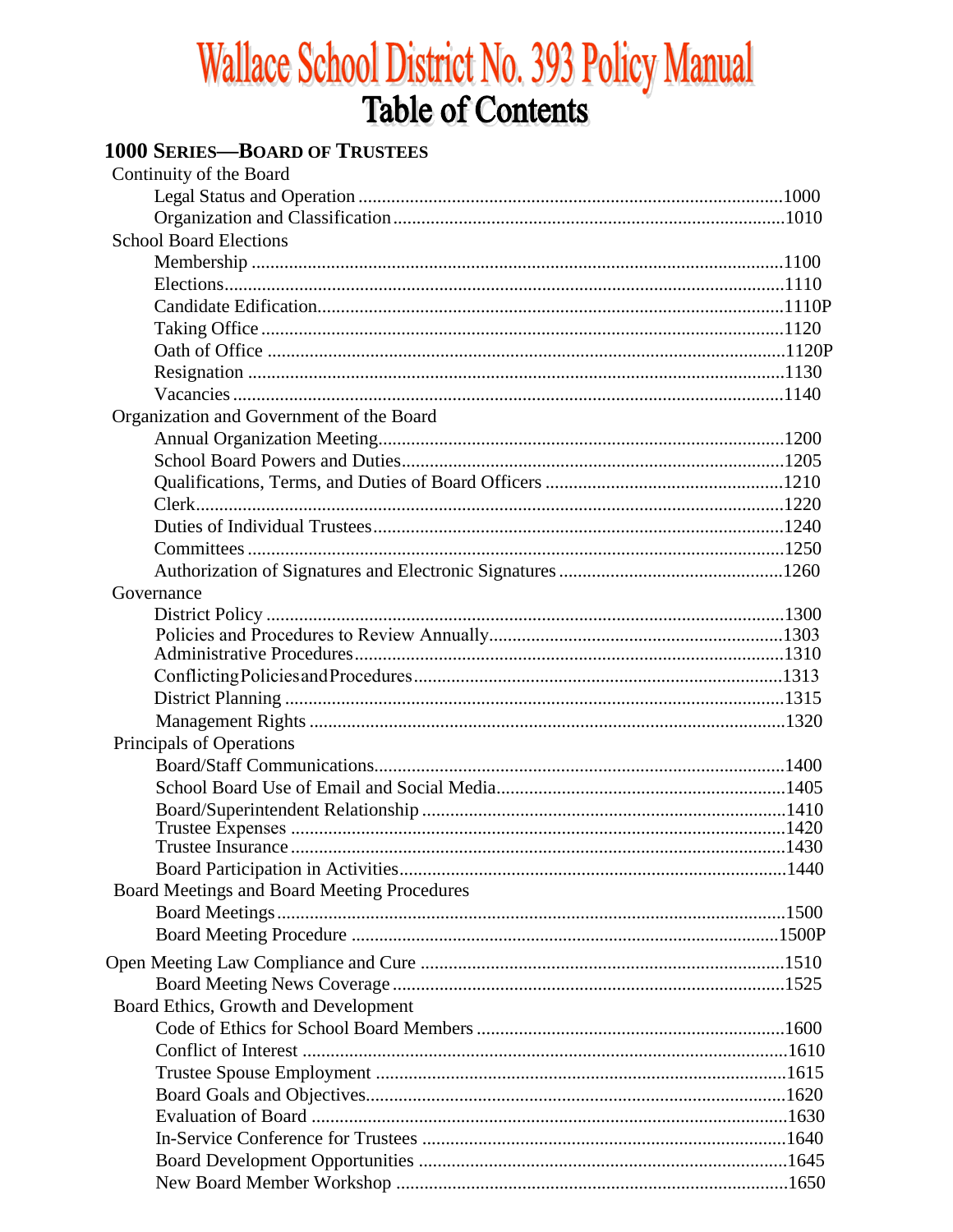# <span id="page-1-0"></span>**THE BOARD OF TRUSTEES 1000**

### Legal Status and Operation

The Board of Trustees of the Wallace School District #393 is the governmental entity established by the State of Idaho to plan and direct all aspects of the District's operations to the end that students shall have ample opportunity to achieve their individual and collective learning needs and to provide a thorough system of education.

The District in its corporate capacitymay sue and be sued and may acquire, hold, and convey real and personal property necessary to its establishment, extension, and existence. The District shall have authority to issue negotiable coupon bonds and incur such other debt in the amounts and manner as prescribed by law.

The policies of the Board define the organization of the Board and the manner of conducting its official business. The Board's operating policies are those the Board adopts from time to time to facilitate the performance of its responsibilities.

| Legal Reference: I.C. $\S$ 33-301 |                  | <b>School Districts Bodies Corporate</b> |
|-----------------------------------|------------------|------------------------------------------|
|                                   | I.C. $§$ 33-511  | Maintenance of Schools                   |
|                                   | I.C. $§$ 33-512  | Governance of Schools                    |
|                                   | I.C. $§$ 33-1612 | Thorough System of Public Schools        |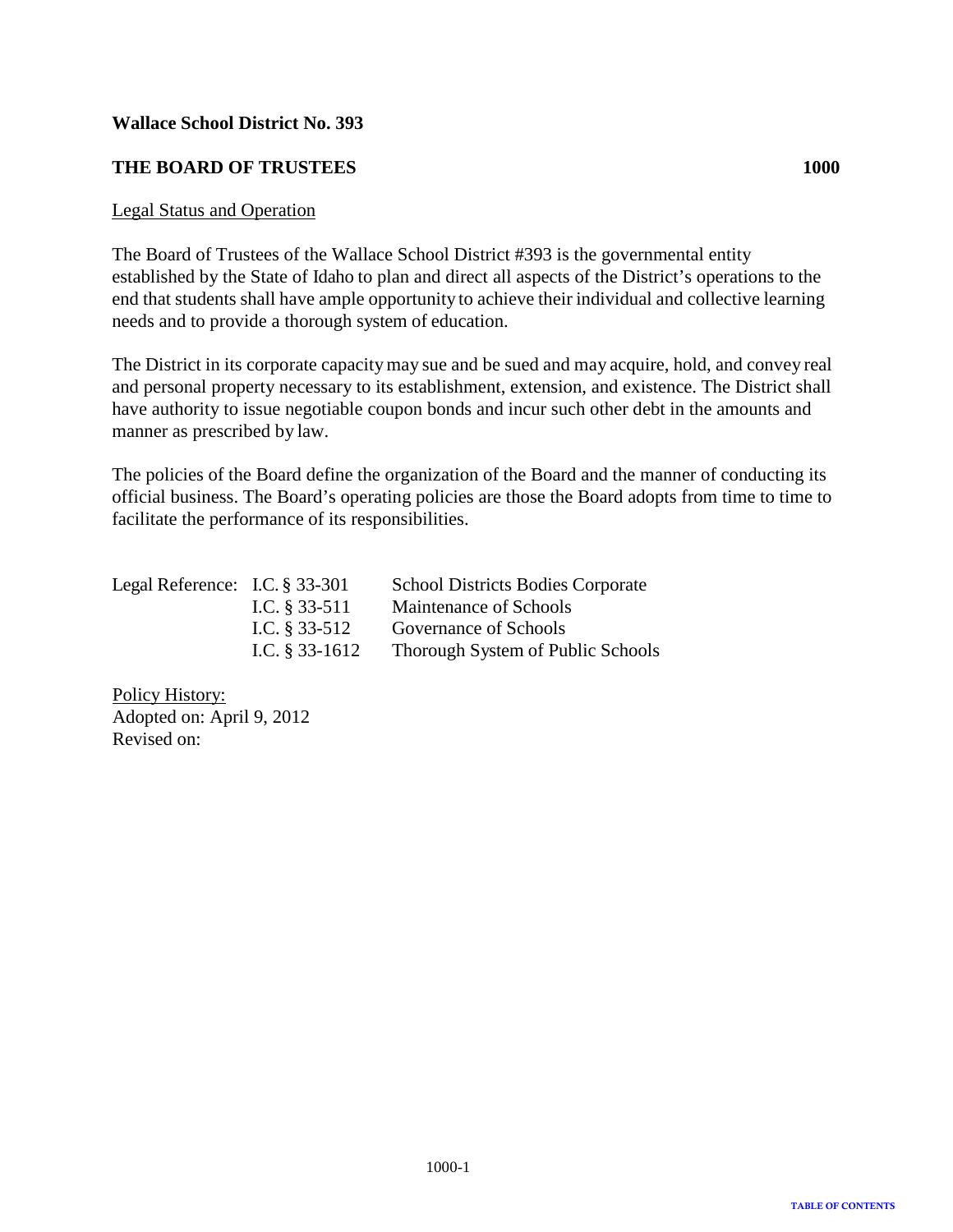# <span id="page-2-0"></span>**THE BOARD OF TRUSTEES 1010**

### Organization and Classification

The legal name of this District is Wallace School District No. 393, Shoshone County\*, State of Idaho. The District is classified as:

# **A K-12 school district giving instruction to pupils in grades K (kindergarten)/one (1) through twelve (12).**

In order to achieve its primary goal of providing each child with the necessary skills and attitudes to become effective citizens, the Board shall exercise the full authority granted to it by the laws of the State of Idaho. Its legal powers, duties, and responsibilities are derived from the Idaho Constitution and State statutes and rules. Sources such as the school laws of Idaho and the rules and regulations of the State Board of Education delineate the legal powers, duties, and responsibilities of the Board.

| Legal Reference: I.C. $\S$ 33-302 |                 | <b>Classification of School Districts</b>        |
|-----------------------------------|-----------------|--------------------------------------------------|
|                                   | I.C. $§$ 33-305 | Naming and Numbering School Districts            |
|                                   | I.C. $§$ 33-506 | Organization and Government of Board of Trustees |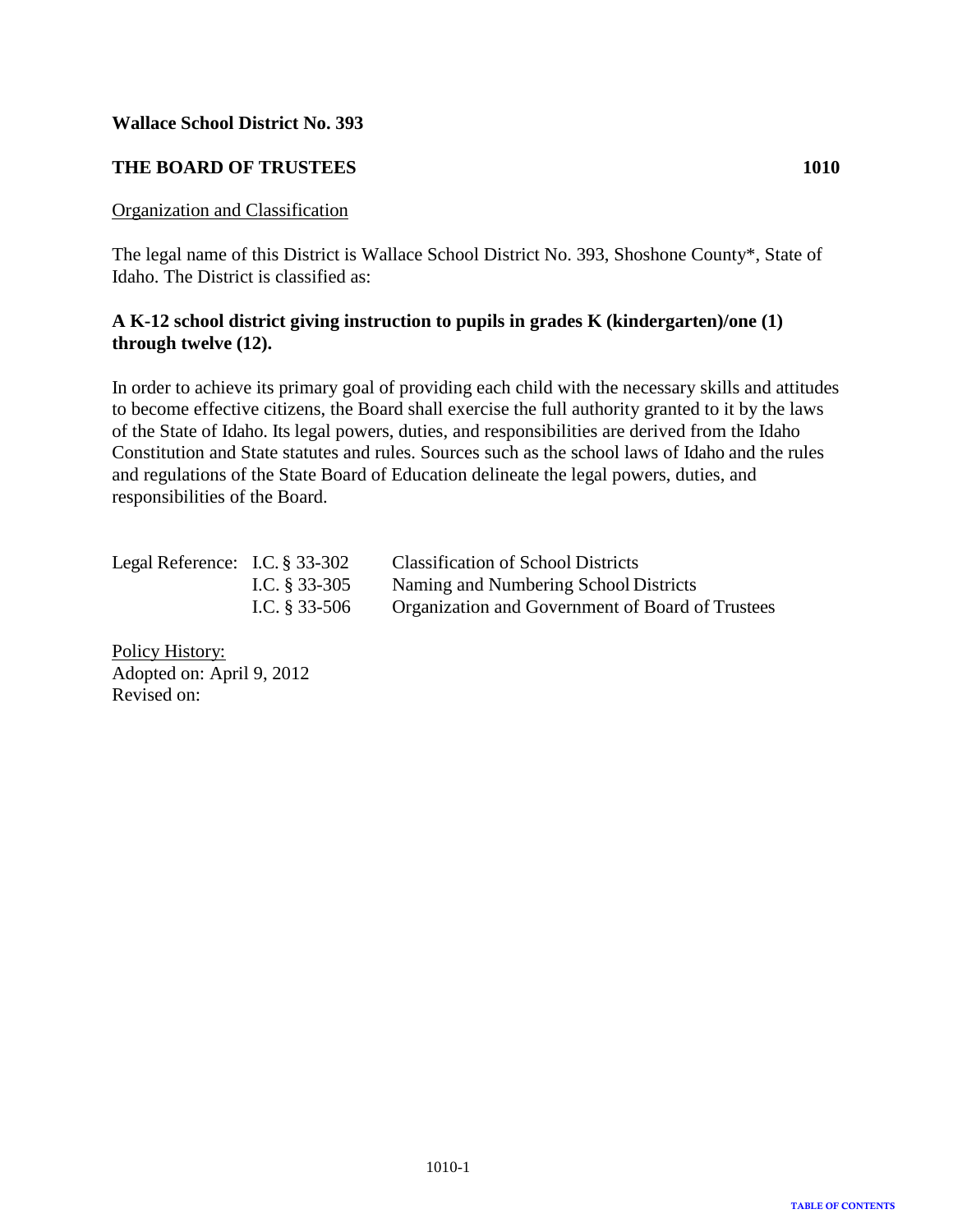# <span id="page-3-0"></span>**THE BOARD OF TRUSTEES** 1100

### Membership

The District is governed by a Board of Trustees consisting of 5 Members. Each Member is to represent a different trustee zone unless a Trustee was appointed at-large to fill a Board vacancy. The Board's powers and duties include the broad authority to adopt and enforce all necessary policies for the management and government of the public schools. Except as otherwise provided by law, Trustees shall hold office for terms of four years until January 1 of the following year in which Trustee's term expires.

All Trustees shall participate on an equal basis with other Members in all business transactions. Official action by Board Members must occur at a duly called and legally conducted meeting. A meeting of the Board means convening to make a decision or to deliberate toward a decision on any matter.

School Board Members, as individuals, have no authority over school affairs or personnel, except as provided by law or as authorized by the Board.

| Legal Reference: I.C. $\S 33-313$ |                 | Trustee Zones                      |
|-----------------------------------|-----------------|------------------------------------|
|                                   | I.C. $§$ 33-501 | <b>Board of Trustees</b>           |
|                                   | I.C. $§$ 33-504 | Vacancies on Boards of Trustees    |
|                                   | I.C. $§$ 74-202 | Open Public Meetings – Definitions |

Policy History: Adopted on: April 9, 2012 Revised on: September 10, 2019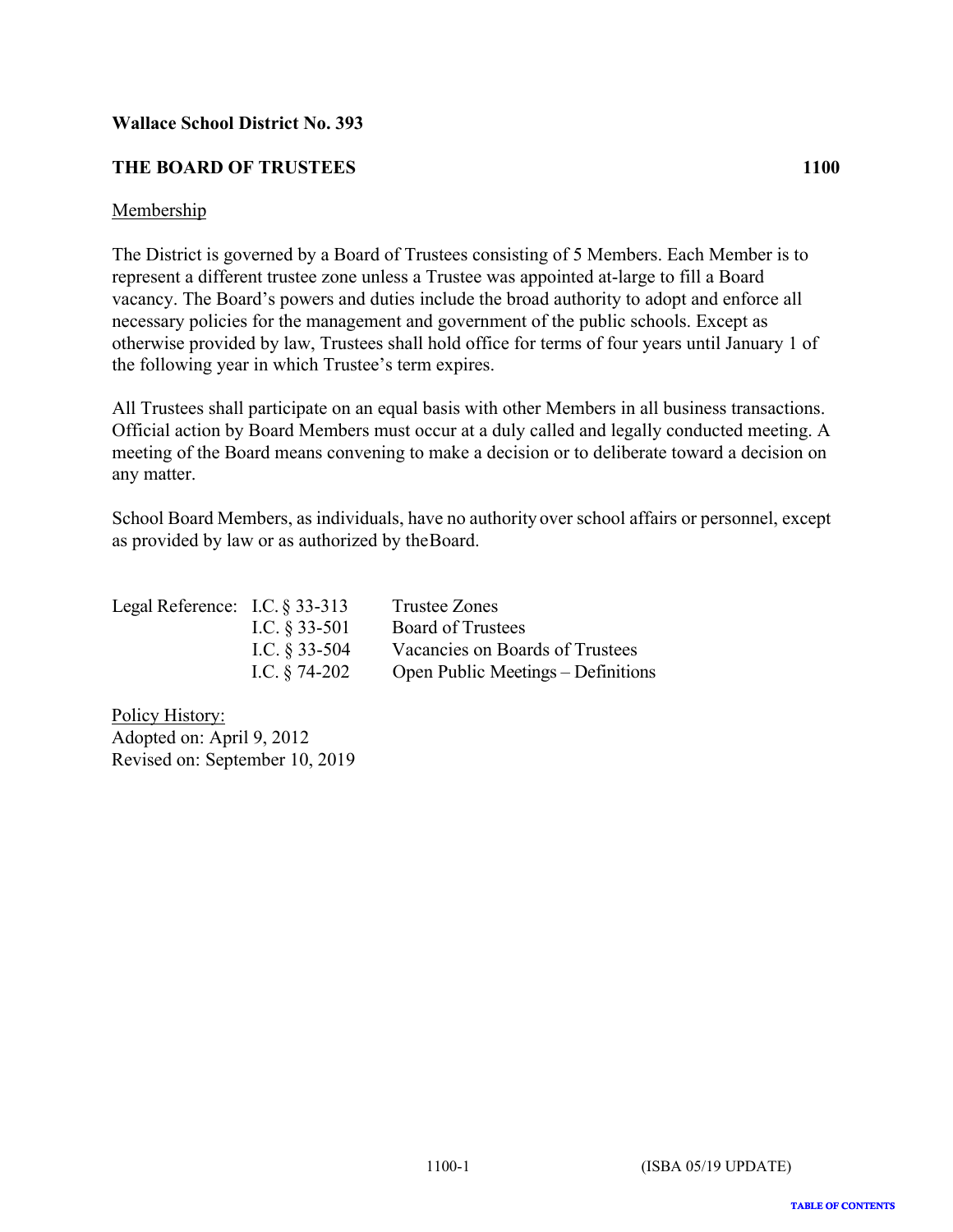# <span id="page-4-0"></span>**THE BOARD OF TRUSTEES 1110**

### Elections

Elections conducted on behalf of the District are nonpartisan elections governed by the election laws of the State of Idaho and include the election of the Board Trustees, various public policy propositions, and advisory questions.

Board Trustee elections shall be held on the first Tuesday following the first Monday in November in odd-numbered years. Any person legally qualified to hold the position of school district trustee may file a declaration of candidacy for the office. The declaration must include the name of the candidate, the term for which declaration of candidacy is made, and include the signatures of not fewer than five School District electors residing in the trustee zone of which the candidate seeks election. Such declaration must be filed with the clerk of the District not later than 5:00 PM on the ninth Friday preceding the day of the election for the subject Trustee position. Any person seeking to become a write-in candidate must file a declaration of intent with the county clerk not later than 45 days before the election date and include the signatures of not fewer than five school district electors residing in the trustee zone of which the candidate seeks election.

If, after expiration of the date for filing written nominations, it appears that only one qualified candidate has been nominated for a position or if only one candidate has filed a write-in declaration of intent, no election shall be held for that position. The Board or the clerk, with the written permission of the Board, shall declare such candidate elected as a Trustee. The clerk shall immediately prepare and deliver to the person a certificate of election signed by him or her bearing the seal of the District. All other scheduled trustee elections will move forward under the regular procedures.

In each trustee zone, the person receiving the greatest number of votes cast within his or her zone shall be declared by the Board as the Trustee elected from that zone. If any two or more persons have an equal number of votes in any Trustee zone and a greater number than any other nominee in that zone the Board of Trustees shall determine the winner by a toss of a coin.

| Legal Reference: § I.C. 33-401 | Legislative Intent                               |
|--------------------------------|--------------------------------------------------|
| $$ I.C. 33-501$                | <b>Board of Trustees</b>                         |
| $$ I.C. 33-502$                | Declaration of Candidacy for Trustees            |
| § I.C. 33-502B                 | Board of Trustees – One Nomination – No Election |
| $$ I.C. 33-503$                | Election of Trustees – Uniform Date              |
| $$ I.C. 34-1404$               | Declaration of Candidacy                         |
| $$ I.C. 34-1407$               | Write-in Candidates                              |
|                                |                                                  |

Policy History: Adopted on: April 9, 2012 . Revised on: February 13, 2017 Revised on: October 8, 2018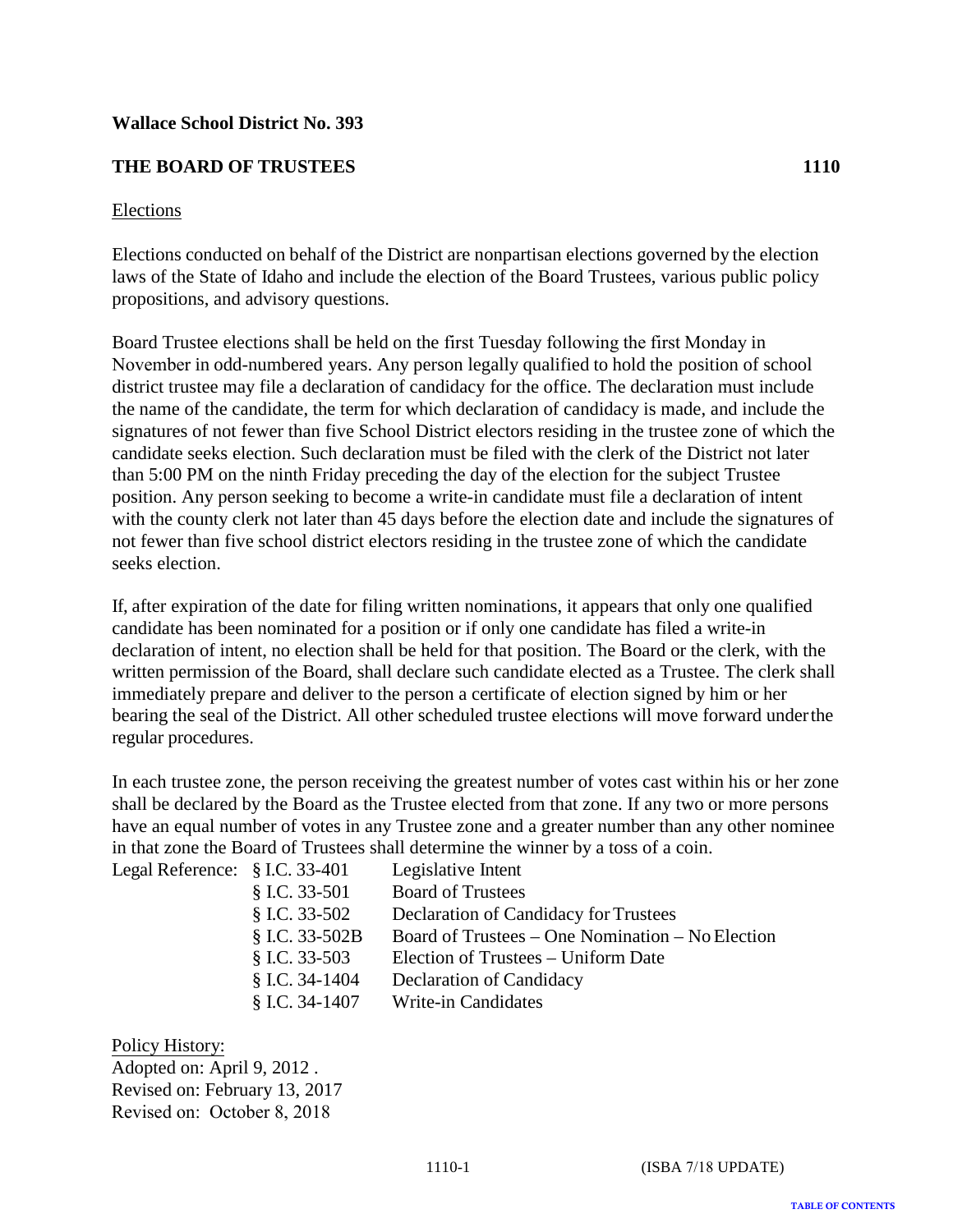# <span id="page-5-0"></span>**THE BOARD OF TRUSTEES 1110P**

### Candidate Edification

Candidates for appointment or election to the Board shall be urged to attend public meetings of the Board. All public information about the school system shall be made available to them. Additionally, the Board directs the Superintendent to cooperate impartially with all candidates in providing them with information about school governance, Board operations, and school programs.

Candidates in school district with 500 students or more should be informed of the requirement to file campaign finance disclosures and directed to the County Clerk's Office for information on the filing requirements and deadlines.

Notices of candidate meetings that are sponsored by impartial, nonpartisan organizations may be announced in District publications or be sent home with students. The following procedures shall be followed:

- 1. If a candidate is scheduled to appear or speak as a part of a school-sponsored program, all candidates for that position shall be invited to attend or to send representatives;
- 2. The school will not send home partisan materials through the students; and
- 3. The Superintendent shall invite all candidates to an information session. Each candidate will be given the same materials and information at these sessions.

Procedure History Promulgated on: April 9, 2012 Revised on: April 9, 2018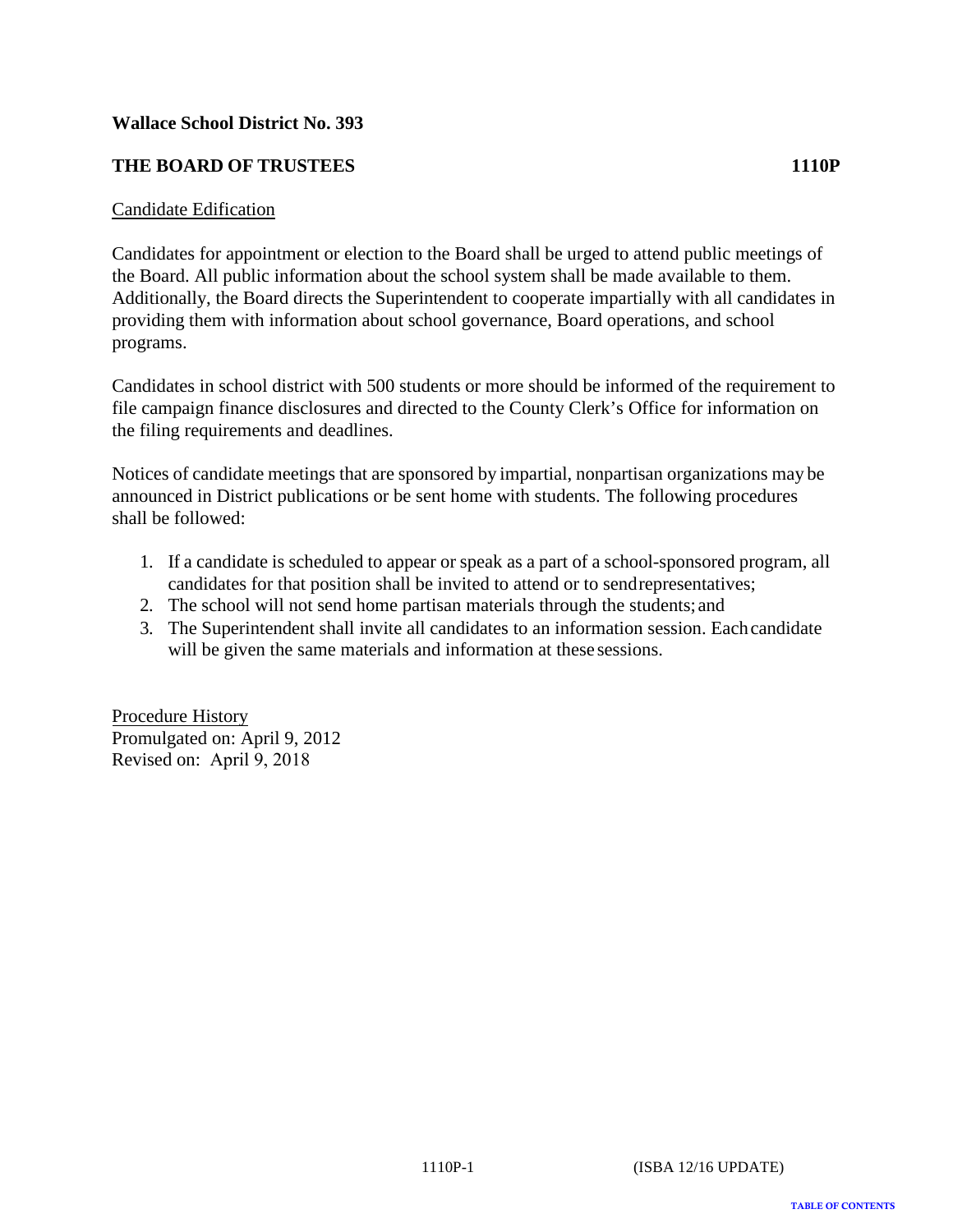# <span id="page-6-0"></span>**THE BOARD OF TRUSTEES 1120**

### Taking Office

At the time of nomination, election, or appointment, each Trustee shall be a school district elector of the District and a resident of the trustee zone from which nominated and elected or appointed.

Each Trustee shall qualify for and assume office on the next January 1 following his or her election or, if appointed, at the regular meeting of the Board of Trustees next following such appointment.

An oath of office shall be administered to each Trustee, whether elected, re-elected, or appointed. The oath may be administered by the clerk or by a Trustee of the District. If appointed, the oath shall be administered at a regular meeting of the Board; it may not be administered at a special meeting. The records of the District shall show such oath of office to have been taken and by whom the oath was administered and shall be filed with the official records of the District.

Cross Reference: 1140 Vacancies Legal Reference: I.C. § 33-501 Board of Trustees I.C. § 59-401 Loyalty Oath - Form I.C.  $\S$  59-402 Time of Taking Oath

Policy History: Adopted on: April 9, 2012 Revised on: October 8, 2018 Revised on: January 11, 2021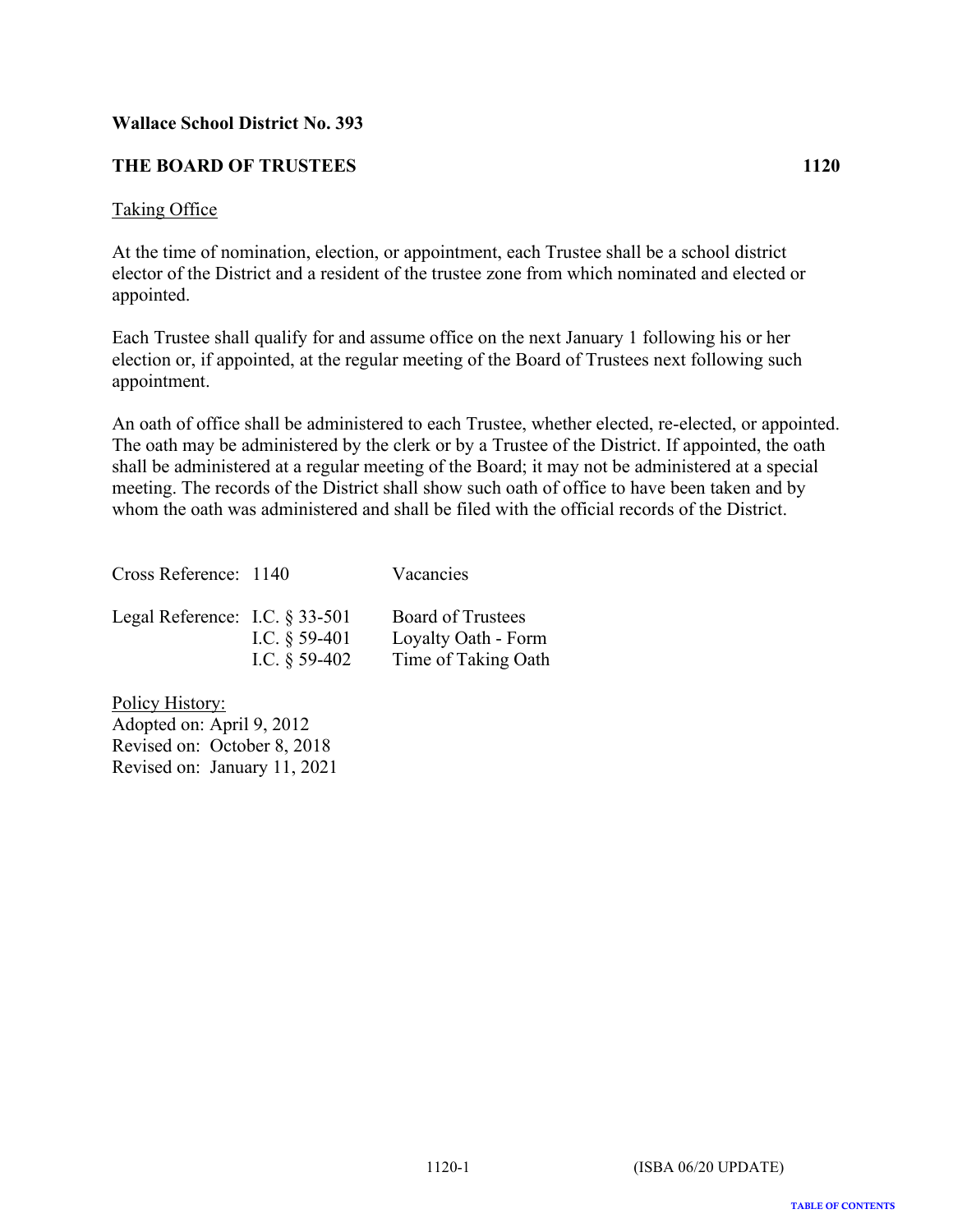# <span id="page-7-0"></span>**BOARD OF TRUSTEES 1120P**

### Oath of Office

An oath of office is required to be administered to each School Board Trustee, whether elected, reelected, or appointed. Before any Trustee, elected or appointed, enters upon the duties of his or her office, he or she must take the following oath:

I do solemnly swear that I will support the Constitution of the United States, and the Constitution of the State of Idaho, and that I will faithfully discharge the duties of Trustee of the Wallace School District #393 according to the best of my ability.

The oath is required to be administered by the clerk or by a Trustee. Additionally, the records of the District are required to show that such oath of office has been taken and by whom the oath was administered. Finally, this information is required to be filed with the official records of the District.

A Trustee holds office from January 1 following their election in November until January 1 in the year in which his or her term of office expires, unless he or she:

- 1. Dies;
- 2. Resigns as Trustee;
- 3. Removes him or herself from the trustee zone of residence;
- 4. Is no longer a resident or school district elector of the District;
- 5. Refuses to serve as Trustee;
- 6. Fails to attend four consecutive regular meetings of the Board without an acceptable excuse to the Board of Trustees; or
- 7. Is recalled and discharged from office.

If the Trustee is appointed, the oath of office must be administered at a regular board meeting. When appointed, he or she holds office from the time he or she takes the oath of office until January 1 in the year in which the original term of office to which he or she was appointed expires, unless he or she:

- 1. Dies;
- 2. Resigns as Trustee;
- 3. Removes him or herself from the trustee zone of residence;
- 4. Is no longer a resident or school district elector of the District;
- 5. Refuses to serve as Trustee;
- 6. Fails to attend four consecutive regular meetings of the Board without an acceptable excuse to the Board; or
- 7. Is recalled and discharged from office.

Procedure History Promulgated on: April 9, 2012 Revised on: October 8, 2018 Revised on: January 11, 2021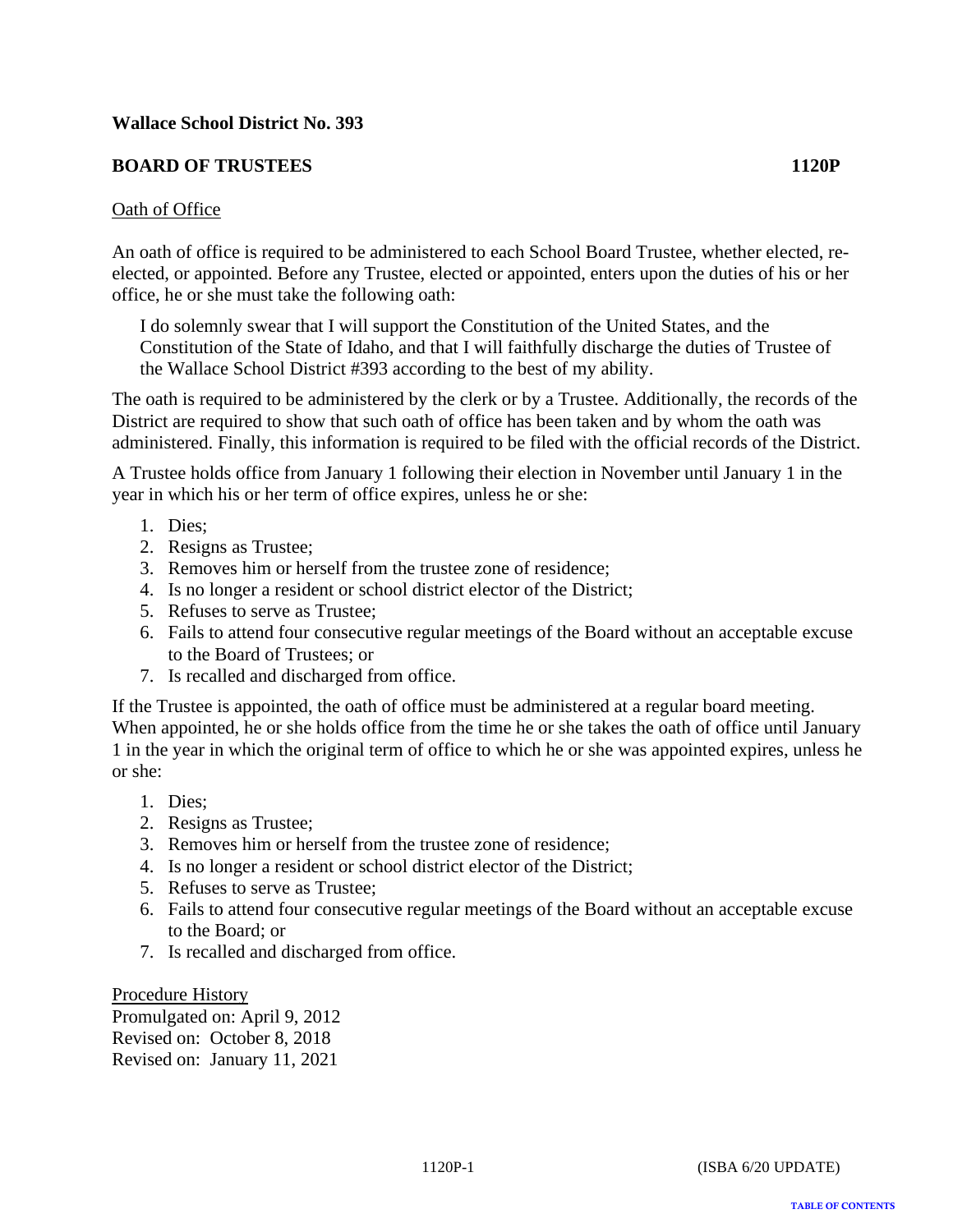# <span id="page-8-0"></span>**THE BOARD OF TRUSTEES 1130**

### **Resignation**

Resignation of a Trustee, for whatever reason, must be submitted in writing to the clerk. The Board shall accept the resignation at any duly convened regular or special meeting and proceed to fill the vacancy as provided by statute and Board policy.

Trustees retiring from the Board may be recognized for their service to the District by presentation of a service plaque or other appropriate activities.

| Legal Reference: I.C. § 33-504 |               | Vacancies on Boards of Trustees |
|--------------------------------|---------------|---------------------------------|
|                                | I.C. § 59-902 | Resignations                    |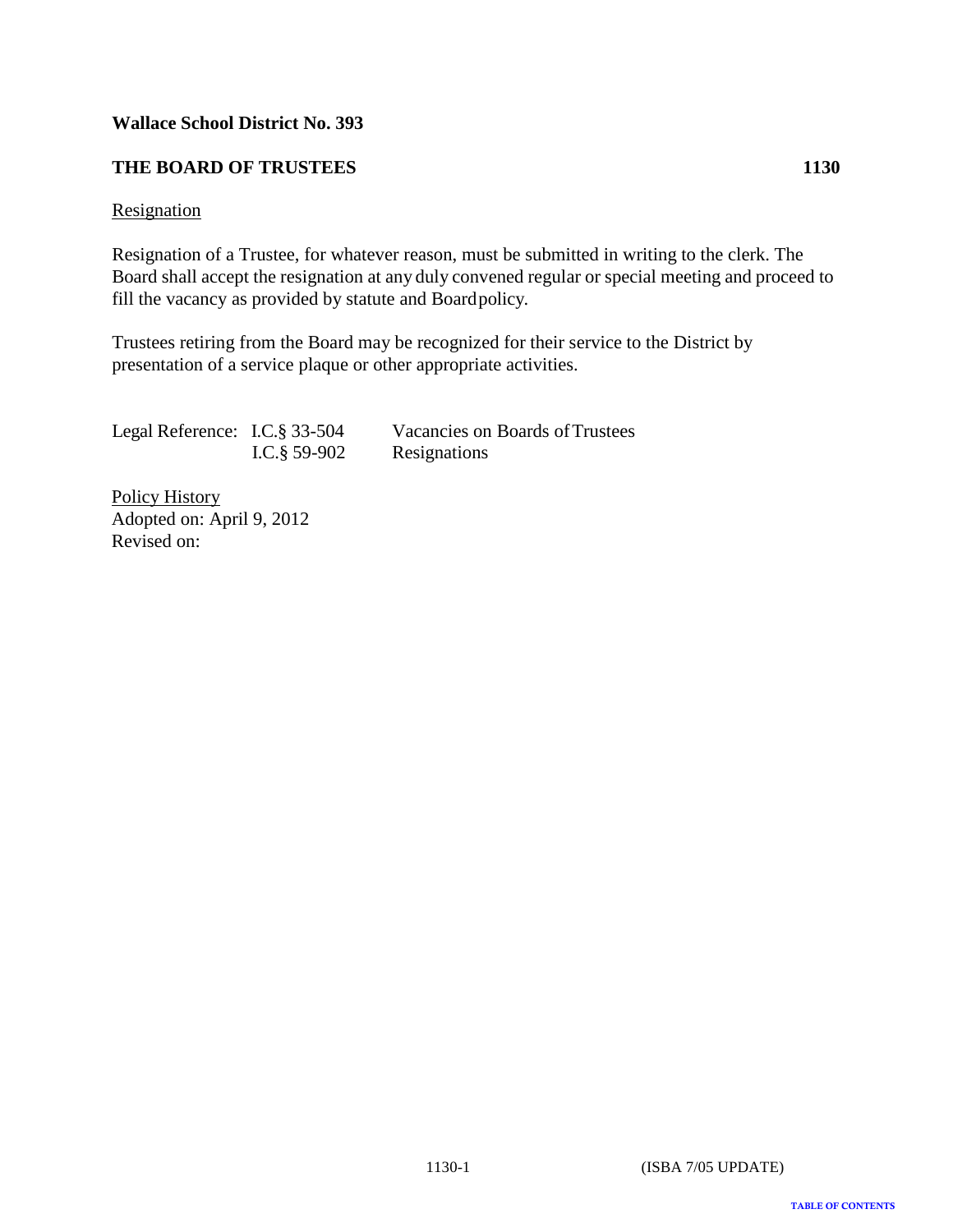# <span id="page-9-0"></span>**THE BOARD OF TRUSTEES 1140**

### Vacancies

A vacancy shall be declared by the Board of Trustees within 30 days of when any of the following occurs: A Trustee:

- 1. Dies;
- 2. Resigns;
- 3. Removes him or herself from the trustee zone of residence;
- 4. No longer is a resident or school district elector of the District;
- 5. Refuses to serve as Trustee;
- 6. Fails to attend four consecutive regular meetings of the Board of Trustees without excuse acceptable to the Board; or
- 7. Is recalled and discharged from office.

A Trustee position also shall be vacant when an elected candidate fails to qualify.

A declaration of vacancy shall be made at any regular or special meeting of the Board when any of the above-mentioned conditions are determined to exist.

In the case of a trustee vacancy, the remaining Trustees shall fill the vacancy by appointment. The Board will receive applications from any qualified persons seeking to fill the position after suitable public notice. The Board will consider all applications from qualified persons seeking to fill the position in open session. The Board will appoint one candidate to serve for the balance of the unexpired term of office which was declared vacant. In the event the Board of Trustees is unable to appoint a Trustee from the zone vacated after 90 days from the date the Board declared the vacancy, the Board of Trustees may appoint a person at-large from within the boundaries of the School District to serve as the Trustee from the zone where the vacancy occurred. Otherwise, after 120 days of the declaration of vacancy, the county commissioners of the county in which the District is situated (or of the home county if the District is a joint School District) shall appoint a qualified person to fill such vacancy.

Cross Reference: 1240 Duties of Individual Trustees

| Legal Reference: I.C. $\S 33-501$ |                         | <b>Board of Trustees</b>                  |
|-----------------------------------|-------------------------|-------------------------------------------|
|                                   | I.C. $§$ 33-504         | Vacancies on Boards of Trustees           |
|                                   | I.C. $\S$ 74-206 (1)(a) | <b>Executive Sessions When Authorized</b> |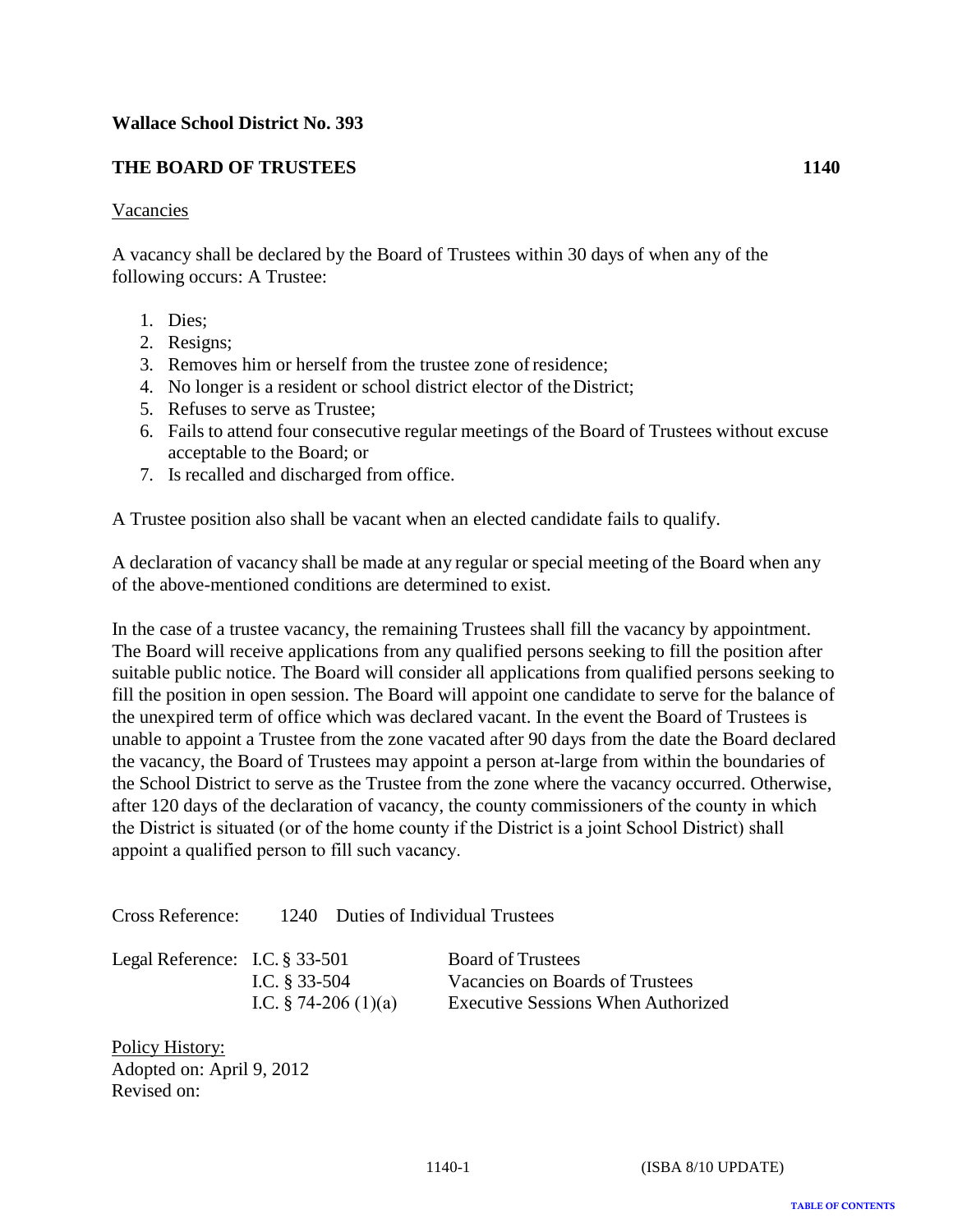# <span id="page-10-0"></span>**THE BOARD OF TRUSTEES 1200**

### Annual Organization Meeting

After the issuance of the election certificates to the newly elected Trustees in November, and on the date of its regular January meeting, the Board shall elect from among its members a Chair and a vice chair to serve one year terms. The Board shall also elect a clerk and a treasurer, who may be Members of the Board of Trustees or, at the discretion of the Board, either or both positions may be selected from among competent and responsible persons outside the membership of the Board. The Board, in its discretion, may allow compensation for the clerk and for the treasurer if other than the county treasurer. If a Board Member is unable to continue to serve as an officer, a replacement shall be elected immediately. In the absence of both the Chair and the vice chair, the Board shall elect a chair pro tempore, who shall perform the functions of the Chair during the latter's absence. The clerk shall act as Board secretary.

The normal order of business shall be modified for the annual organizational meeting by considering the following matters after the approval of the minutes of the previous meeting:

- 1. Welcome and introduction of newly-elected Board Members by the currentChair;
- 2. Swearing in of newly-elected Trustees;
- 3. Call for nominations for Chair to serve during the ensuing year;
- 4. Election of a Chair;
- 5. Assumption of office by the new Chair;
- 6. Call for nominations for vice chair to serve during the ensuing year;
- 7. Election of a vice chair;
- 8. Election of a clerk; and
- 9. Election of a treasurer.
- 10. Review the code of ethics.

Policies and bylaws shall continue from year to year until and unless the Board changes them.

| Legal Reference: I.C. $\S$ 33-506 |                  | Organization and Government of Board of Trustees       |
|-----------------------------------|------------------|--------------------------------------------------------|
|                                   | I.C. $\S 33-510$ | Annual Meetings – Regular Meetings – Board of Trustees |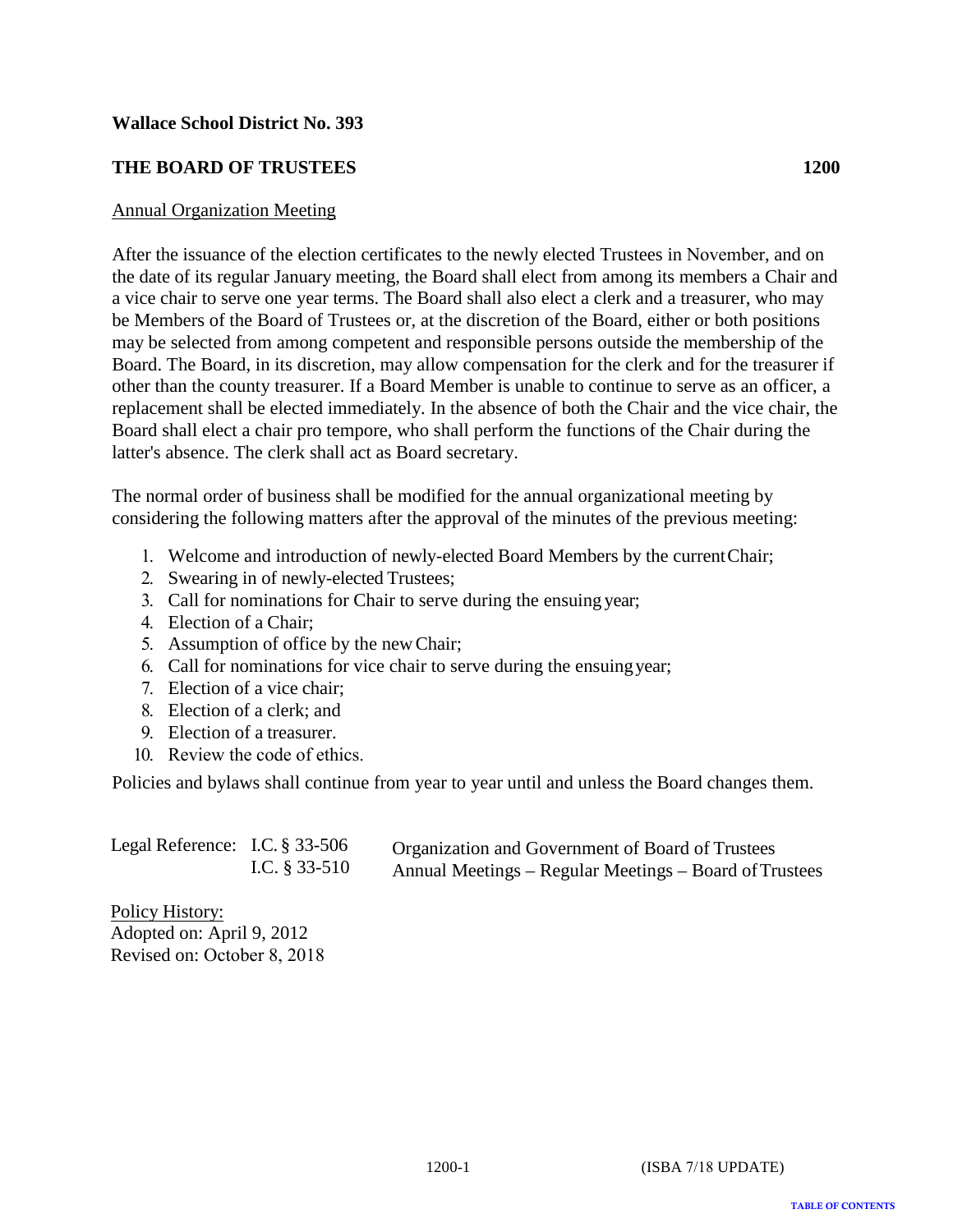# <span id="page-11-0"></span>**THE BOARD OF TRUSTEES 1205**

### School Board Powers and Duties

The Board shall concern itself primarily with broad questions of policy rather than with administrative details. The application of policies is an administrative task to be performed by the Superintendent and District staff, who shall be held responsible for the effective administration and supervision of the entire school system.

The Board, functioning within the framework of laws, court decisions, opinions of attorneys general, State Department of Education regulations, and similar mandates from the State and national levels of government, recognizing the authority of the State, fulfills its mission as the governing body of a political subdivision by acting as follows in the execution of its duties:

- 1. Enacting policy;
- 2. Adopting courses of study and providing instructional aides;
- 3. Employing all staff members and fixing and prescribing their duties;
- 4. Approving the budget, financial reports, audits, major expenditures, payment of obligations, and policies whereby the administration may formulate procedures, regulations, and other guides for the orderly accomplishment of business;
- 5. Estimating and seeking to provide funds for the operation, support, maintenance, improvement, and extension of the school system;
- 6. Providing for the planning, expansion, improvement, financing, construction, maintenance, use, and disposition of physical plants of the school system;
- 7. Prescribing the minimum standards needed for the efficient operation and improvements of the school system;
- 8. Evaluating the educational program to determine the effectiveness with which the schools are achieving the educational purpose of the school system;
- 9. Requiring the establishment and maintenance of records, accounts, archives, management methods, and procedures considered essential to the efficient conduct of school business;
- 10. Providing for the dissemination of information relating to the schools necessary for creating a well-informed public.

| Legal Reference: | I.C. $§$ 33-313 Trustee Zones                       |
|------------------|-----------------------------------------------------|
|                  | I.C. § 33-501 Board of Trustees                     |
|                  | I.C. $\S$ 74-202 Open Public Meetings – Definitions |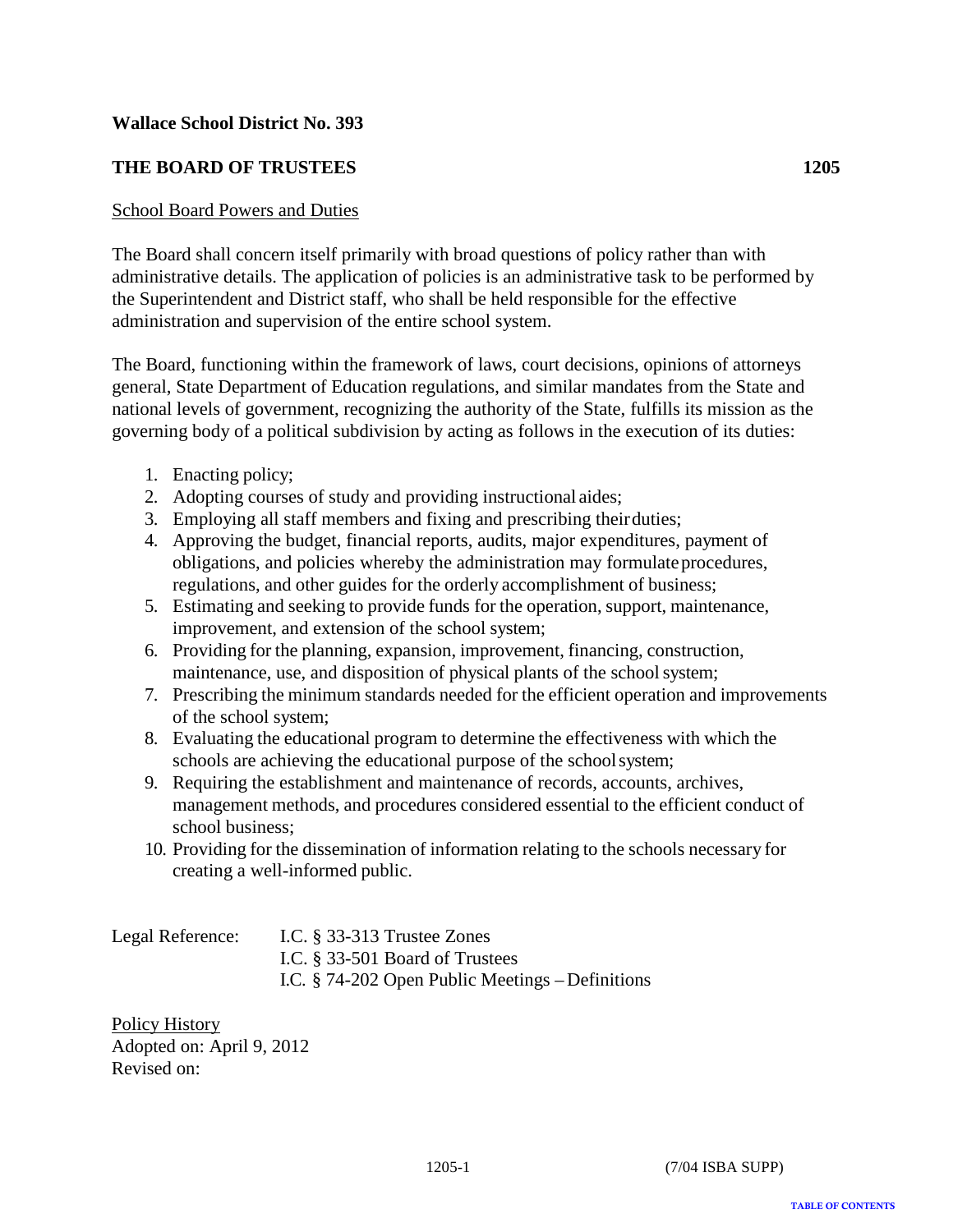# <span id="page-12-0"></span>**THE BOARD OF TRUSTEES 1210**

### Qualifications, Terms, and Duties of Board Officers

The Board officers are the Chair and vice chair. These officers are elected at the annual organizational meeting.

### Chair

The Board elects a Chair from its members for a one year term. The duties of the Chair are to:

- 1. Preside at all meetings and conduct meetings in the manner prescribed by the Board's policies;
- 2. Make all Board committee appointments;
- 3. Sign all papers and documents as required by law and as authorized by the action of the Board; and
- 4. Close Board meetings as prescribed by Idaho law.

The Chair is permitted to participate in all Board meetings in a manner equal to all other Board members, including the right to participate in debate and to vote. The Chair may not make a motion, but may second motions.

### Vice Chair

The vice chair shall preside at all Board meetings in the absence of the Chair, and shall perform all of the duties of the Chair in case of the Chair's absence or disability.

Legal Reference: I.C. § 33-506 Organization and Government of Board of Trustees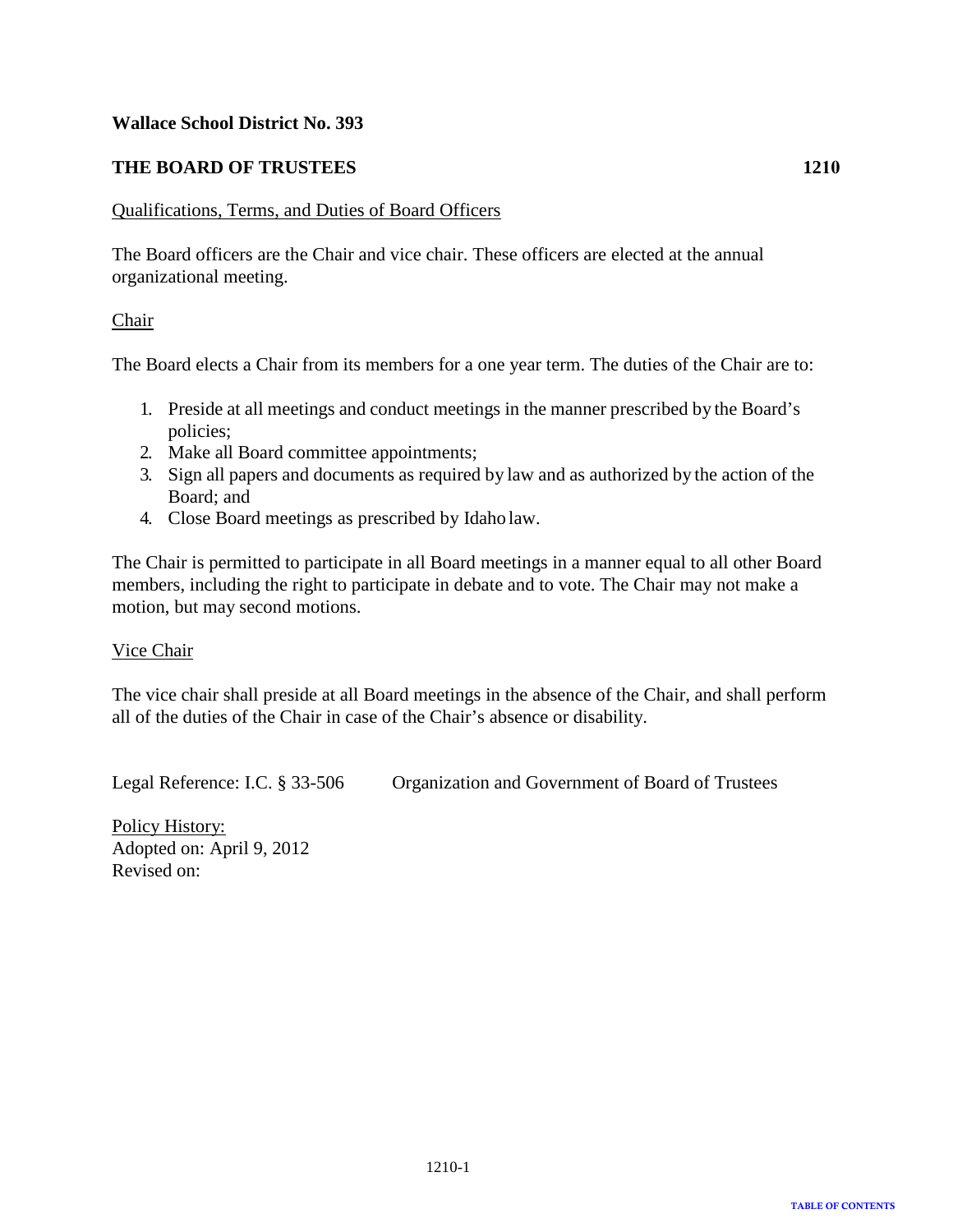# <span id="page-13-0"></span>**THE BOARD OF TRUSTEES 1220**

### Clerk

The clerk of the Board shall have such duties as prescribed by the Board and the Superintendent. The clerk of the Board shall attend all meetings of the Board, unless excused by the Chair, keep an accurate record of the proceedings, and enter in said record all matters required by law or by the Board so to be entered. The clerk shall have custody of the records, books, and documents of the Board. In the absence or inability of the clerk to attend a Board meeting, the Board will designate a person to serve as temporary clerk for the meeting. The temporary clerk shall keep the record of the proceedings of the Board and certify the same to the clerk.

The clerk will make the preparations legally required for the notice and conduct of all District elections.

Legal Reference: I.C. § 33-506 Organization and Government of Board of Trustees I.C. § 33-508 Duties of Clerk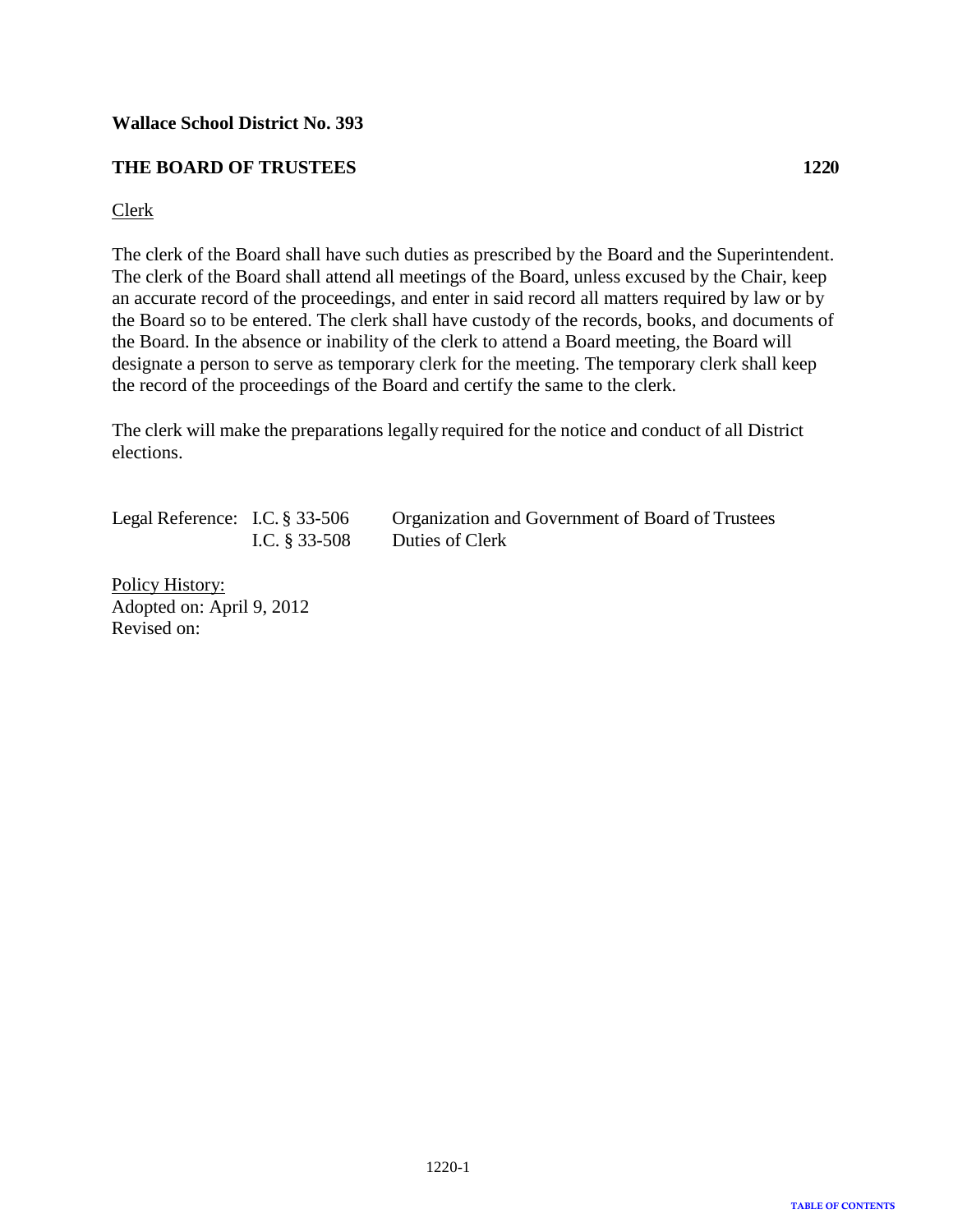# <span id="page-14-0"></span>**THE BOARD OF TRUSTEES 1240**

### Duties of Individual Trustees

The authority of individual Trustees is limited to participating in actions taken by the Board as a whole when legally in session. Trustees shall not assume responsibilities of administrators or other staff members. Neither the Board nor staff shall be bound by an action taken or statement made by an individual Trustee except when such statement or action is pursuant to specific instructions and official action taken by the Board.

Each Trustee shall review the agenda and any study materials distributed prior to the meeting and be prepared to participate in the discussion and decision-making for each agenda item.

Each Member is obligated to attend both regular and special Board meetings. Whenever possible, each Trustee shall give advance notice to the Chair or Superintendent of the Trustee's inability to attend a Board meeting.

| Cross Reference: 1140             | Vacancies                                        |
|-----------------------------------|--------------------------------------------------|
| Legal Reference: I.C. $\S$ 33-506 | Organization and Government of Board of Trustees |
| <b>Policy History:</b>            |                                                  |

Adopted on: April 9, 2012 Revised on: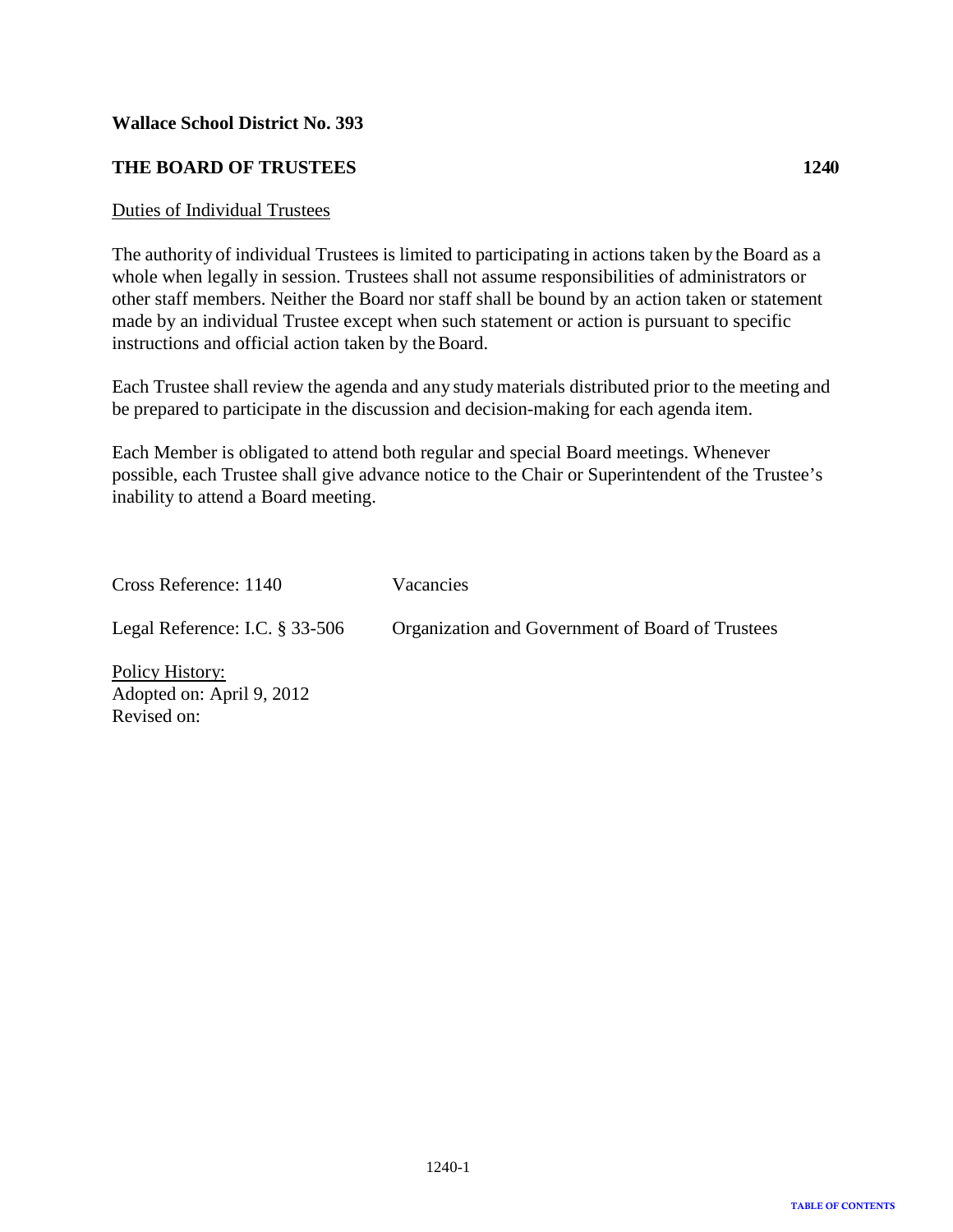# <span id="page-15-0"></span>**THE BOARD OF TRUSTEES 1250**

### Committees

Generally, the Trustees will function as a committee of the whole. Nevertheless, the Board may create Board committees as deemed necessary.

Standing committees of the Board may be created and their purpose defined by a majority of the Board. The Board Chair shall appoint Trustees to serve on such committees. Board committees shall be limited to less than half of the Board.

### Advisory Committees

Advisory committees may be organized when appropriate. Both District-wide and at the school level, advisory committees shall function within the organizational frameworks approved by the Board. A staff member will be assigned to each group to help it carry out its functions. The composition of the advisory committees shall be broadly representative and shall take into consideration the specific task assigned to the committee. Only the Board shall have the authority to dissolve the committees it has created.

The Board will instruct each committee as to:

- 1. The length of time each member is invited to service;
- 2. The service the Board wishes the committee to render;
- 3. The resources the Board will provide;
- 4. The approximate dates on which the Board wishes to receive majorreports;
- 5. Board policies governing citizens' committees and the relationship of these committees to the Board as a whole, individual Board members, the Superintendent, and other members of the professional staff; and
- 6. Responsibilities for the release of information to the press.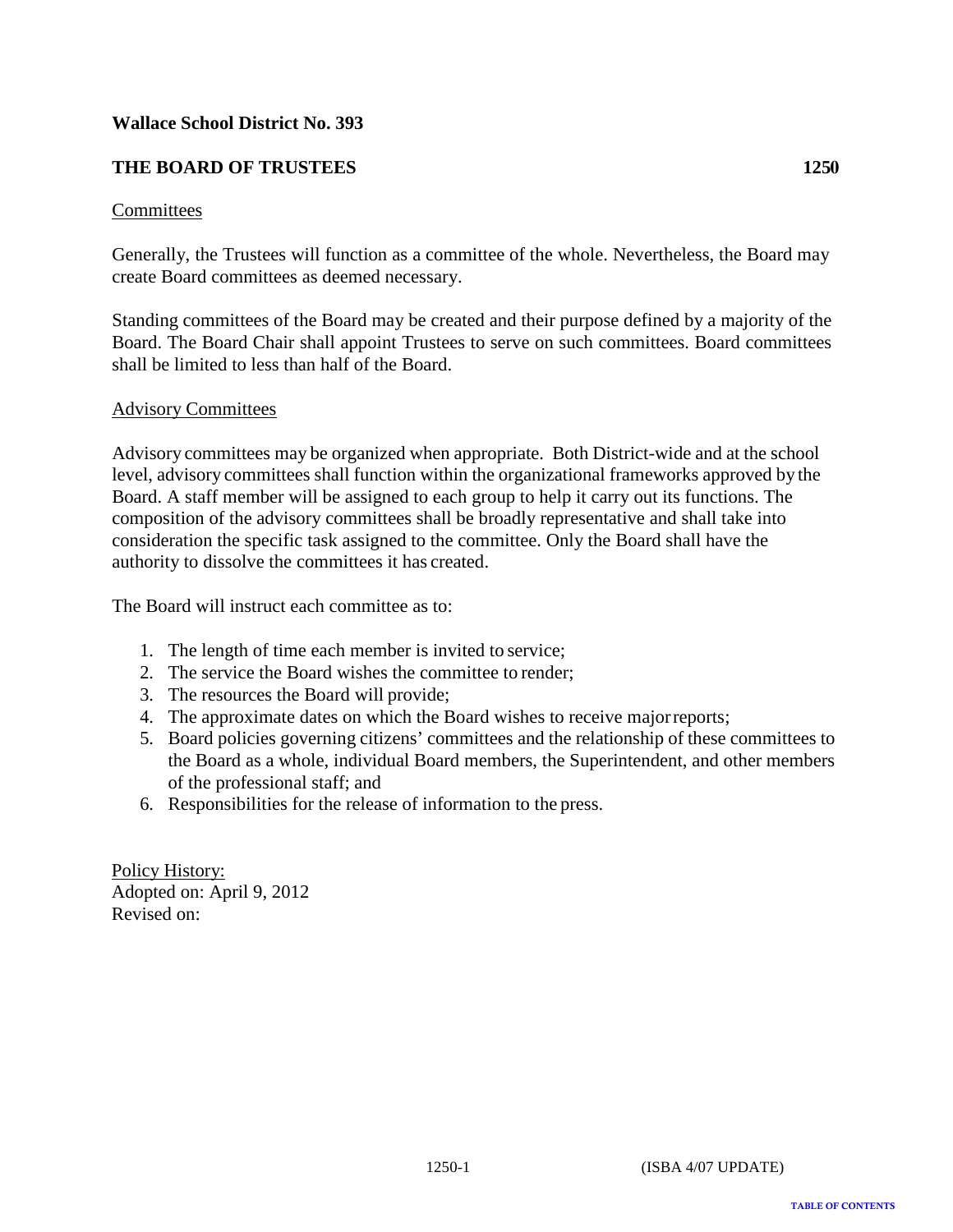# <span id="page-16-0"></span>**THE BOARD OF TRUSTEES 1260**

### Authorization of Signatures and Electronic Signatures

For the conduct of the business of the District, the Board may grant authority to specific staff to sign certain documents on behalf of the District.

The Chair and Clerk are authorized to use a facsimile signature plate or stamp or other electronic signature as addressed herein.

### Invoices

Staff employed by the District, in the following designated positions, are authorized to approve invoices for the District:

 $Clerk$ 

# Checks

The school principal is designated as the custodian of each school building activity fund. The treasurer or the assistant treasurer must sign all checks issued by the District. The Chair or Vice Chair must countersign all such checks.

### Contracts for Goods, Services, and Leases

The Superintendent is authorized to sign on behalf of the Board contracts, leases, and/or contracts for goods and services for amounts under \$10,000 without prior approval of the Board.

The types of goods and services contracted for must be preapproved by the Board.

### Personnel Contracts

The Board Chair and clerk are authorized to sign personnel contracts and agreements of employment on behalf of the Board by facsimile signature or via electronic signature.

### Negotiated Agreements

Negotiated agreements shall be signed for the District by the Board Chair and the clerk.

### Electronic Signatures

Electronic signatures or digital signatures can take many forms and can be created using many different types of technology. For the purpose of this policy an electronic signature means any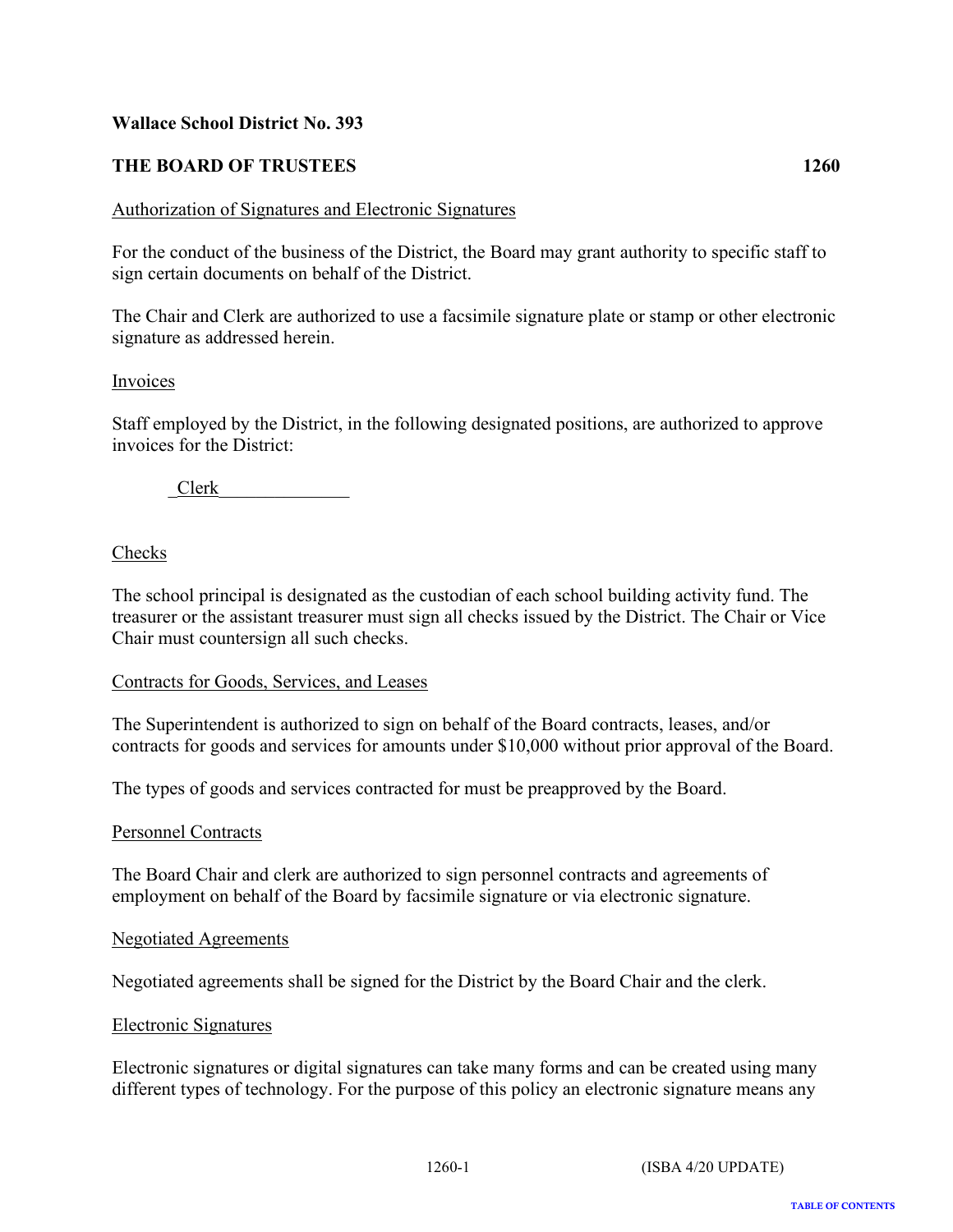electronic identifier intended by the person using it to have the same force and effect as a manual signature.

# District Use of Electronic Signatures

When not practical or possible to have an approved individual physically sign a document, and not otherwise prohibited by applicable laws, electronic signatures may satisfy the requirement of a written signature when transacting business with and/or for the District and/or with parents/guardians when the authenticity and reliability of such electronic signature(s) meets the provisions of this policy. In such instances, the electronic signature shall have the full force and effect of a manual signature.

In order to qualify for acceptance of an electronic signature the following additional requirements are applicable:

- 1. The electronic signature identifies the individual signing the document by his or her name and title;
- 2. The identity of the individual signing the document with an electronic signature is capable of being validated through the use of an audit trail;
- 3. The electronic signature, as well as the documents to which it is affixed, cannot be altered once the electronic signature is affixed. If the document needs to be altered, a new electronic signature must be obtained; and
- 4. The electronic signature conforms to all other provisions of this policy.

The District shall maintain District electronically signed records in a manner consistent with the District's document retention policies yet also capable of accurate and complete reproduction of the electronic records and signatures in their original form. Such retention should include a process whereby the District can verify the attribution of a signature to a specific individual, detect changes or errors in the information contained in the record submitted electronically and protect and prevent access and/or manipulation or access/use by an unauthorized person.

The District shall maintain a hardcopy of the actual signature of any District employee authorized to provide an electronic signature in connection with school board business.

Abuse of the electronic signature protocols by any District employee serves as grounds for disciplinary action up to and including termination.

# Parent/Student Use of Electronic Signatures

With regard to documentation received by the District with an electronic signature from a parent/legal guardian, so long as the following provisions are met, the District may receive and accept such electronic signature as an original document:

1. Such communication with signature, on its face, appears to be authentic and unique to the person using such signature;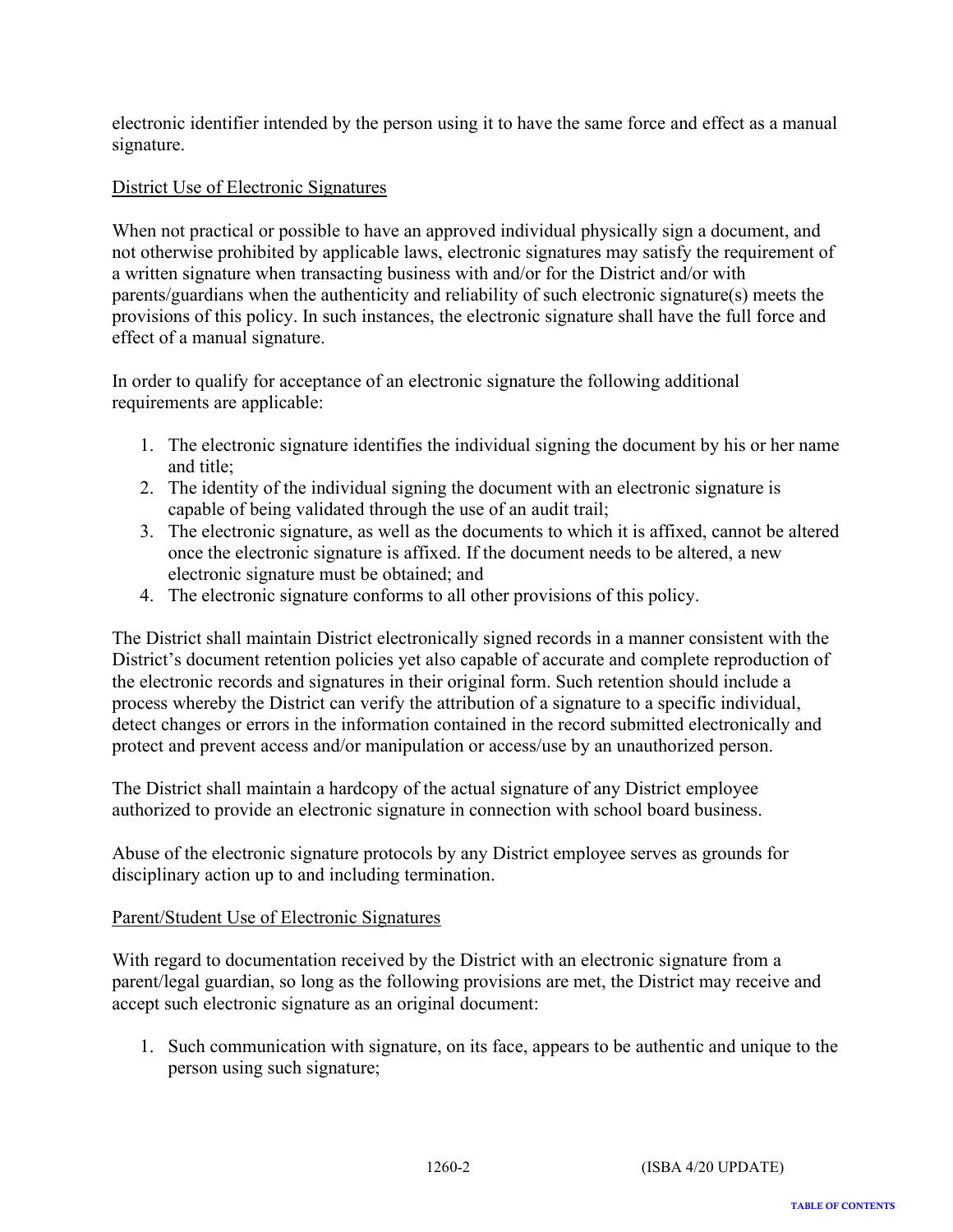- 2. The District is unaware of any specific reason to believe that the signature has been forged;
- 3. The District is unaware of any specific reason to believe the document has been altered subsequent to the electronic signature; and
- 4. The signature is capable of verification.

The District's Superintendent or designee may, at their discretion, request that an original of the electronic communication, signed manually by hand, be forwarded to the District in a timely manner.

District personnel may periodically audit the authenticity of such signature via a security procedure including such acts as making follow-up inquiry to the individual/entity who has submitted an electronic signature.

Should it be discovered that a student has falsified a parent's electronic signature on an official District document, the student may be subjected to discipline and the District Administration is authorized, at their discretion, to thereafter only accept manual signatures associated with any submitted school document.

Legal Reference: I.C. § 33-701 Fiscal Year – Payment and Accounting of Funds

Policy History: Adopted on: April 9, 2012 Revised on: March 14, 2016 Revised on: December 9, 2019 Revised on: January 11, 2021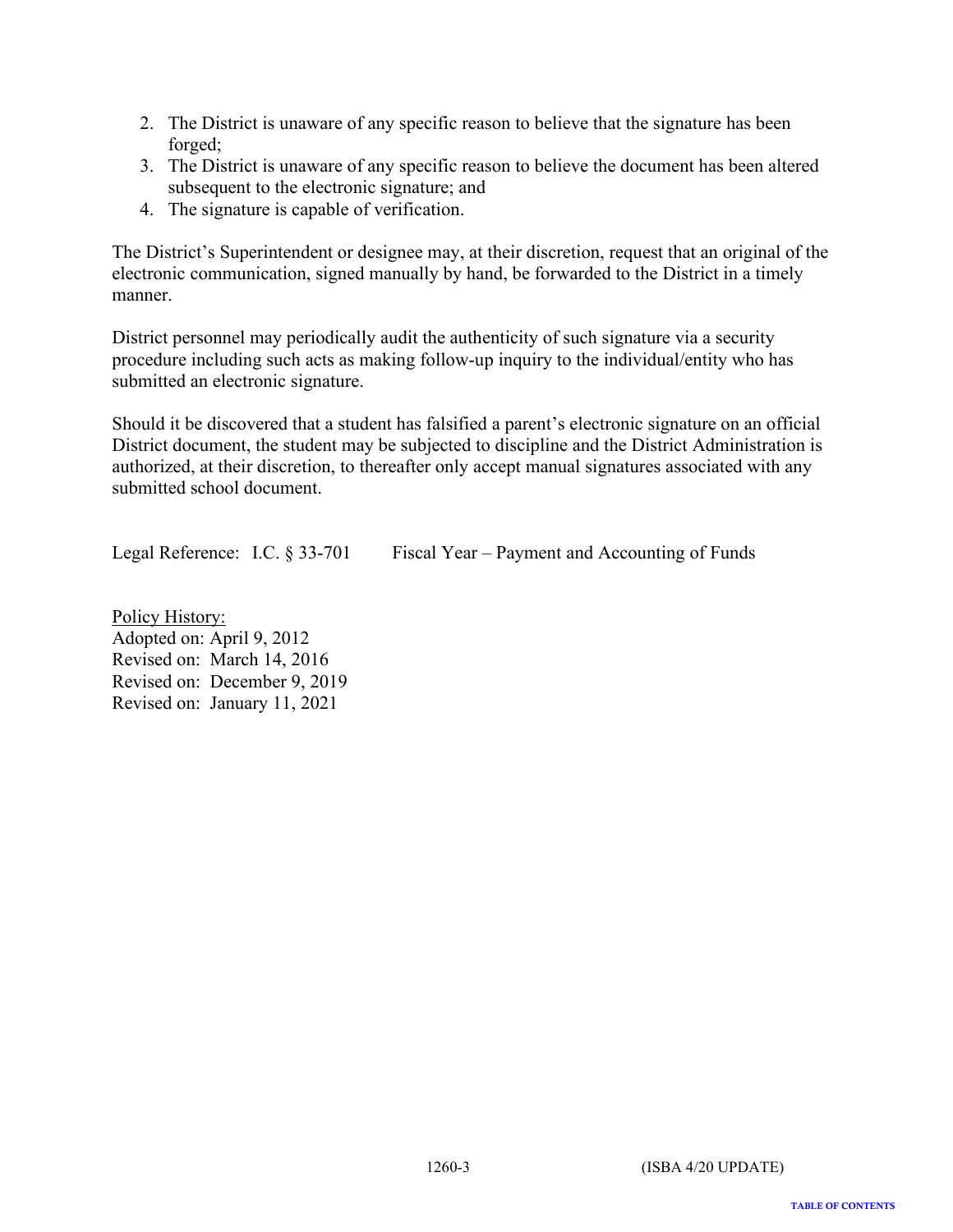# <span id="page-19-0"></span>**THE BOARD OF TRUSTEES 1300**

# District Policy

The adoption of new policies and the revision and amending of existing policies shall be the sole responsibility of the Board of Trustees.

All policies shall conform to local, State, and federal laws as well as to the rules and regulations of the State Board of Education.

# Adoption and Amendment of Policies

Proposed new policies and proposed changes in existing policies shall be presented in writing for reading and discussion at a regular or special Board meeting. Such proposals may be referred to the Superintendent for detailed study as needed prior to Board action on the proposal. The Board encourages the Superintendent to contact other experts to have potential policies researched. Interested parties, including any Board Member, citizen, or employee of the Board may submit views or present data or arguments, orally or in writing, in support of or in opposition to proposed policy. Any written statement by a person relative to a proposed policy or amendment should be directed to the District clerk prior to the second reading.

Proposed new policies and proposed changes in existing policies shall undergo a minimum of two readings in the following manner:

- 1. At a regular or special Board meeting the proposed new or amended policy shall be presented in writing for reading and discussion; and
- 2. The final vote for adoption shall take place not earlier than at the second reading of the particular policy.

Although approval of a new or amended policy requires a minimum of two readings, temporary approval may be granted by the Board in lieu of formal policy to meet emergency conditions or special events which will take place before formal action can be taken or the Board can take a majority vote to suspend the two reading requirement for warranted circumstances.

All new or amended policies shall become effective upon adoption, unless a specific effective date is provided in the motion for adoption.

Policies as adopted or amended shall be made a part of the minutes of the meeting at which action was taken and shall also be included in the District's policy manual. Policies of the District shall be reviewed periodically, unless otherwise detailed in a specific policy by the Board.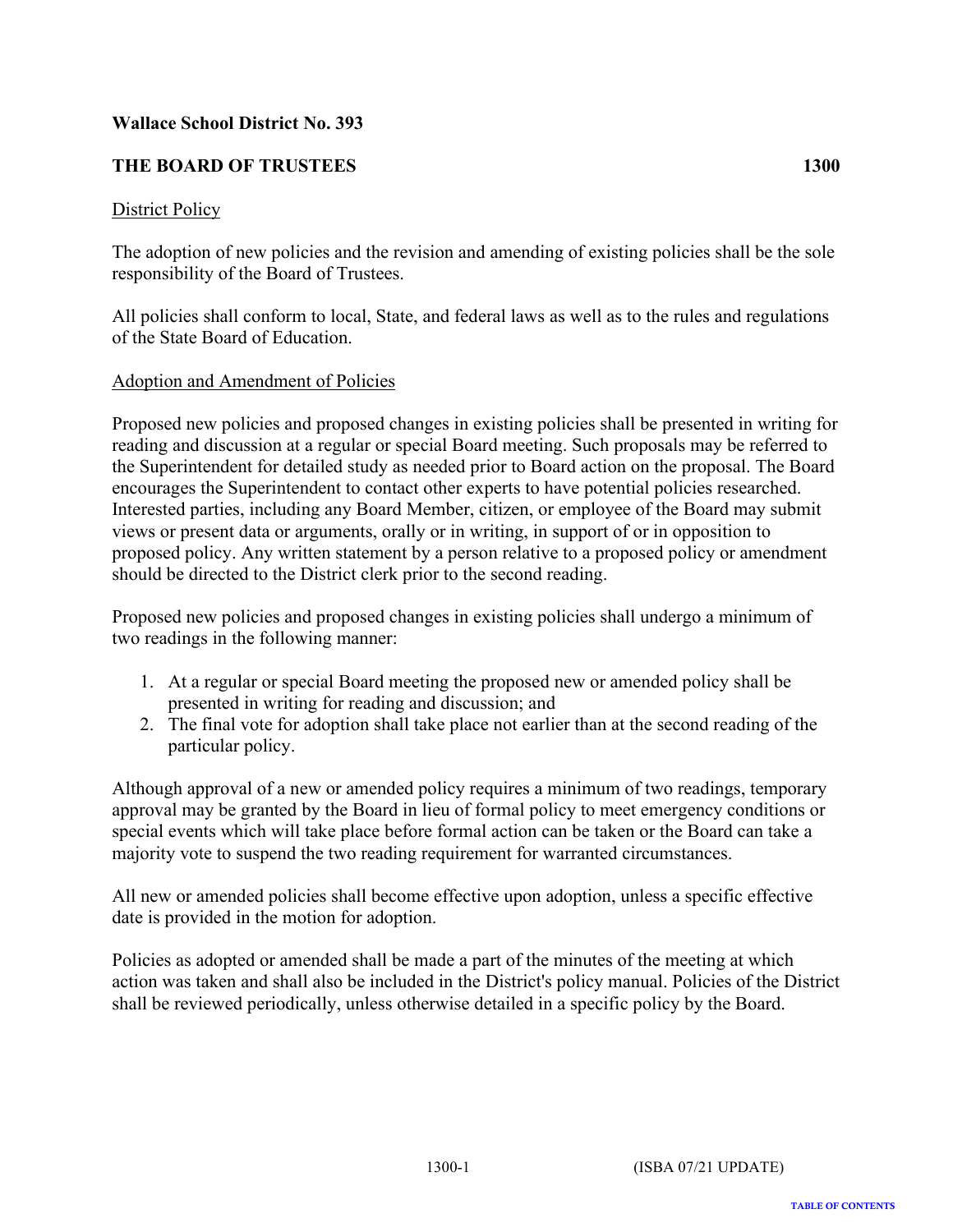# Administration in Absence of Policy

In cases where action must be taken before the next Board meeting and where the Board has provided no policies or guides for administrative actions, the Superintendent shall have to power to act.

His or her decisions, however, shall be subject to review by action of the Board at its next regular meeting. In addition, it shall be the duty of the Superintendent to inform the Board of such action and the need for policy.

### Suspension of Policies

Under circumstances which require a waiver of a policy, policy may be suspended by a majority vote of the members present. In order to suspend a policy, all Trustees must have received written notice of the meeting which included a proposal to suspend the policies with an explanation of the purpose of such proposed suspension. If such a proposal is not made in writing in advance of the meeting, the policies may only be suspended by a unanimous vote of all Trustees present.

### Policy Manuals

The Superintendent shall develop and maintain a current policy manual which contains the policies of the District. Each administrator, as well as staff, students, and other residents, shall have ready access to the manual. All policy manuals distributed to anyone shall remain the property of the District and shall be subject to recall at any time.

| Cross References: |                                     | 1305 Policies and Procedures to Review Annually                           |
|-------------------|-------------------------------------|---------------------------------------------------------------------------|
| Legal References: | I.C. $\&$ 33-506<br>I.C. $§$ 33-512 | Organization and Government of Board of Trustees<br>Governance of Schools |

Policy History: Adopted on: April 9, 2012 Reviewed on: September 7, 2021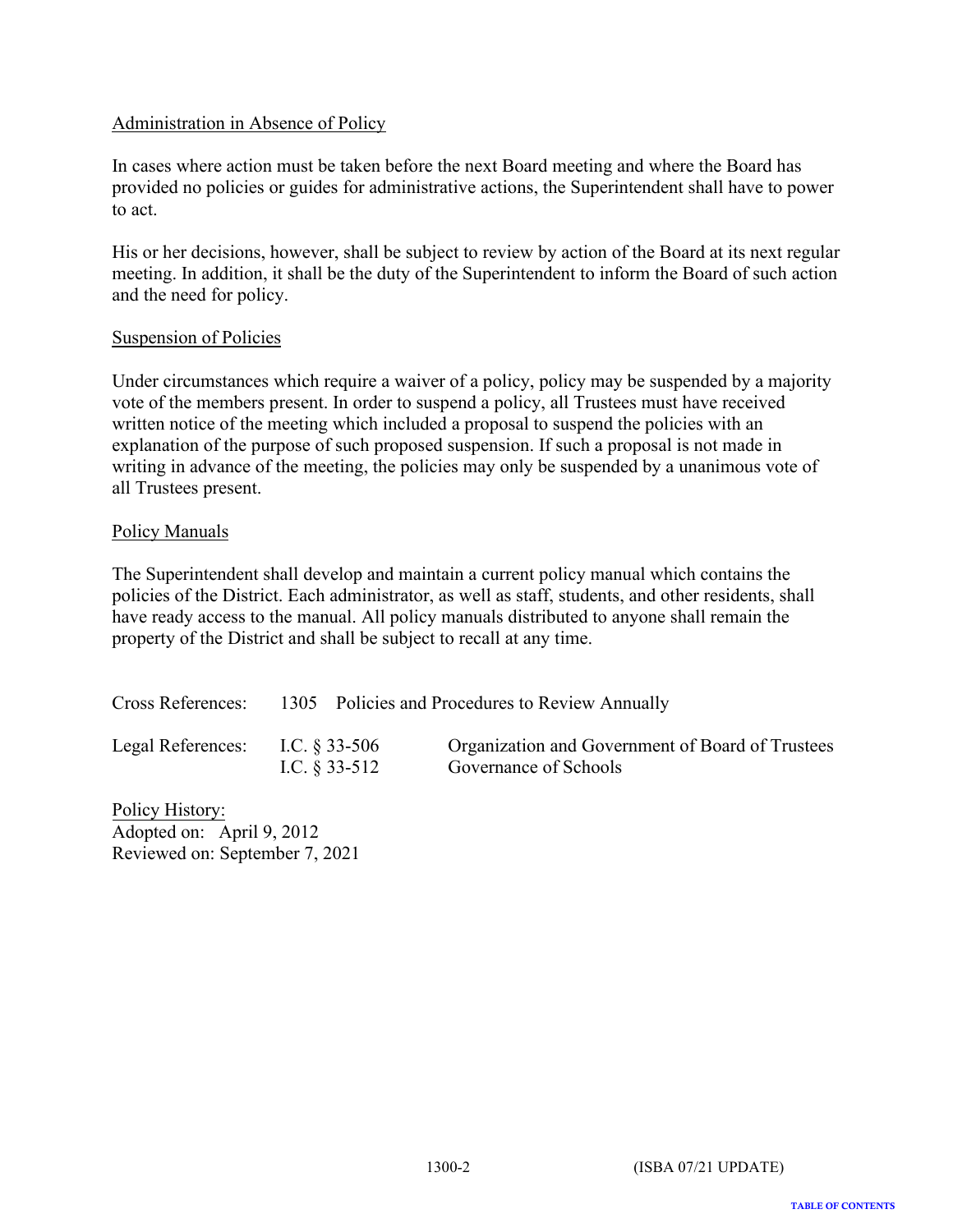# <span id="page-21-0"></span>**COMMUNITY RELATIONS 1303**

### Policies and Procedures to Review Annually

The following policies, procedures, and forms shall be reviewed annually by the School Board.

| 1600   | Code of Ethics for School Board Members                                |
|--------|------------------------------------------------------------------------|
| 2200   | School Year, Calendar, and Instructional Hours                         |
| 2420   | Parent and Family Engagement                                           |
| 2420P  | Parent and Family Engagement Guidelines                                |
| 3010   | Open Enrollment by Students Who Reside Within and Outside the District |
| 3285*  | Relationship Abuse and Sexual Assault Prevention and Response          |
| 3295*  | Hazing, Harassment, Intimidation, Bullying, Cyber Bullying             |
| 3300*  | Drug Free School Zone                                                  |
| 3320*  | Substance and Alcohol Abuse                                            |
| 3330*  | <b>Student Discipline</b>                                              |
| 3345** | Use of Restraint, Seclusion, and Aversive Techniques for Students      |
| 3500*  | Student Health/Physical Screenings/Examinations                        |
| 3530*  | Suicide                                                                |
| 4210F1 | Fee Schedule for Community Use of School Facilities                    |
| 7215** | Fund Accounting System                                                 |
| 7240   | Programs for Indian Children                                           |
| 7240P  | <b>Federal Impact Funds</b>                                            |
| 7305   | <b>Investment of Funds</b>                                             |
| 7500   | New Fees or Increase of Fees                                           |
| 7710** | Bond Continuing Disclosure and Certification Requirements              |
| 8170   | District-Owned Vehicles                                                |
| 8300P1 | <b>Emergency and Disaster Preparedness</b>                             |
| 8320*  | Fire Drills and Evacuation Plans                                       |
| 8520*  | Inspection of School Facilities                                        |

**\* Must be reviewed annually by the Board or delegated by the Board to the Superintendent or his or her designee. \*\*Must be reviewed annually by another party.**

When the Board reviews a policy, they shall note the date reviewed at the bottom of the policy in the field provided. When a policy is reviewed by any other part in accordance with this policy, the completion of such review shall be reported to the Board by the Superintendent. The Board shall then note in the field provided at the bottom of this policy, "(date reviewed) by (position of the person who reviewed it)".

Legal Reference: I.D.A.P.A. 08.02.03.160 Rules Governing Thoroughness, Safe

Environment and Discipline

Policy History: Adopted on: October 11, 2021 Revised on:

1305-1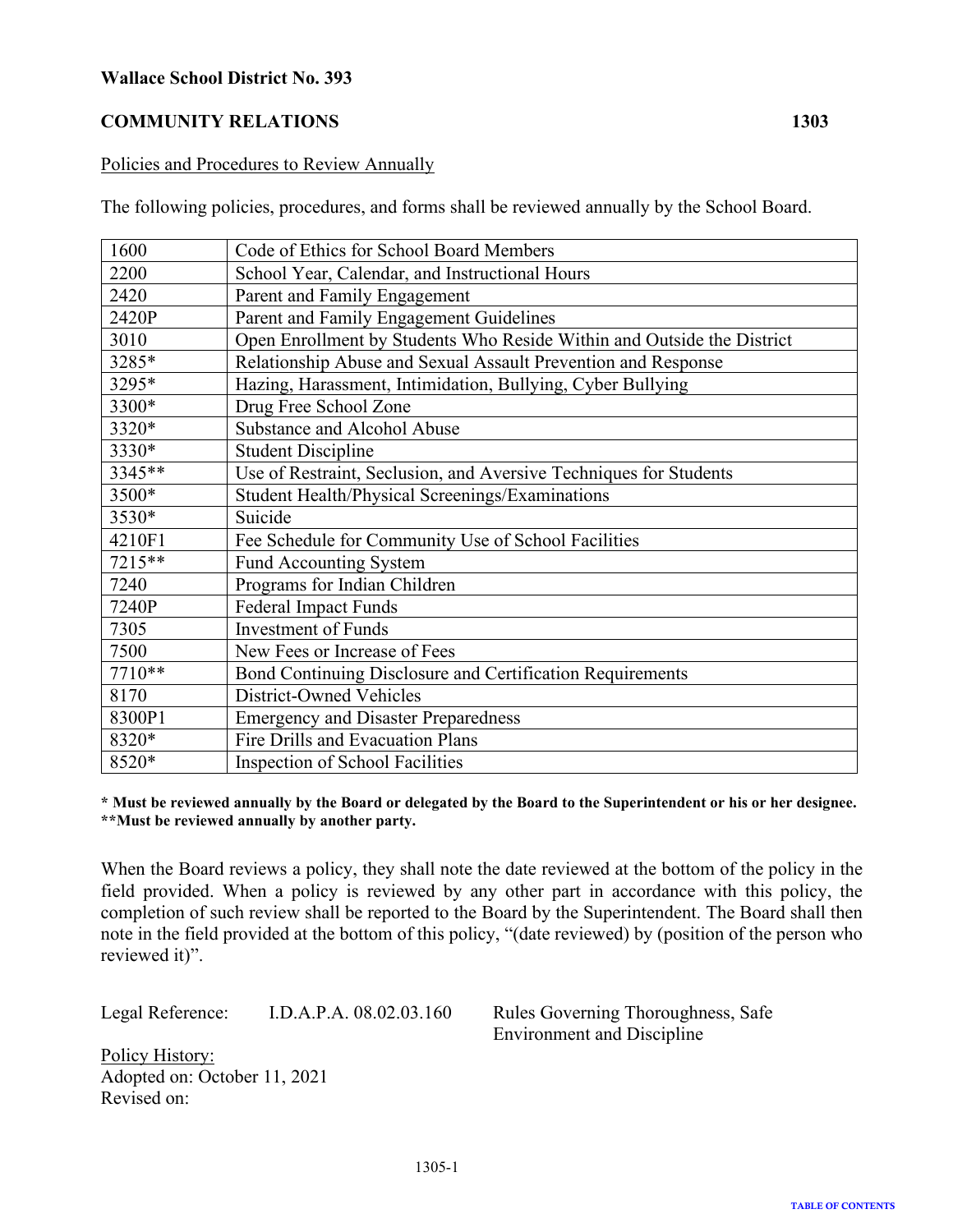# <span id="page-22-0"></span>**THE BOARD OF TRUSTEES 1310**

### Administrative Procedures

The Superintendent shall develop such administrative procedures as are necessary to ensure consistent implementation of policies adopted by the Board.

When a written procedure is developed, the Superintendent shall submit it to the Board as an information item. Such procedures need not be approved by the Board, though they may be revised when it appears that they are not consistent with the Board's intentions as expressed in its policies. On controversial topics, the Superintendent may request prior Board approval.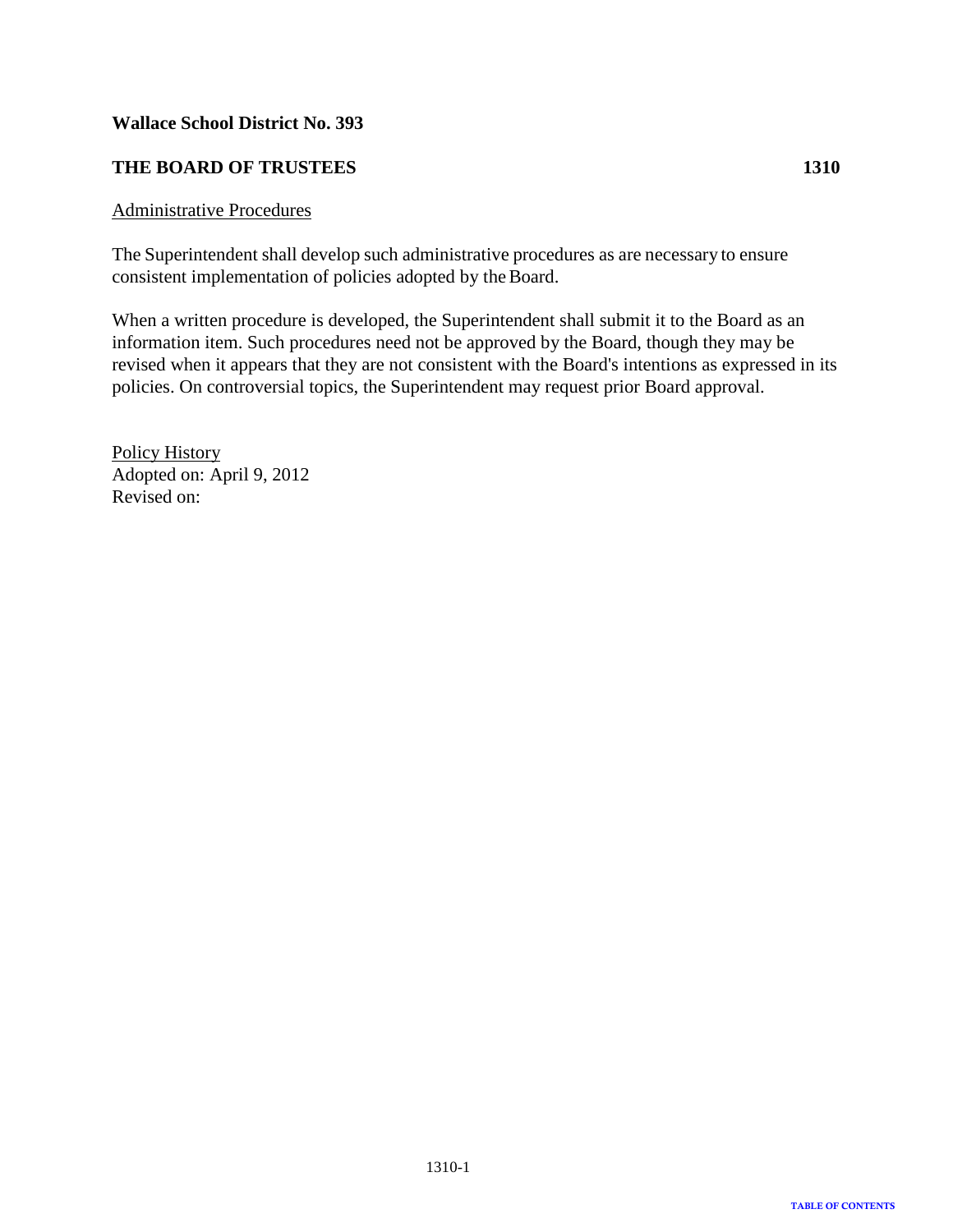# <span id="page-23-0"></span>**THE BOARD OF TRUSTEES** 1313

### Conflicting Policies and Procedures

If any of the policies adopted by the Board of Trustees conflict with one another, the policy adopted, revised, or reviewed most recently shall be the policy in effect.

If any procedures promulgated by the District conflict with one another, the procedure adopted, revised, or reviewed most recently shall be the procedure in effect.

If any policy and procedure conflict with one another, the policy shall override the procedure.

Policy History Adopted on: September 10, 2019 Revised on: Reviewed on: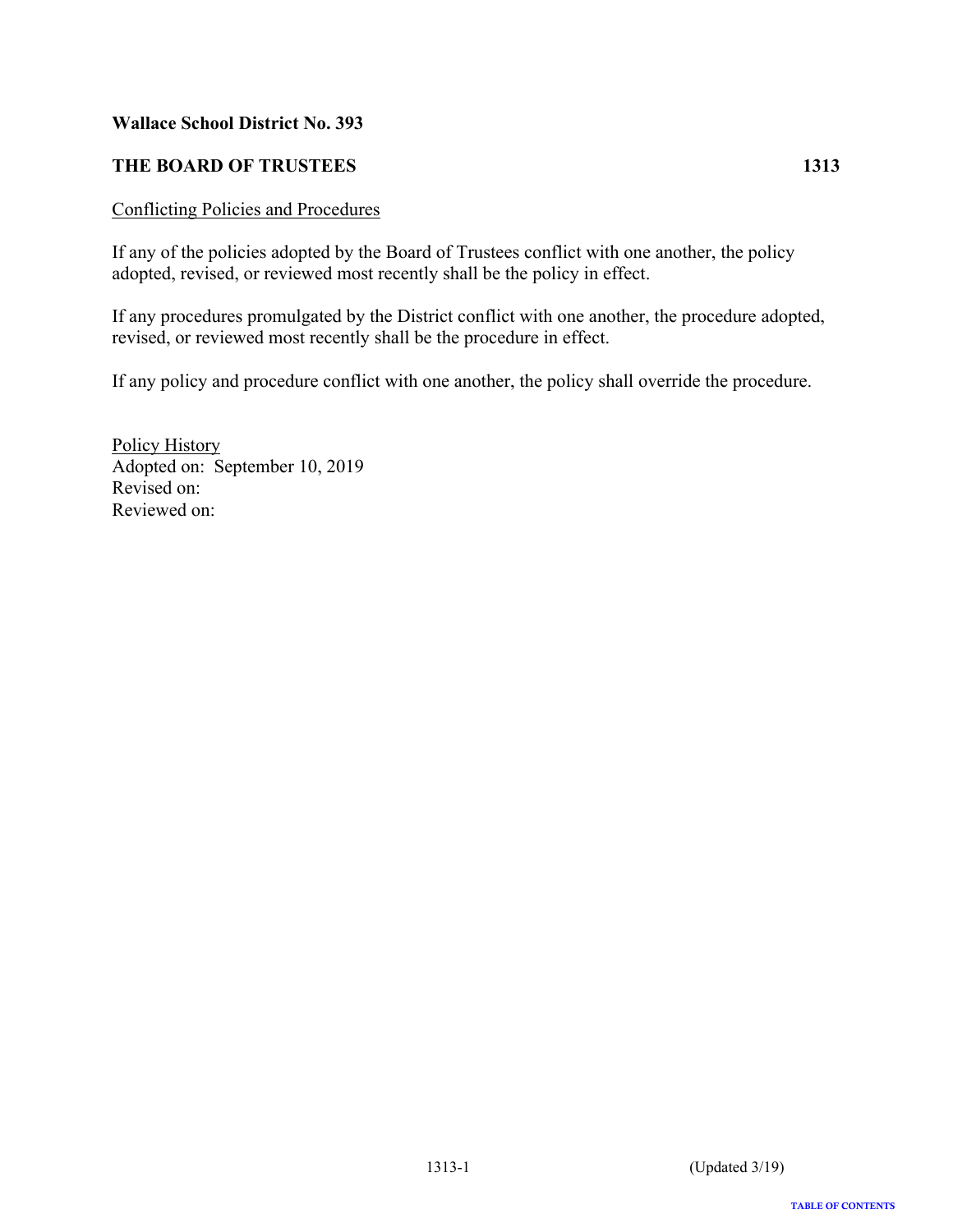# <span id="page-24-0"></span>**THE BOARD OF TRUSTEES 1315**

### District Planning

Each year, the Board of Trustees shall create a collaborative continuous improvement plan designed to improve student achievement in the District, assess and prioritize needs, and measure outcomes.

The Board shall work with the Superintendent to engage students, parents, teachers, administrators, and community members as appropriate in the planning process.

The annual continuous improvement plan shall:

- 1. Be data driven, specifically in student outcomes, and shall include but not be limited to analysis of demographic data, student achievement and growth data, graduation rates, and college and career readiness;
- 2. Set clear and measurable targets based on student outcomes;
- 3. Include a clearly developed and articulated vision and mission;
- 4. Include key indicators for monitoring performance;
- 5. Include a report of progress toward the previous year's improvement goals.

Multiple measures shall be used to determine student readiness and improvement. At a minimum, the Board shall set a benchmark for each of the following metrics:

- 1. **Career and College Readiness**: The number and percentage of students meeting the college ready benchmark in mathematics and English Language Arts on a State recognized college entrance exam. Improvement shall be measured by year over year growth in the percentage of students meeting the college readiness benchmark.
- 2. **High School Readiness**: The number and percentage of students meeting proficient or advanced on the 8<sup>th</sup> grade Idaho Standards Achievement Test in mathematics and English language usage. Improvement shall be measured by year over year growth in the percentage of students scoring proficient or advanced.
- 3. **7th Grade Readiness**: The number and percentage of students meeting proficient or advanced on the  $6<sup>th</sup>$  grade Idaho Standards Achievement Test in mathematics and English language usage. Improvement shall be measured by year over year growth in the percentage of students scoring proficient or advanced.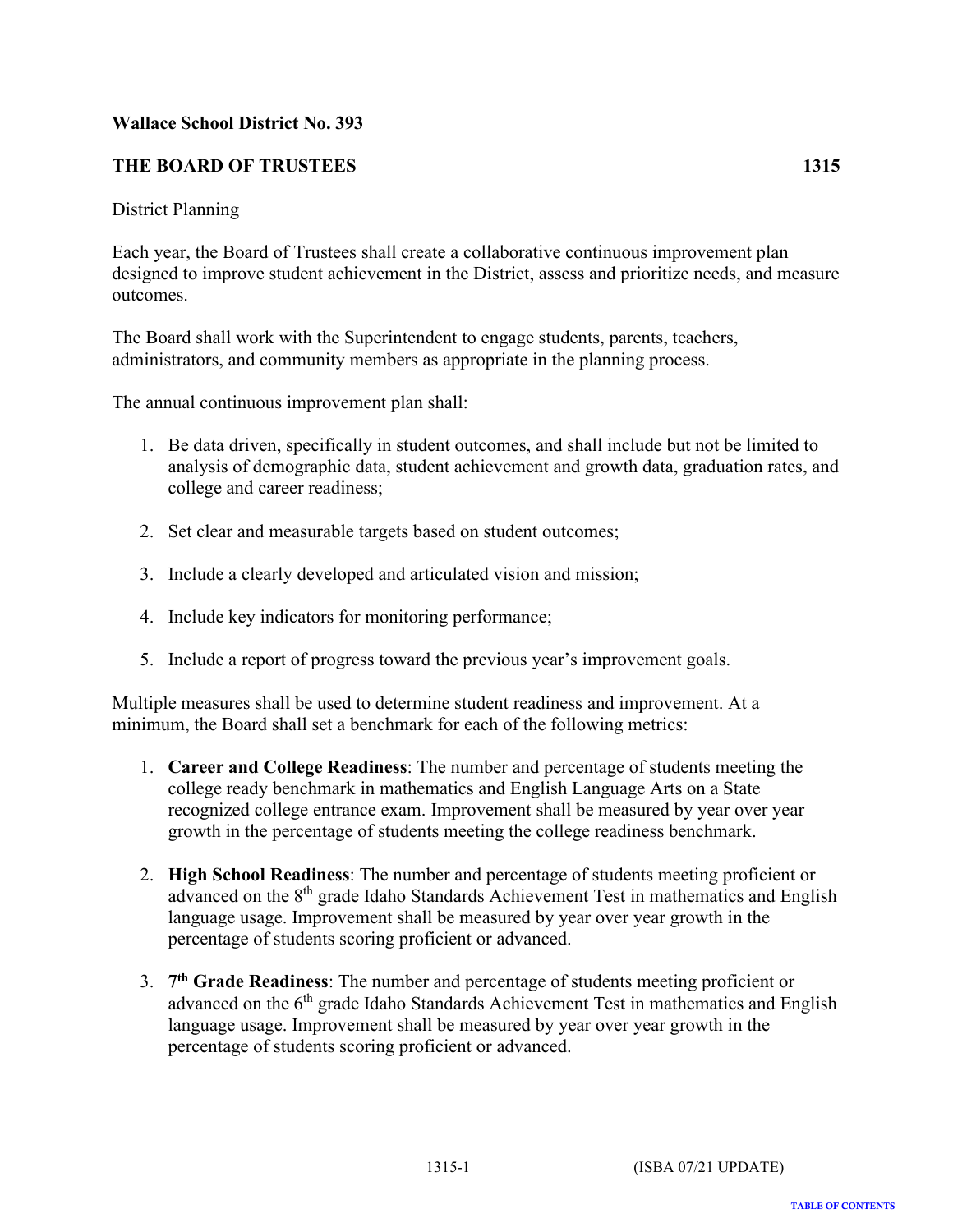- 4. **4th Grade Reading Readiness**: The number and percentage of students reading at grade level on the spring  $3<sup>rd</sup>$  grade statewide reading assessment. Improvement shall be measured by year over year growth in the percentage of students scoring at grade level.
- 5. **3rd Grade Reading Readiness**: The number and percentage of students reading at grade level on the spring 2nd grade statewide reading assessment. Improvement shall be measured by year over year growth in the percentage of students scoring at grade level.
- 6. **2nd Grade Reading Readiness**: The number and percentage of students reading at grade level on the spring 1<sup>st</sup> grade statewide reading assessment. Improvement shall be measured by year over year growth in the percentage of students scoring at grade level.
- 7. **1st Grade Reading Readiness**: The number and percentage of students reading at grade level on the spring kindergarten statewide reading assessment. Improvement shall be measured by year over year growth in the percentage of students scoring at grade level.

The Board may engage in planning training to assist in the process and the development of the plan. Qualified planning training may be reimbursable by the State through the process outlined in Idaho State Board of Education rule.

The Board shall continuously monitor progress towards the targets for student outcomes included in the plan by using relevant data to measure growth. Such progress shall be included in the Board's annual evaluation of the Superintendent.

The District plan shall be made available to the public by being posted on the District's website. The plan must be reviewed, updated annually, and posted no later than October 1 each year.

| Cross Reference: | 1645<br>4130       | <b>Board Development Opportunities</b><br><b>Public Access to District Website</b> |
|------------------|--------------------|------------------------------------------------------------------------------------|
| Legal Reference: | I.C. $\S$ 33-320   | Continuous Improvement Plans and<br>Training                                       |
|                  | IDAPA 08.02.01.801 | Planning and Training                                                              |

Policy History: Adopted on: August 11, 2014 Revised on: September 14, 2015 Revised on: February 13, 2017 Revised on: September 7, 2021

**TABLE OF CONTENTS**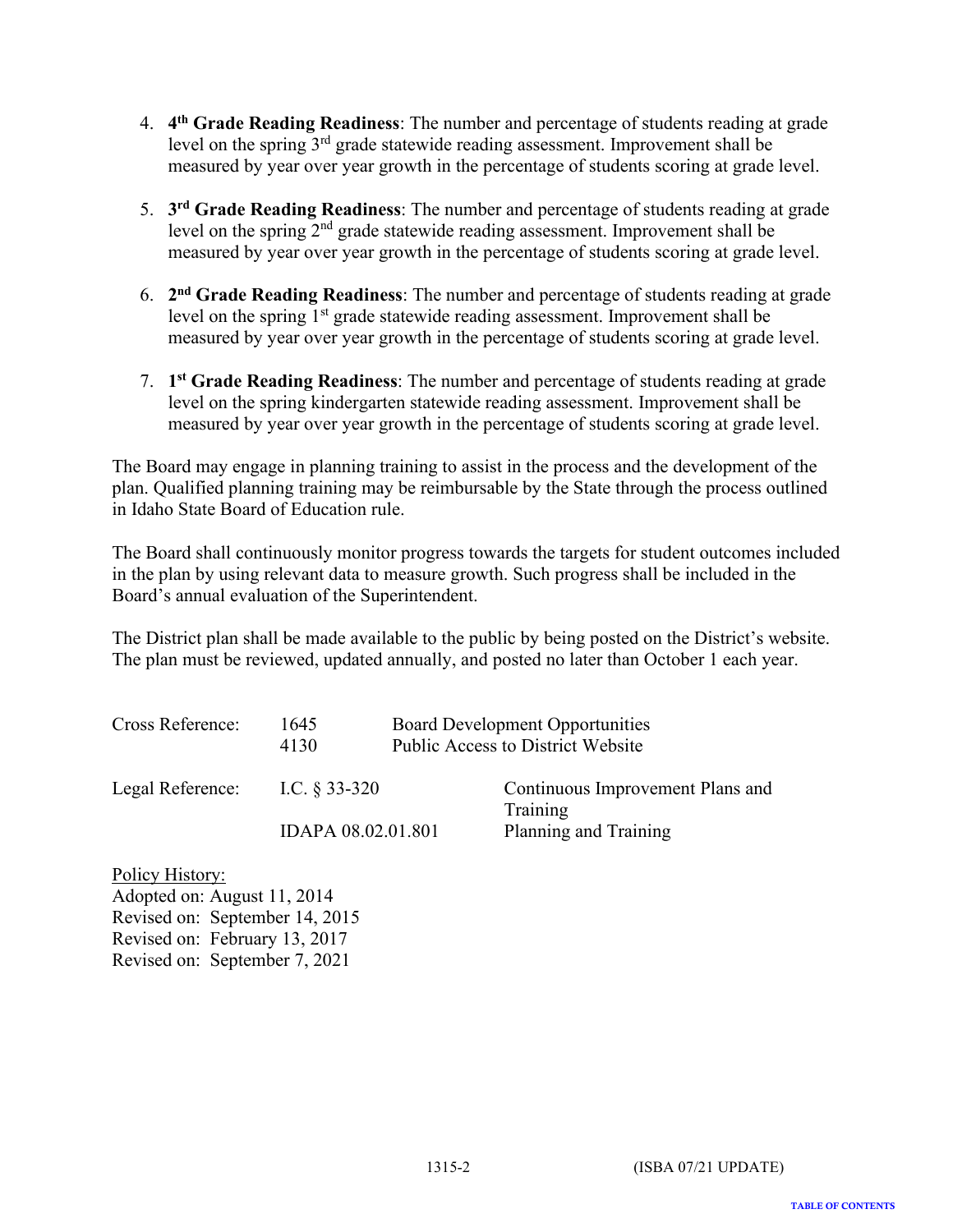# <span id="page-26-0"></span>**THE BOARD OF TRUSTEES 1320**

### Management Rights

Except where limited or restricted by a collective bargaining agreement, the Board retains the right to operate and manage its affairs in such areas as but not limited to:

- 1. The school calendar;
- 2. The procedures to use in handling public complaints about employees;
- 3. The nonteaching duties and responsibilities of teachers;
- 4. The procedure for conducting teacher evaluations;
- 5. When and under what circumstances a certificated employee will be placed on probation;
- 6. Establishment of contract notification dates;
- 7. Extracurricular assignments;
- 8. Personnel files;
- 9. Direction, employment, dismissal, promotion, transfer, assignment, and retention of employees;
- 10. Relieving employees from duties because of lack of work or funds and under conditions where continuation of such work would be inefficient and nonproductive;
- 11. Maintenance of the efficiency of District operations;
- 12. The methods, means, job classifications, and personnel by which District operations are to be conducted;
- 13. Any actions necessary to carry out the missions of the District in situations of emergency; and
- 14. Establishment of the methods and processes by which work is performed.

The Board reserves all other rights, statutory and inherent, as provided by State law. The Board also reserves the right to delegate authority to the Superintendent for the ongoing direction of all District programs.

| Cross Reference: 6100             |                                                                                  | Superintendent                                                                                                                                                   |
|-----------------------------------|----------------------------------------------------------------------------------|------------------------------------------------------------------------------------------------------------------------------------------------------------------|
| Legal Reference: I.C. $\S$ 33-514 |                                                                                  | <b>Issuance of Annual Contracts – Supports Programs</b><br>- Categories of Contracts - Optional Placement                                                        |
|                                   | I.C. $\S$ 33-514(2)(a)<br>I.C. $§$ 33-515<br>I.C. $§$ 33-515A<br>I.C. $§$ 33-518 | Issuance of Limited Contract – Category 1 Contract<br><b>Issuance of Renewable Contracts</b><br><b>Supplemental Contracts</b><br><b>Employee Personnel Files</b> |

Policy History: Adopted on: April 9, 2012 Revised on: January 11, 2021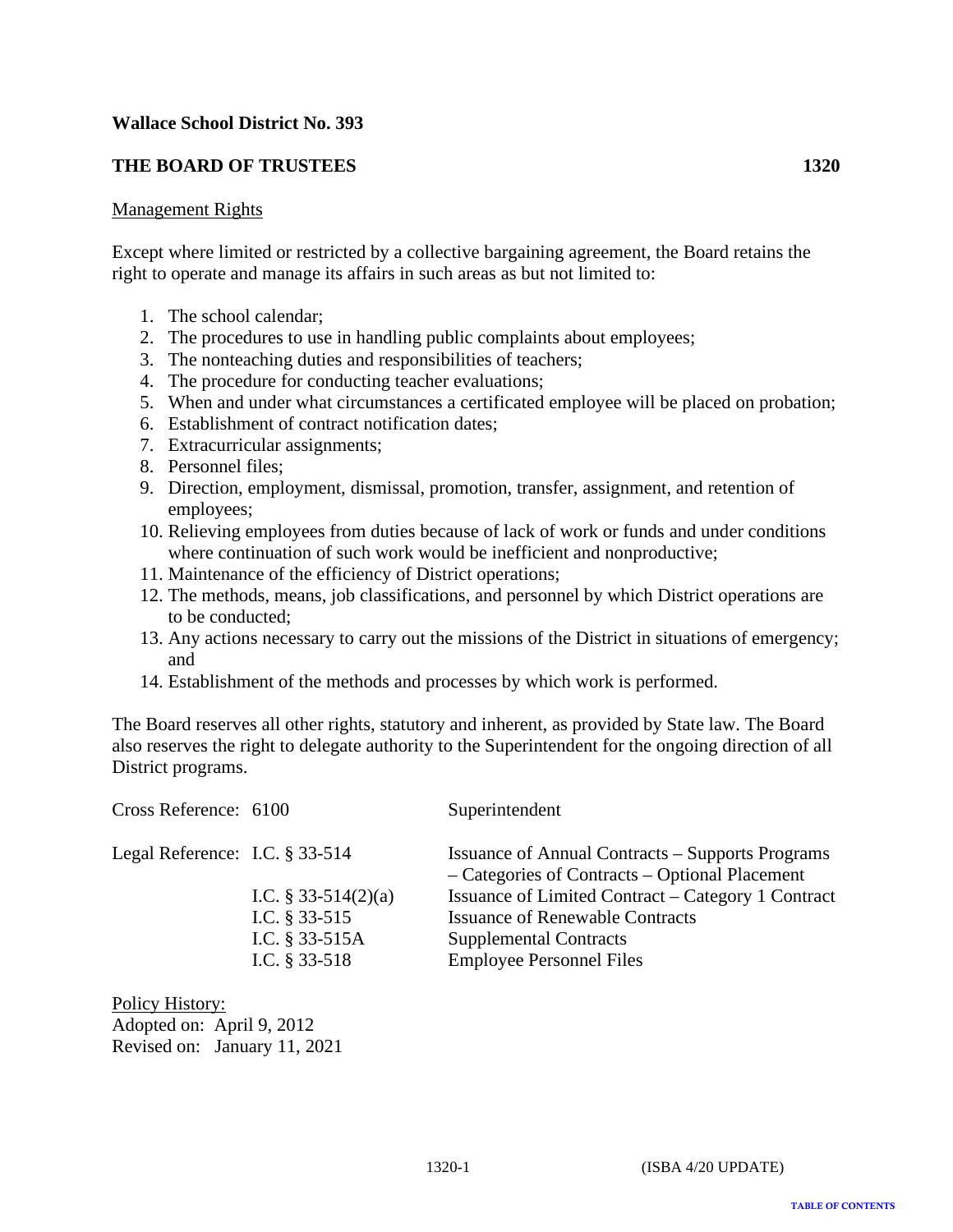# <span id="page-27-0"></span>**THE BOARD OF TRUSTEES 1400**

### Board/Staff Communications

Every reasonable means of communication is encouraged throughout the education community. Nevertheless, an organization must maintain some order and structure to promote efficient and effective communications.

### Staff Communications to the Board

All official communications or reports to the Board from principals, supervisors, teachers, or other staff members shall be submitted through the Superintendent. This shall not deny any staff member's right to appeal to the Board administrative decisions, provided that the Superintendent shall have been notified of the forthcoming appeal and that it is processed according to the applicable procedures for complaints and grievances.

### Board Communications to Staff

All official communications, policies, and directives of staff interest and concern will be communicated to staff members through the Superintendent. The Superintendent will employ all such media as are appropriate to keep staff fully informed of the Board's concerns and actions.

### Visits to Schools

Trustees should be certain to visit each school of the District not less than once each school year to examine its condition and needs. Individual Board Members interested in visiting schools should, out of courtesy, make arrangements for visitations through the principals of the various schools. Such visits shall be regarded as informal expressions of interest in school affairs and not as "inspections" or visits for supervisory or administrative purposes.

### Social Interaction

Staff and Board Members share a keen interest in the schools and education. When they meet at social affairs and other functions, informal discussion on such matters as educational trends, issues and innovations, and general District problems can be anticipated.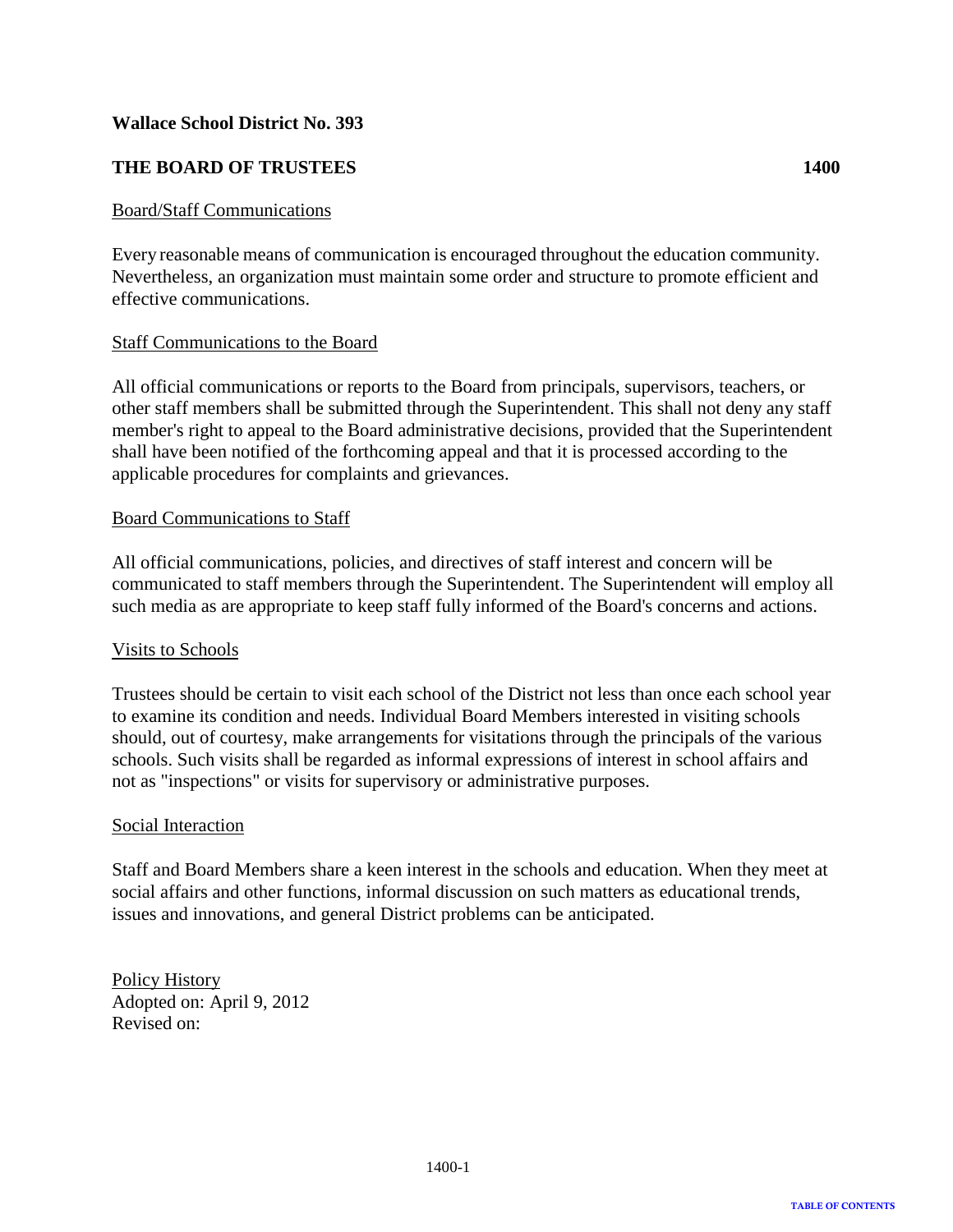# <span id="page-28-0"></span>**THE BOARD OF TRUSTEES 1405**

### School Board Use of Email and Social Media

Use of email by Members of the Board will conform to the same standards of judgment, propriety, and ethics as other forms of School Board-related communication. Board Members will comply with the following guidelines when using email in the conduct of Board responsibilities:

- 1. The Board will not use email, communications via social media, or other electronic communications as a substitute for deliberations or voting at Board meetings or for other communications or business properly confined to Board meetings.
- 2. Board Members will be aware that email and email attachments received or prepared for use in Board business or containing information relating to Board business, regardless of whether sent or received on a school-owned computer or personally-owned computer, may be regarded as public records, which may be inspected by any person upon request, unless otherwise made confidential by law.
- 3. Board Members will note that individual postings made to social media sites should be considered carefully in light of how they would reflect on the poster, the Board of Trustees, and the District. Opinions expressed by staff on a social networking website have the potential to be disseminated far beyond the speaker's desire or intention, and could undermine the public perception of fitness of the individual to serve students' interests. Individual Board member postings are an act of the individual and are not an act of the Board.
- 4. Board members will avoid reference to confidential information about employees, students, or other matters in email communications because of the risk of improper disclosure and unsecure websites. Board Members will comply with the same standards as school employees with regard to confidential information.

### Definitions

"Deliberation" is defined as the receipt or exchange of information or opinion relating to a decision, but shall not include informal or impromptu discussions of a general nature which do not specifically relate to a matter then pending before the public agency for decision.

| Legal Reference: | Title 74 Chapter 1<br>I.C. $§$ 74-202                                                  | Public Records Act<br>Open Public Meetings – Definitions |
|------------------|----------------------------------------------------------------------------------------|----------------------------------------------------------|
|                  | Cowles Pub. Co. v. Kootenai Co. Bd. of County Commissioners 144 Idaho<br>$259(2007)$ . |                                                          |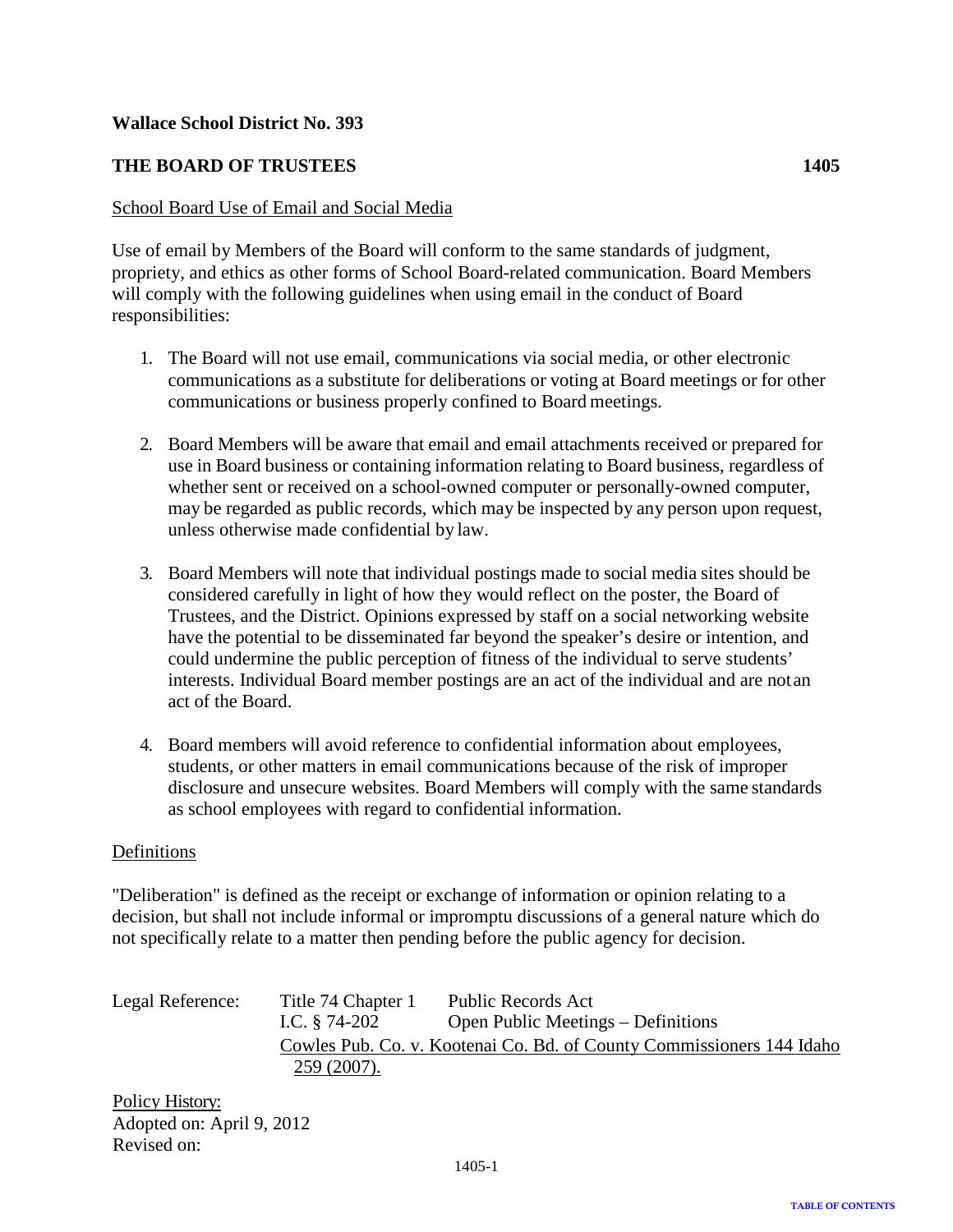# <span id="page-29-0"></span>**THE BOARD OF TRUSTEES 1410**

### Board/Superintendent Relationship

The Board/Superintendent relationship is based on mutual respect for their complementary roles. The relationship requires clear communication of expectations regarding the duties and responsibilities of both the Board and Superintendent.

The Board hires, evaluates, and seeks the recommendations of the Superintendent as the District chief executive officer. The Board adopts policies necessary to provide the general direction for the District and to encourage achievement of District goals. The Superintendent develops plans, programs, and procedures needed to implement the policies and directs the District's day-to-day operations.

The Superintendent shall be employed for a term not to exceed three years and shall be the executive officer of the Board with such powers and duties as the Board prescribes. The Superintendent shall act as the authorized representative of the District whenever such is required.

The Board shall conduct an annual, written formal evaluation of the work of the Superintendent.

| Cross Reference: 6100                        | Superintendent                |
|----------------------------------------------|-------------------------------|
| Legal Reference: I.C. $\S$ 33-513            | <b>Professional Personnel</b> |
| Policy History:<br>Adopted on: April 9, 2012 |                               |

Revised on: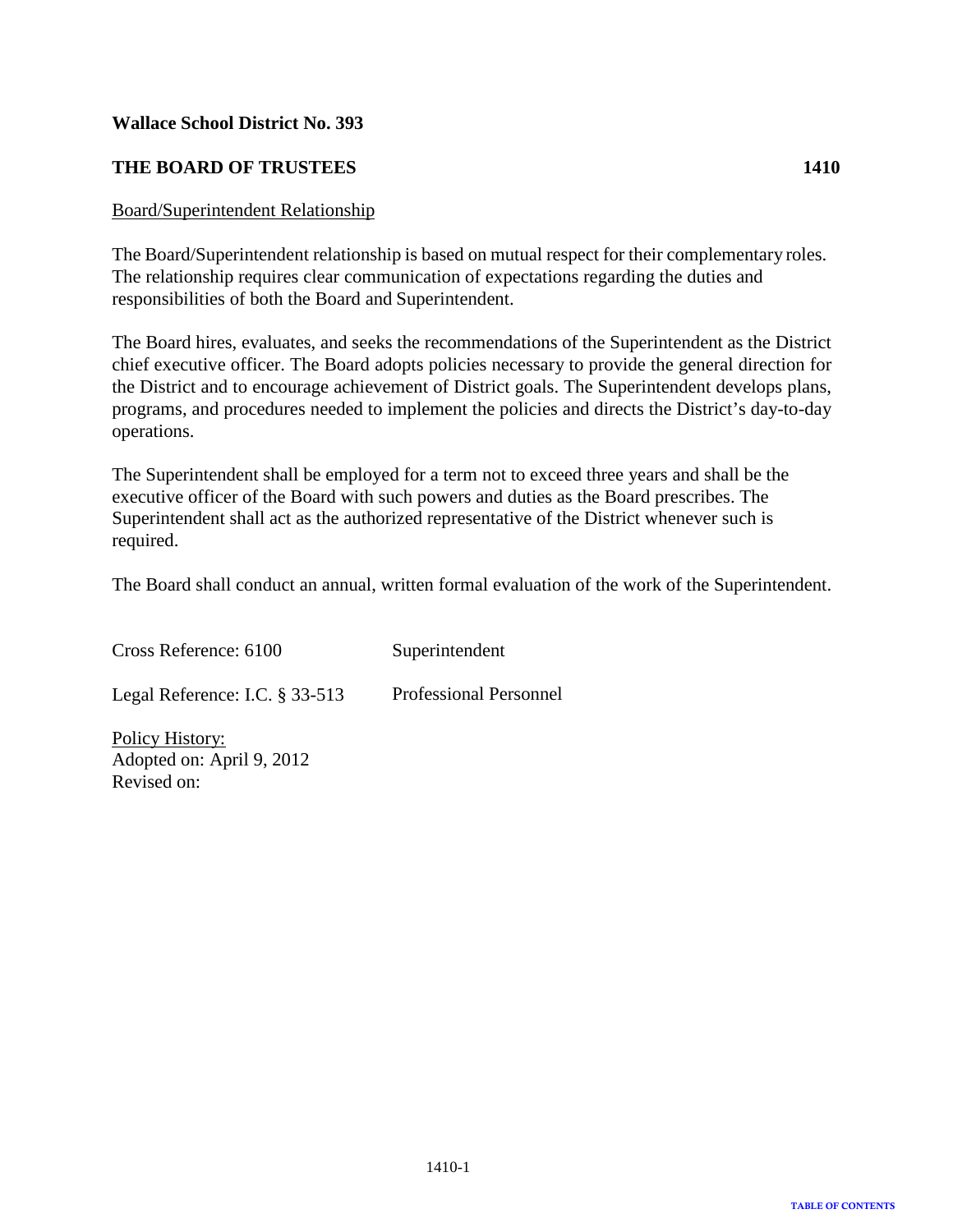# <span id="page-30-0"></span>**THE BOARD OF TRUSTEES**

### Trustee Expenses

A Trustee shall not receive remuneration for service as a Trustee. However, each Trustee shall be compensated for actual expenses incurred for travel to, from, and attending meetings of the Board as provided herein. Reimbursement may be paid as the travel is assumed or may accumulate until the end of the fiscal year, at the discretion of the Trustee.

### Expenses for Board Members at Out-of-District Meetings

Trustees normally attend workshops, training institutes, and conferences at both the State and national level. It is appropriate that Trustee expenditures at these out-of-District meetings be paid by the District from the general fund. It is the intent of the District to pay all legitimate costs for Trustees to attend out-of-District meetings, at the established rates for reimbursement set by the District, including the following:

- 1. Transportation as approved by the Board;
- 2. On-site transportation during the course of the meeting, such as bus, taxi, or rental car;
- 3. Hotel or motel costs for Trustee, as necessary;
- 4. Food costs as necessary; and
- 5. Incidental expenditures for tips and other necessary costs attributable to the Trustee's attendance at the meeting.

The District will not reimburse or pay for such items as liquor, expenses of a spouse, separate entertainment, or other unnecessary expenditures.

Depending upon circumstances and dollar values at issue, the District may be required to report reimbursements consistent with IRS regulations. Tax consequences may be applicable. However, if such a circumstance does occur, Board members would need to talk with their individual tax preparers regarding tax implications and possible deductions for expenses.

| Cross Reference: 7430             |                 | <b>Travel Allowances and Expenses</b>                                                             |
|-----------------------------------|-----------------|---------------------------------------------------------------------------------------------------|
| Legal Reference: I.C. $\S 33-506$ | I.C. $§$ 33-701 | Organization and Government of Board of Trustees<br>Fiscal Year – Payment and Accounting of Funds |

Policy History Adopted on: January 11, 2021 Revised on: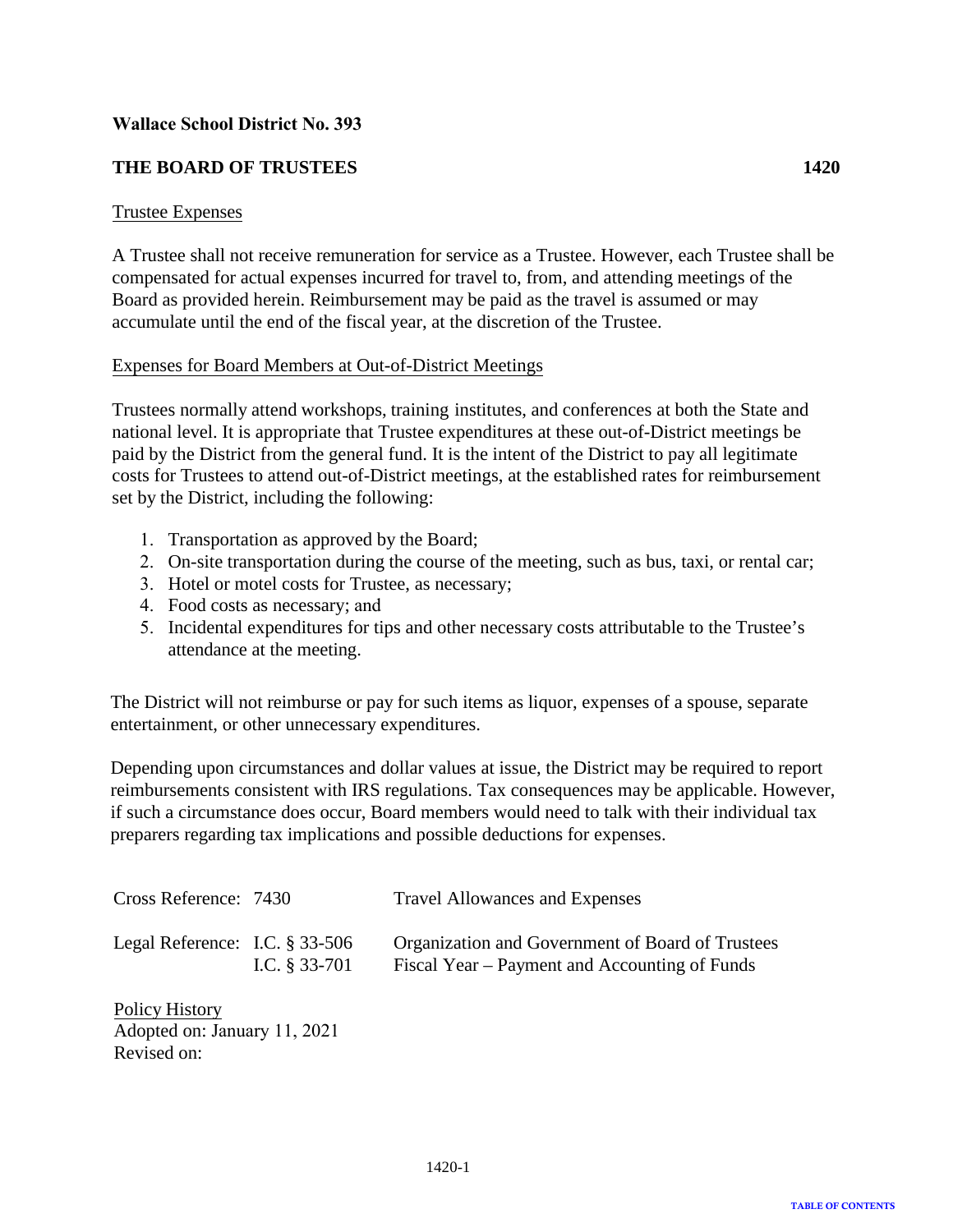# <span id="page-31-0"></span>**THE BOARD OF TRUSTEES 1430**

### Trustee Insurance

The District shall maintain sufficient insurance to protect the Board and its individual Members against liability arising from actions of the Board or its individual Members while each isacting on behalf of the District and within the Trustee's authority.

Legal Reference I.C. § 59-801 et seq. Surety Bond Act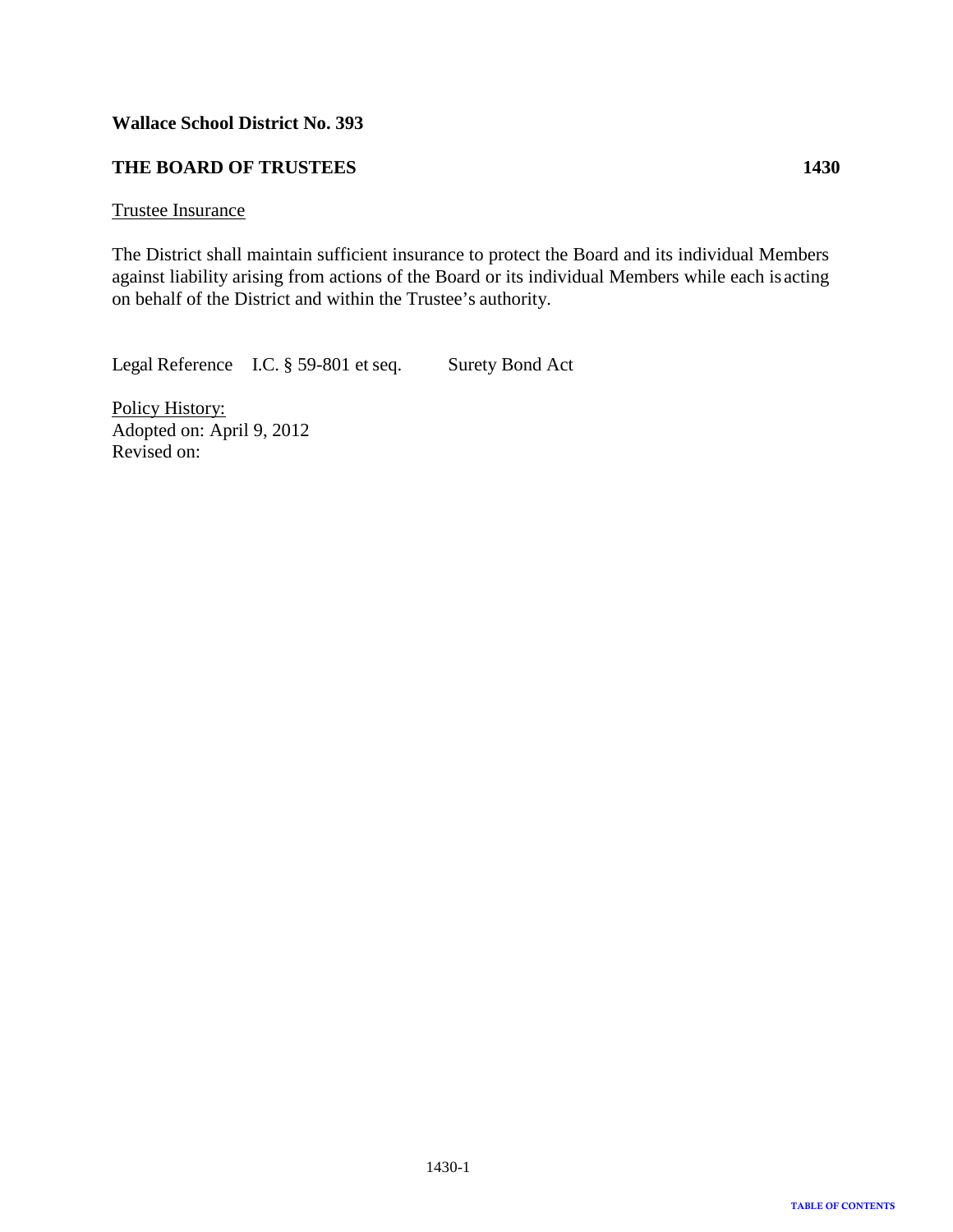# <span id="page-32-0"></span>**THE BOARD OF TRUSTEES 1440**

### Board Participation in Activities

Members of the Board, collectively and individually, are encouraged to attend school activities, social functions, and instructional programs at no cost to the Trustees in order to view and observe such functions in operation. Attendance at such programs as musical presentations, speech activities, clubs, dramatic productions, and athletic events indicates interest in school affairs and provides opportunities for more comprehensive understanding of the total school program. Administration will provide appropriate communications to Trustees to keep them informed about activities they may wish toattend.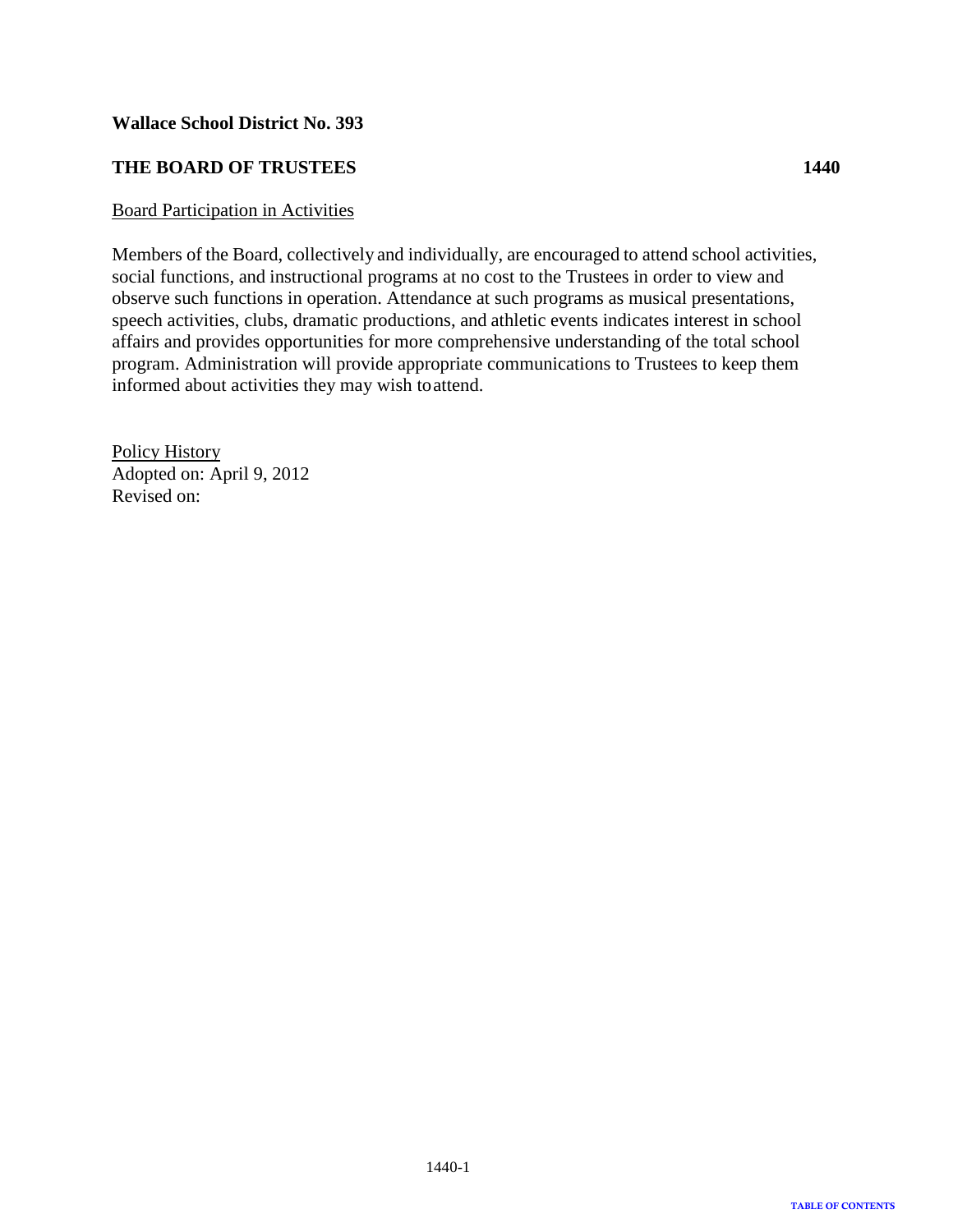# <span id="page-33-0"></span>**BOARD OF TRUSTEES 1500**

# Board Meetings

# Meeting Defined

A meeting is defined as the convening of the Board of Trustees to make a decision or to deliberate toward a decision on any matter. Trustees may participate in Board meetings via electronic means, including telephonic or video conferencing devices, provided at least one member of the Board of Trustees or Superintendent is physically present at the meeting location.

# Regular Meetings

Unless otherwise specified, all meetings will be held in the Silver Hills Elementary School Library. Regular meetings shall be held at 6:00 PM on the second Monday of each month.

### Emergency Meetings

In the event of an emergency involving possible personal injury or property damage, immediate financial loss, or the likelihood of injury, damage, or loss, the Board may meet immediately and take official action without prior notification when the notice requirements would make such notice impracticable or increase the likelihood or severity of such injury, damage, or loss, and the reason for the emergency is stated at the outset of the meeting.

### Budget Meetings

No later than 28 days prior to its regular July meeting, the Board shall have prepared a budget, in the form prescribed by the State Superintendent of Public Instruction and shall hold a public hearing. At such public hearing or at a special meeting held no later than 14 days after the public hearing, the Board shall adopt a budget for the ensuing year. Notice of the budget hearing shall be posted and published as prescribed in Idaho Code. From the time noticed, a copy of the budget shall be available for public inspection during regular business hours.

### Special Meetings

Special meetings may be called by the Chair or by any two Trustees. If the time and place of special meetings has not been determined at a meeting of the Board with all members present, then written notice of a special meeting, stating the purpose of the meeting, shall be delivered to each Trustee not less than 24 hours prior to the time of the meeting. Such written notice shall be posted conspicuously at the District Office and at least two or more public buildings within the District. Business transacted at a special meeting will be limited to that stated in the notice of the meeting.

### Executive Sessions

Pursuant to Idaho Code, upon a 2/3 roll call vote recorded in the minutes of the meeting, the Board may hold an executive session after the Board Chair has expressly identified the specific legal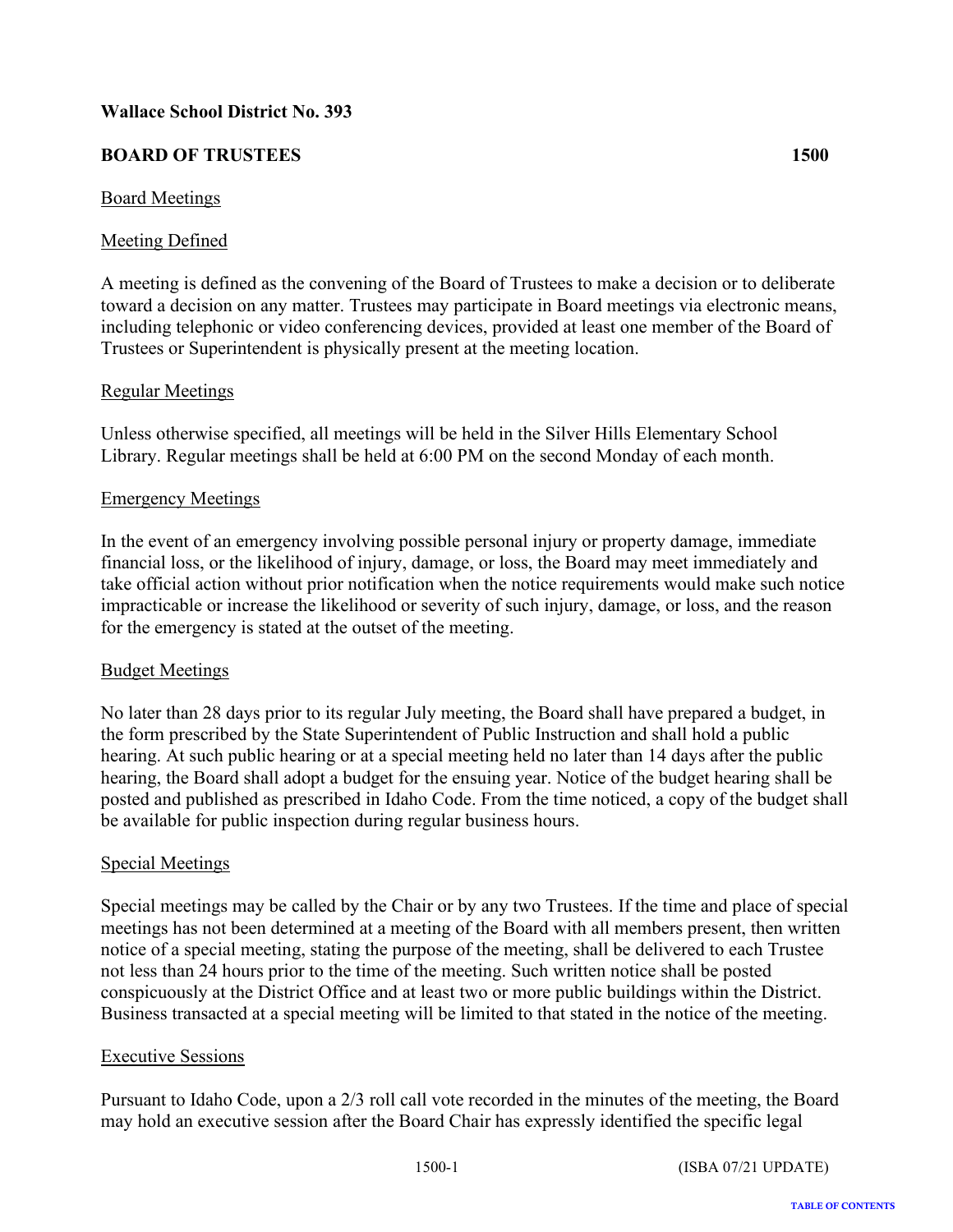authorization for holding an executive session and provided sufficient detail to identify the general purpose and topic of the executive session. However, the information provided shall not compromise the purpose of going into an executive session. Only in the event that Board vacancies, and not absences, prevent a 2/3 majority from being present, a simple majority vote to enter executive session may be called.

An executive session may be held for, and only for, the following purposes:

- 1. To consider hiring a public officer, employee, staff member, or individual agent wherein the respective qualities of individuals are to be evaluated in order to fill a particular vacancy or need. Please note this does not apply to filling a vacancy in an elective office or deliberations about staffing needs in general.
- 2. To consider the evaluation, dismissal, or disciplining of; or to hear complaint or charges brought against a public officer, employee, staff member or individual agent, or a student.
- 3. To acquire an interest in real property that is not owned by a public agency.
- 4. To consider records exempt from public disclosure.
- 5. To consider preliminary negotiations involving matters of trade or commerce in which the Board is in competition with other governing bodies in other states or nations.
- 6. To communicate with legal counsel and to discuss any legal ramifications and/or legal options for pending litigation or possible legal controversies not yet being litigated, but imminently likely to be litigated. The presence of legal counsel at executive session is not sufficient to satisfy this requirement.
- 7. To communicate with a representative of the District's risk management or insurance provider to discuss a pending claim or prevention of a possible claim imminently likely to be filed. The presence of a risk management or insurance provider at executive session is not sufficient to satisfy this requirement.
- 8. To conduct deliberations regarding labor negotiations. *Note: The Board may still deliberate regarding labor negotiations and may caucus regarding negotiations in Executive Session. However, all actual negotiations between the parties; such as the exchange of offers, counteroffers, and exchange of documents; must be conducted in open session.*

No action may be held for the purpose of taking any final action or making any final decisions except for making a determination to place a certified professional employee on probation or taking action on a student disciplinary hearing.

If only an executive session will be held, a 24-hour meeting and agenda notice shall include the date, time, place, items to be discussed, and the specific provision of law authorizing the executive session. The Board will not change the subject within the executive session to any subject not identified within the motion to enter executive session or to any topic for which an executive session is not provided.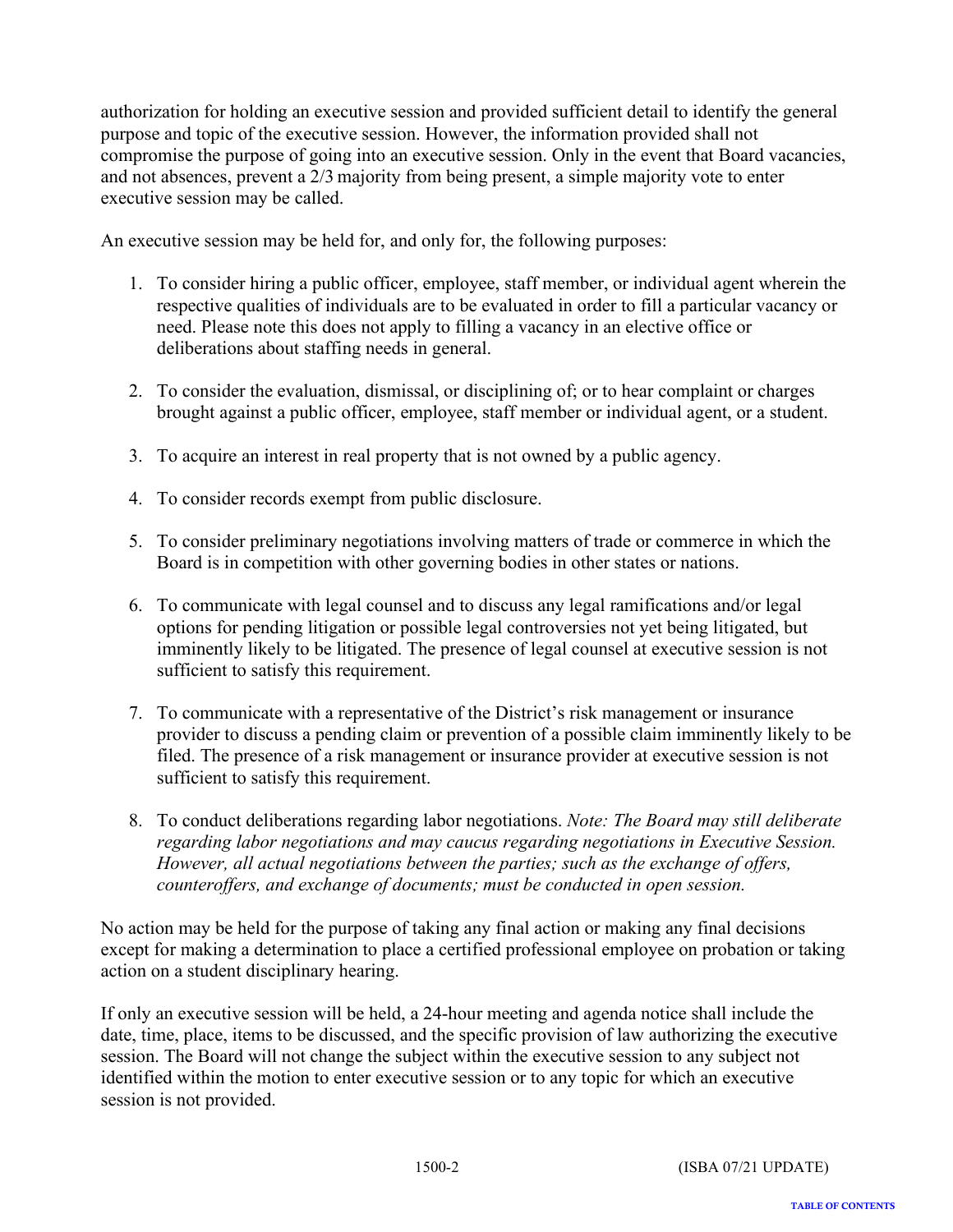# Legal Reference: I.C. § 33-205 Denial of Student Attendance I.C. § 33-510 Annual Meetings – Regular Meetings – Board of Trustees I.C. § 74-202 Open Public Meetings – Definitions<br>I.C. § 74-203 Governing Bodies--Requirement for Governing Bodies--Requirement for Open Public Meetings I.C. § 74-204 Notice of Meetings I.C. § 74-205 Written Minutes of Meetings<br>I.C. § 74-206 Executive Sessions – When A Executive Sessions – When Authorized I.C. § 74-206A Negotiations in Open Session

Idaho Open Meeting Law Manual, current edition

### Policy History:

Adopted on: April 9, 2012

Revised on: August 12, 2013

Revised on: January 13, 2014

Revised on: March 14, 2016

Revised on: September 10, 2019

Revised on: December 9, 2019

Revised on: September 7, 2021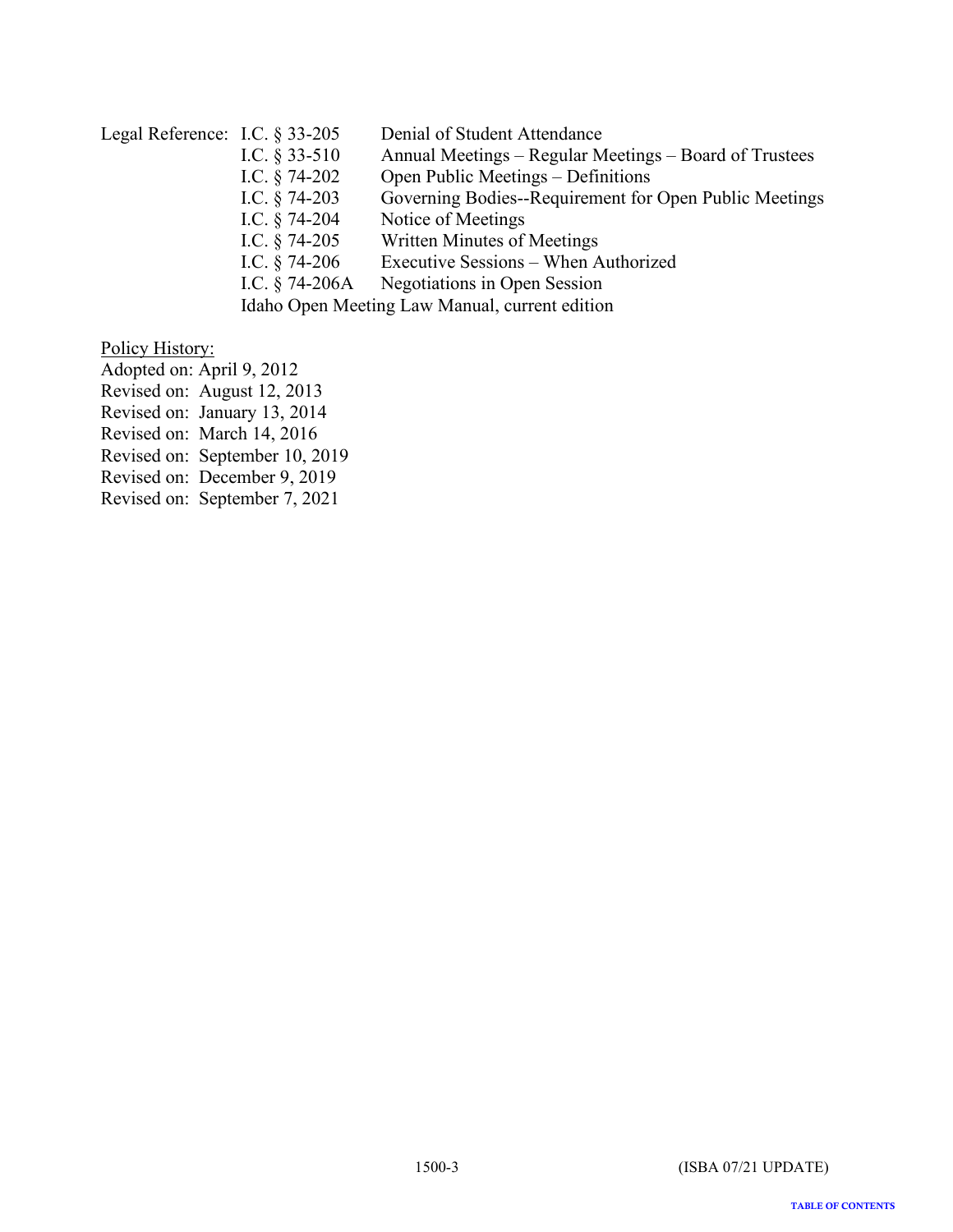# <span id="page-36-0"></span>**THE BOARD OF TRUSTEES 1500P**

# Board Meeting Procedure

# Agenda

The agenda for any Board meeting shall be prepared by the Superintendent and Board Chair. Items submitted by the Board Chair or at least two Board Members shall be placed on the agenda. The clerk, administration, or patrons of the District may also suggest inclusions on the agenda. Such suggestions must be received by the Superintendent at least five (5) days before the Board meeting, unless of immediate importance. Individuals who wish to address the Board must also notify the Superintendent, in writing, of the request. The request must include the reason for the appearance. Citizens wishing to make brief comments about school programs or procedures or items on the agenda need not request placement on the agenda, and must follow the procedure established for public input at Board meetings.

### Regular Meeting Agendas

A 48 hour agenda notice shall be required in advance of each regular meeting. Notices and agendas must be posted in a prominent place at the principal office of the District or, if no such office exists, at the building where the meeting is to be held.

### Special Meeting Agendas

Special meetings require a 24 hour meeting and agenda notice. The agenda notice shall include at a minimum the meeting date, time, and place. The Board secretary or his or her designee shall maintain a list of the news media requesting notification of meetings and shall make a good faith effort to provide advance notification to them of the time and place of each meeting.

### Amending Agendas

An agenda may be amended provided that a good faith effort is made to include, in the original agenda notice, all items known to be probable items of discussion.

**Amending the Agenda More than 48 Hours Before a Regular Meeting or 24 Hours Before a Special Meeting:** If an amendment to an agenda is made after an agenda has been posted but 48 hours or more prior to the start of a regular meeting, or 24 hours or more prior to the start of a special meeting, then the agenda is amended upon the posting of the amended agenda.

**Amending the Agenda Less than 48 Hours Before a Regular Meeting or 24 Hours Before a Special Meeting:** If an amendment to an agenda is proposed after an agenda has been posted and less than 48 hours prior to a regular meeting or less than 24 hours prior to a special meeting but prior to the start of the meeting, the proposed amended agenda shall be posted but shall not become effective until a motion is made at the meeting and the Board votes to amend the agenda.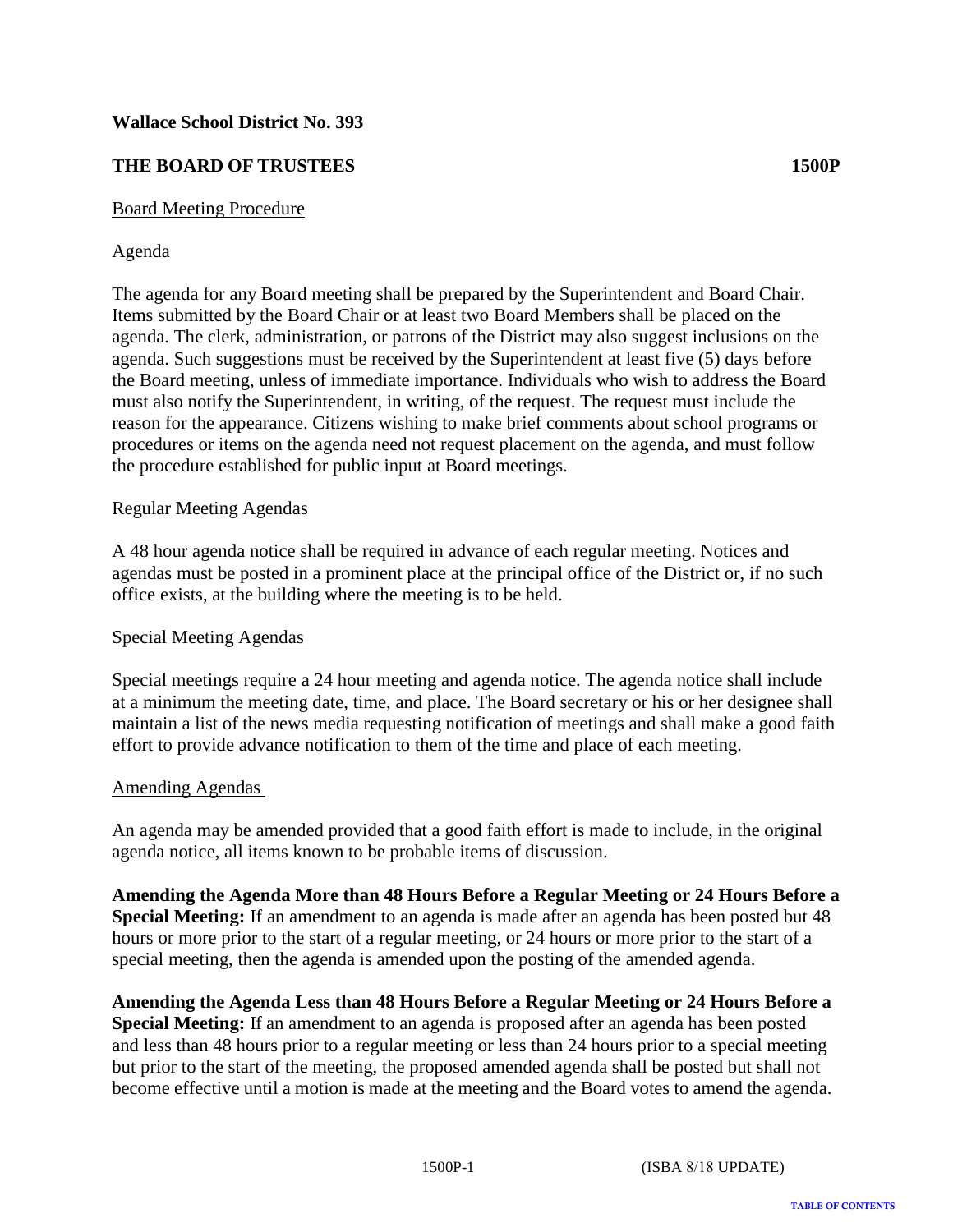**Amending the Agenda After the Start of a Meeting:** An agenda may be amended after the start of a meeting upon a motion that states the reason for the amendment and states the good faith reason the agenda item was not included in the original agenda posting.

# Negotiation Meeting Notices

Notice of all negotiation sessions between the District and the local education organization shall be posted at the earliest time practicable on the front page of the District's website. Additionally, if time permits, the District shall post notice of the negotiation sessions within 24 hours at the same physical locations the District uses for posting its regular meetings.

### Order of Business

The order of business will be determined by the Board Chair and Superintendent with input from the Board. Upon consent of the majority of the Members present, the order of business at any meeting may be changed.

# Consent Agenda

To expedite business at a Board meeting, the Board approves the use of a consent agenda, which includes those items considered to be routine in nature. Any item which appears on the consent agenda may be removed by a Member of the Board. It is strongly suggested that any Board Member who wishes to remove an item from the consent agenda give advance notice in a timely manner to the Board Chair and Superintendent. The remaining items will be voted on by a single motion. The approved motion will be recorded in the minutes, including a listing of all items appearing on the consent agenda.

### Action Items

All agenda items that require a vote shall be identified on the agenda as such. Final action may not be taken on agenda item added after the start of a meeting unless an emergency is declared necessitating action at that meeting. The declaration and justification shall be reflected in the Board minutes.

### Minutes

The clerk shall keep written minutes of all open Board meetings, which shall be signed by the Chair and the clerk. The minutes shall include:

- 1. The date, time, and place of the meeting;
- 2. The presiding officer;
- 3. Board Members recorded as absent or present;
- 4. All motions, resolutions, orders, or ordinances proposed and their disposition;
- 5. The results of all votes, and upon the request of a Member, the vote of each Member, by name;
- 6. Legal basis for recessing into executive session; and
- 7. Time of adjournment.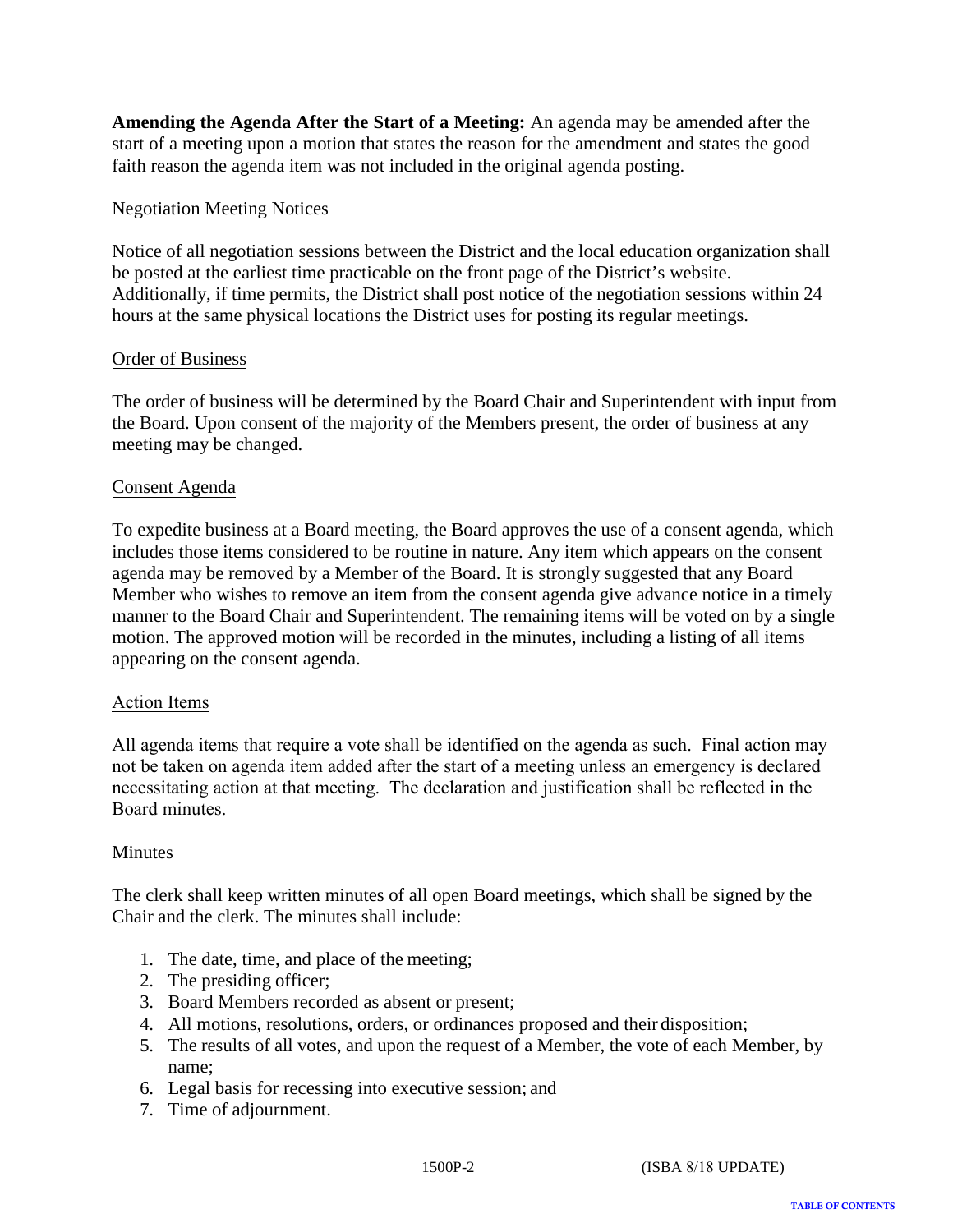When issues are discussed that may require a detailed record, the Board may direct the clerk to record the discussion verbatim.

Unofficial minutes shall be delivered to Board Members in advance of the next regularly scheduled meeting of the Board. Minutes need not be read publicly, provided that Members

have had an opportunity to review them before adoption. A file of permanent minutes of Board meetings shall be maintained in the office of the clerk, to be made available within a reasonable period of time after a meeting for inspection upon the request.

### Minutes of Executive Session

The clerk shall keep written minutes of executive session. Said minutes shall be limited to a specific reference to the Idaho code subsection authorizing the executive session and sufficient detail to provide the general subject matter to identifythe purpose and topic of the executive session. The roll call vote to go into executive session shall be recorded in the minutes. The minutes shall not contain information that would compromise the purpose of going into executive session.

### Minutes of Negotiation Sessions

In all negotiation sessions between the District and the local education organization, the District shall cause to be taken written minutes. All documentation exchanged between the parties during a negotiation session, including all offers and counter-offers, shall be retained by the District and shall be subject to public writings disclosure laws.

### Quorum

No business shall betransacted at any meeting of the Board unless a quorum of the Members is present. A majority of the full membership of the Board shall constitute a quorum, a majority of the quorum may pass a resolution.

### Meeting Conduct and Order of Business

General rules of parliamentary procedure are used for every Board meeting. The most current edition of *Robert's Rules of Order* may be used as a guide at any meeting. The order of business shall be reflected on the agenda. The use of proxy votes shall not be permitted. Voting rights are reserved to those Board Members in attendance. Voting shall be by acclamation or show of hands.

Procedure History Promulgated on: August 12, 2013 Revised on: October 8, 2018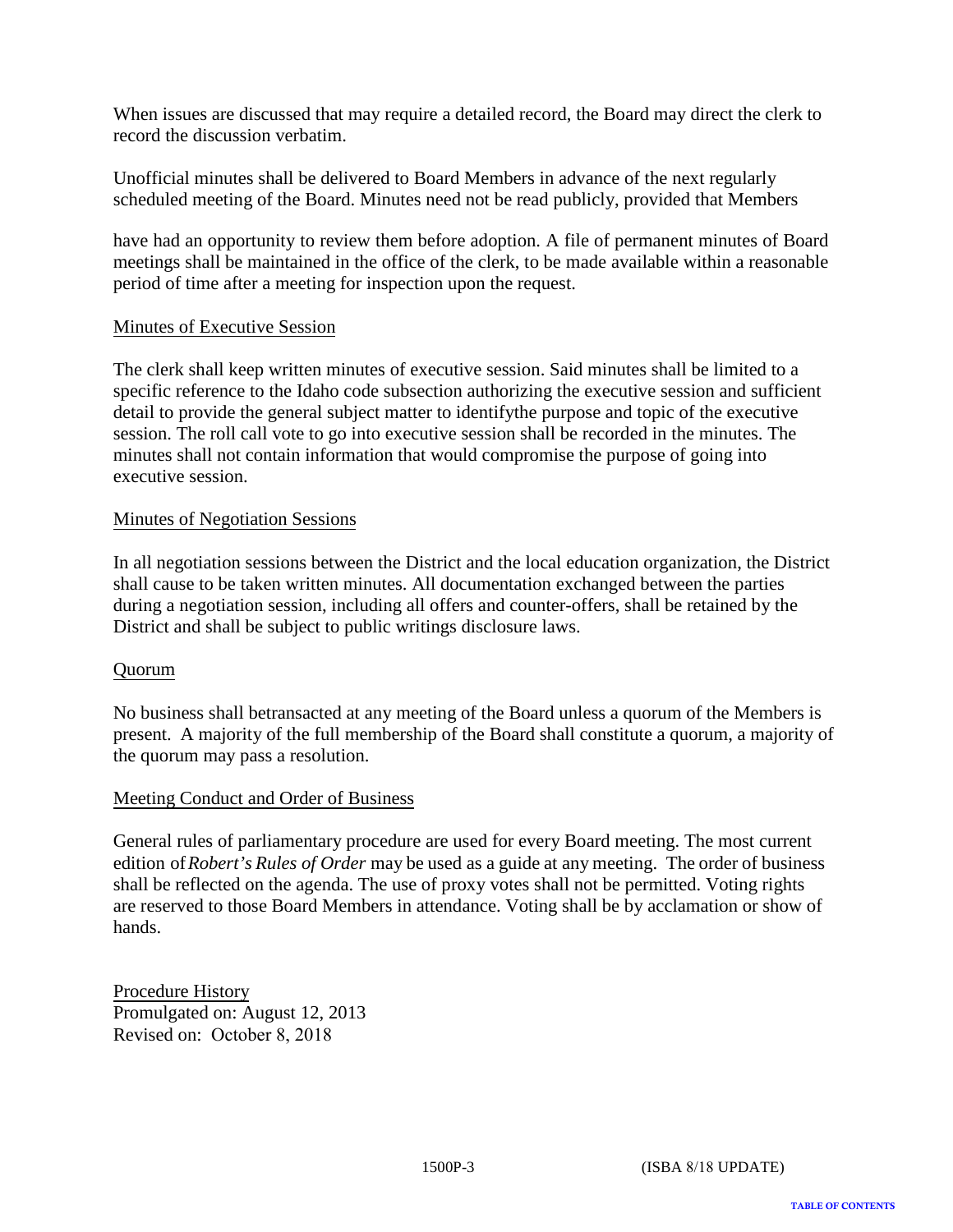# <span id="page-39-0"></span>**BOARD OF TRUSTEES 1510**

# Open Meeting Law Compliance and Cure

# Formation of Public Policy at Open Meetings

The District recognizes that the formation of public policy is public business and shall not be conducted in secret. The District further recognizes the goal of the Open Meeting Law is compliance, and that in order to achieve compliance, the District must have the ability to correct any errors.

### Violations

If an action, or any deliberation or decision-making that leads to an action, occurs at anymeeting which fails to comply with the guidelines set forth in Idaho's Open Meeting laws, such action shall be null and void.

The Board may self-recognize an open meeting violation. The Board may also receive written notice to the Clerk of the Board of an alleged violation. A civil complaint filed and served upon the Board may serve as written notice.

An individual Board member who conducts or participates in a meeting which violations the Open Meeting Law is subject to a civil penalty of up to \$250. A knowing violation is subject to a civil penalty of up to \$1,500. A second knowing violation within a twelve month time period is subject to a civil penalty of up to \$2,500.

### Cure Provision

A violation may be cured by the Board upon:

- 1. The Board's self-recognition of a violation; or
- 2. Receipt by the Clerk of a written notice of an alleged violation. A civil complaint filed and served upon the Board may be substituted for other forms of written notice. Upon notice of an alleged open meeting violation, the Board shall have 14 days to respond publicly and either acknowledge the open meeting violation and state an intent to cure the violation or state that Board has determined that no violation has occurred and that no cure is necessary. Failure to respond shall be treated as a denial of any violation.

Following the Board's acknowledgment of a violation, the Board shall have 14 days to cure the violation by declaring as void all actions taken in violation of the Open Meeting Law.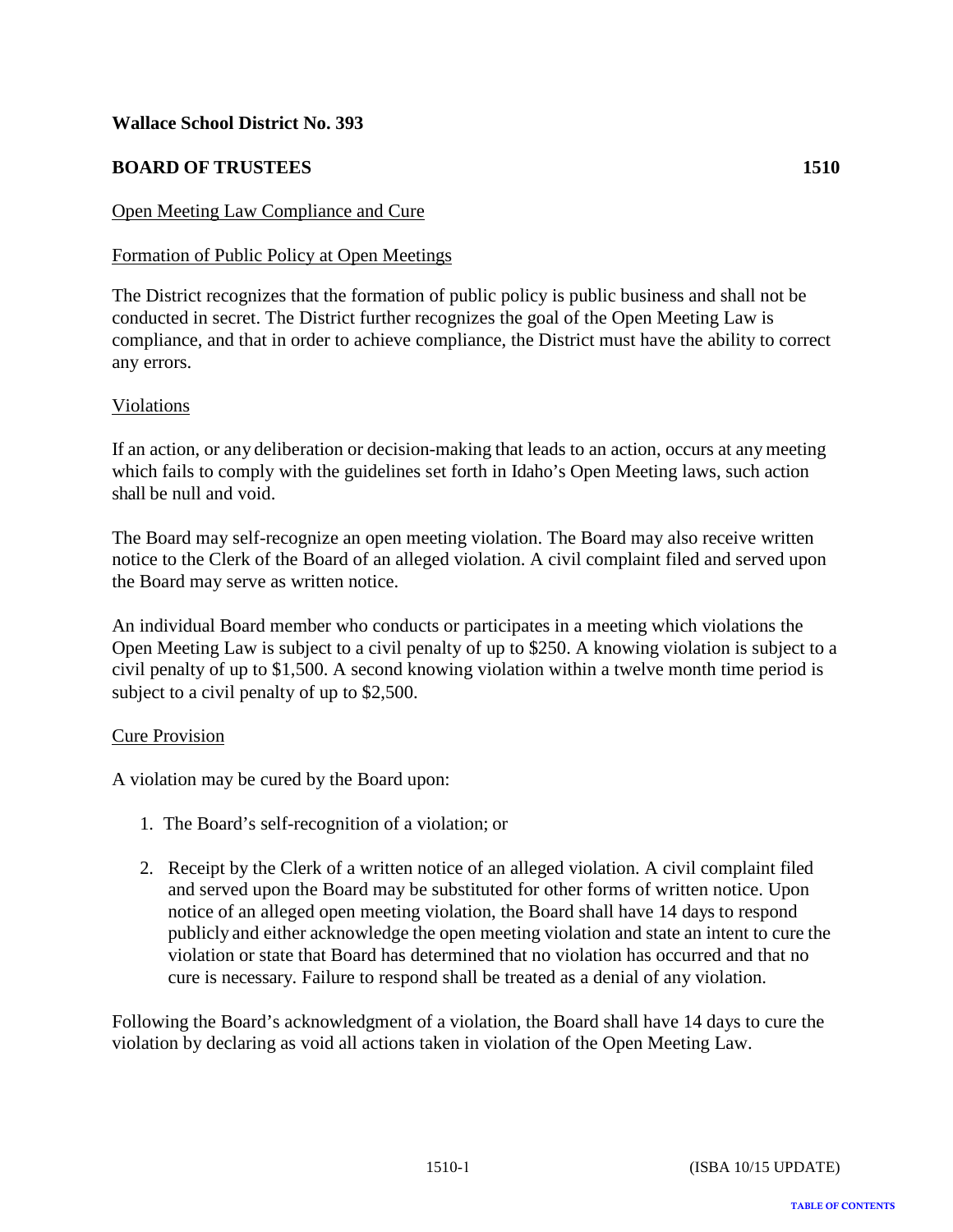Within 14 days of acknowledging the violation, and stating an intent to cure, the Board shall cure the violation by holding a properly noticed meeting to address the voided actions. The Board may then address the voided actions and lawfully take the desired action in accordance with the Open Meeting Law. Curing the violation in this manner bars any civil penalty for an unintentional violation. Private enforcement actions are stayed during the cure period.

# **Ratification**

Any suit brought for the purpose of having an action or decision declared null and void must be commenced within 30 days of the decision or action that results from an open meeting violation. Actions taken in violation of the Open Meeting Law are not void unless they are challenged within 30 days. Even where an action is not challenged within 30 days, it is the best practice to cure any known violation by holding a meeting in accordance with the law to ratify a decision or action that results from an open meeting violation.

| Legal Reference: I.C. § 74-201 | I.C. $§$ 74-202 | Formation of Public Policy at Open Meetings<br>Open Public Meetings – Definitions |
|--------------------------------|-----------------|-----------------------------------------------------------------------------------|
|                                | I.C. $§$ 74-203 | Governing Bodies—Requirement for Open Public                                      |
|                                |                 | Meetings                                                                          |
|                                | I.C. $§$ 74-204 | Notice of Meetings                                                                |
|                                | I.C. $§$ 74-208 | Violations                                                                        |
|                                |                 | Idaho Open Meeting Law Manual, July 2015                                          |
|                                |                 | City of McCall v. Buxton, 146 Idaho 656 (2009)                                    |

Policy History: Adopted on: April 9, 2012 Revised on:

**TABLE OF CONTENTS**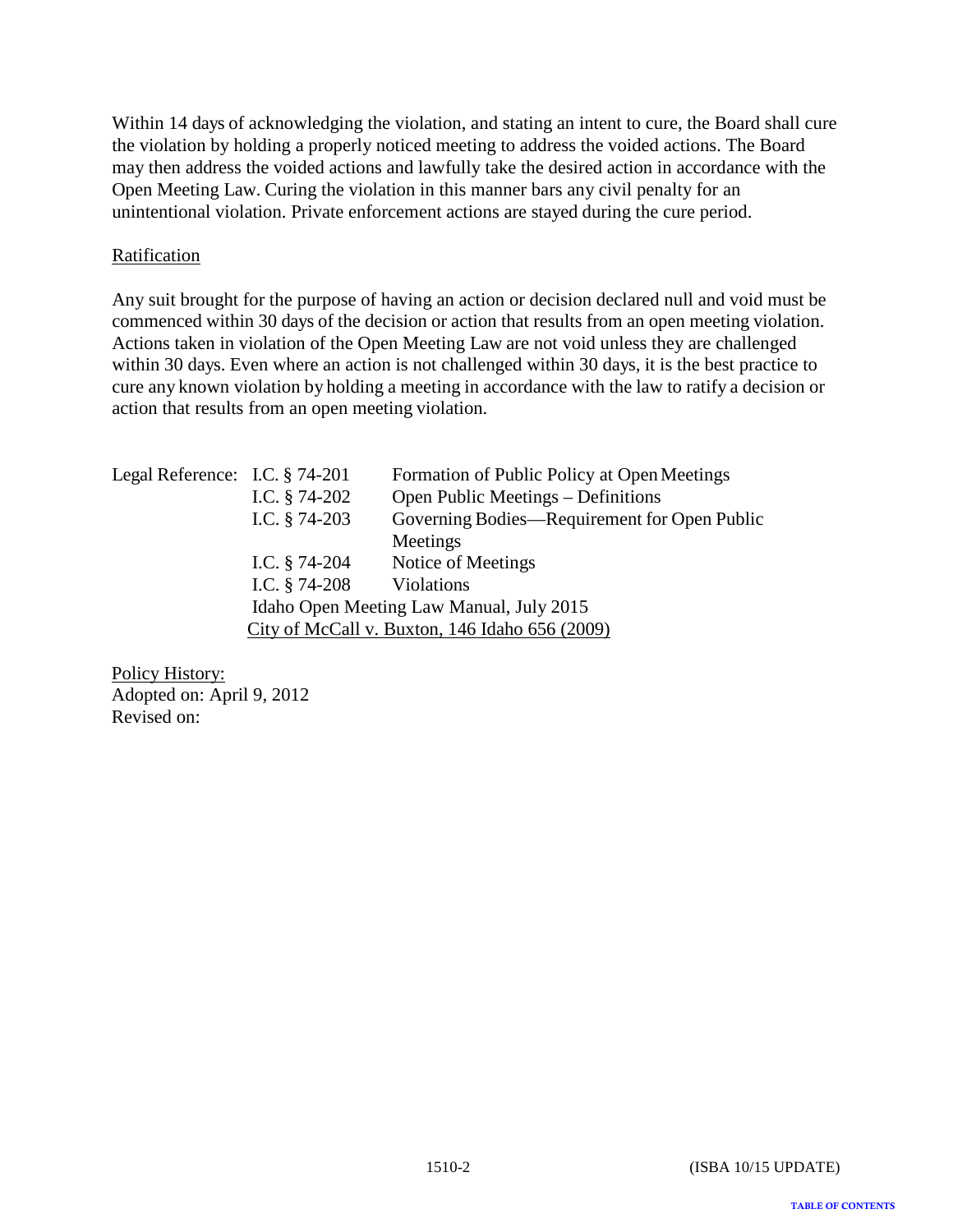# <span id="page-41-0"></span>**THE BOARD OF TRUSTEES 1525**

### Board Meeting News Coverage

One of the paramount responsibilities of the Board of Trustees is to keep the public informed of its actions. Consequently, local news media representatives shall be welcome and encouraged to attend all regular and special meetings of the Board.

### Broadcasting and Taping Of Board Meetings

Photographic and electronic audio and video broadcasting and recording devices may be used at regular and special Board meetings legally open to the public. Persons operating cameras or broadcasting and/or recording devices must do so with a minimum of disruption to those present at the meeting. Specifically, the view between Trustees and the audience must not be obstructed, interviews must not be conducted during the meeting, and no commentary is to be given in a manner that distracts the Trustees or the audience.

The Board, or its representatives, will make the necessary arrangements to have audio and video recordings of regular meetings and any special meetings that it deems appropriate. Audio and video recordings are not to be considered part of the minutes of any meeting.

| Legal Reference: I.C. $\S 33-510$ |                  | Annual Meetings – Regular Meetings – Boards of Trustees |
|-----------------------------------|------------------|---------------------------------------------------------|
|                                   | I.C. $§$ 74-204  | Notice of Meetings -- Agendas                           |
|                                   | I.C. $\S$ 74-205 | Written Minutes of Meetings                             |

Policy History: Adopted on: April 9, 2012 Revised on: September 10, 2019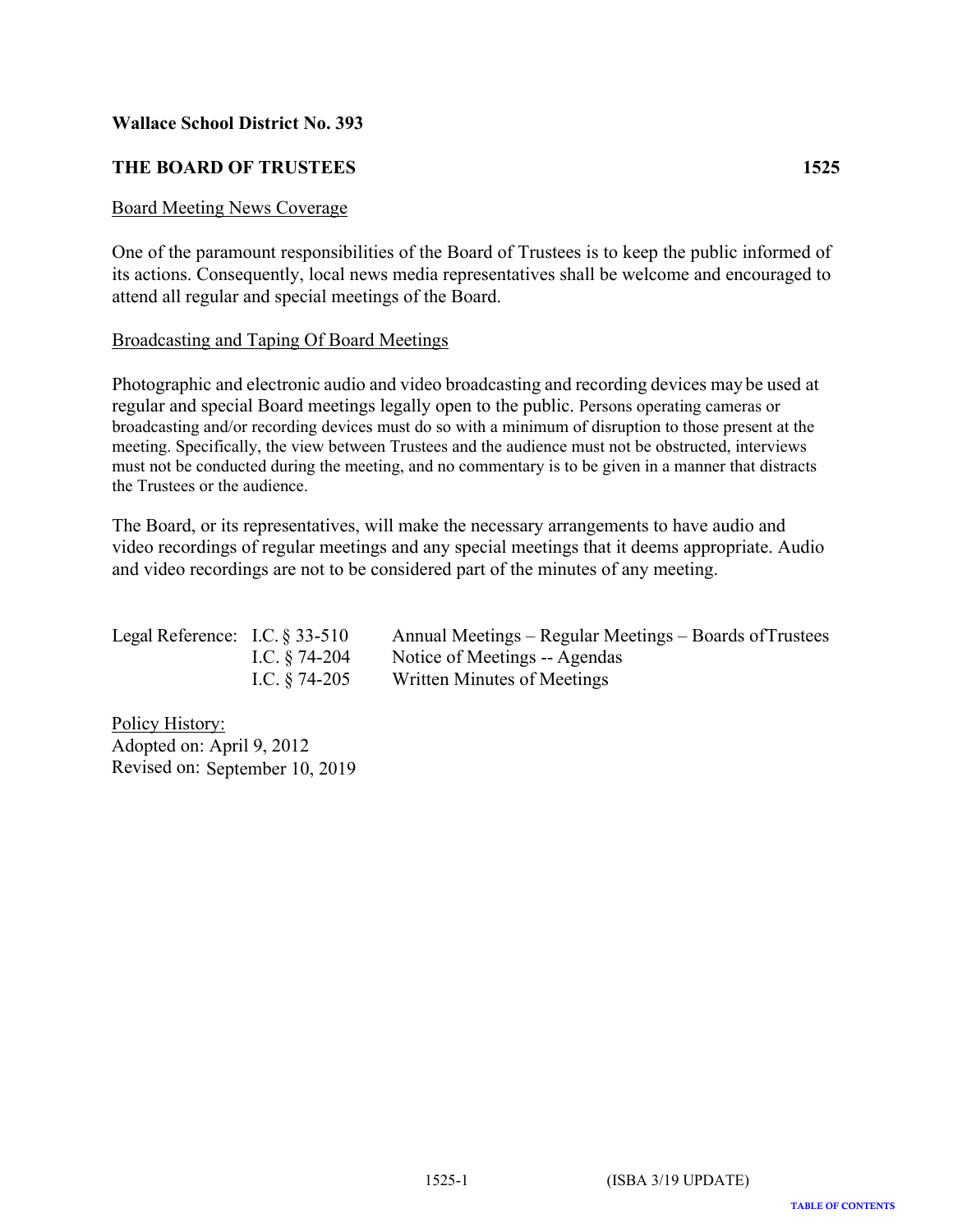# <span id="page-42-0"></span>**THE BOARD OF TRUSTEES 1600**

# Code of Ethics for School Board Members

As a member of my local Board of Trustees, I will strive to improve public education, and to that end I will:

- 1. Attend all regularly scheduled Board meetings insofar as possible, having read my packet ensuring that I am informed about the issues to be considered at the meeting;
- 2. Recognize that the Board must comply with the Open Meeting Law and only has authority to make decisions at official Board meetings;
- 3. Make all decisions based on the available facts and my independent judgment, and refuse to surrender that judgment to individuals or special interest groups;
- 4. Understand that the Board makes decisions as a team. Individual Board Members may not commit the Board to any action unless so authorized by official Board action;
- 5. Recognize that decisions are made by a majority vote and the outcome should be supported by all Board Members;
- 6. Acknowledge that policy decisions are a primary function of the Board and should be made after full discussion at publicly held Board meetings, recognizing that authority to administer policy rests with the Superintendent;
- 7. Be open, fair, and honest; have no hidden agendas; and respect the right of other Board Members to have opinions and ideas which differ from mine;
- 8. Recognize that the Superintendent is the Board's advisor and should be present at all meetings, except when the Board is considering the Superintendent's evaluation, contract, or salary;
- 9. Understand the chain of command and refer problems or complaints to the proper administrative office while refraining from communications that may create conditions of bias should a District concern ever rise to the attention of the Board as a hearings panel;
- 10. Keep abreast of important developments in educational trends, research, and practices by individual study and through participation in programs providing such information;
- 11. Respect the right of the public to be informed about District decisions and school operations;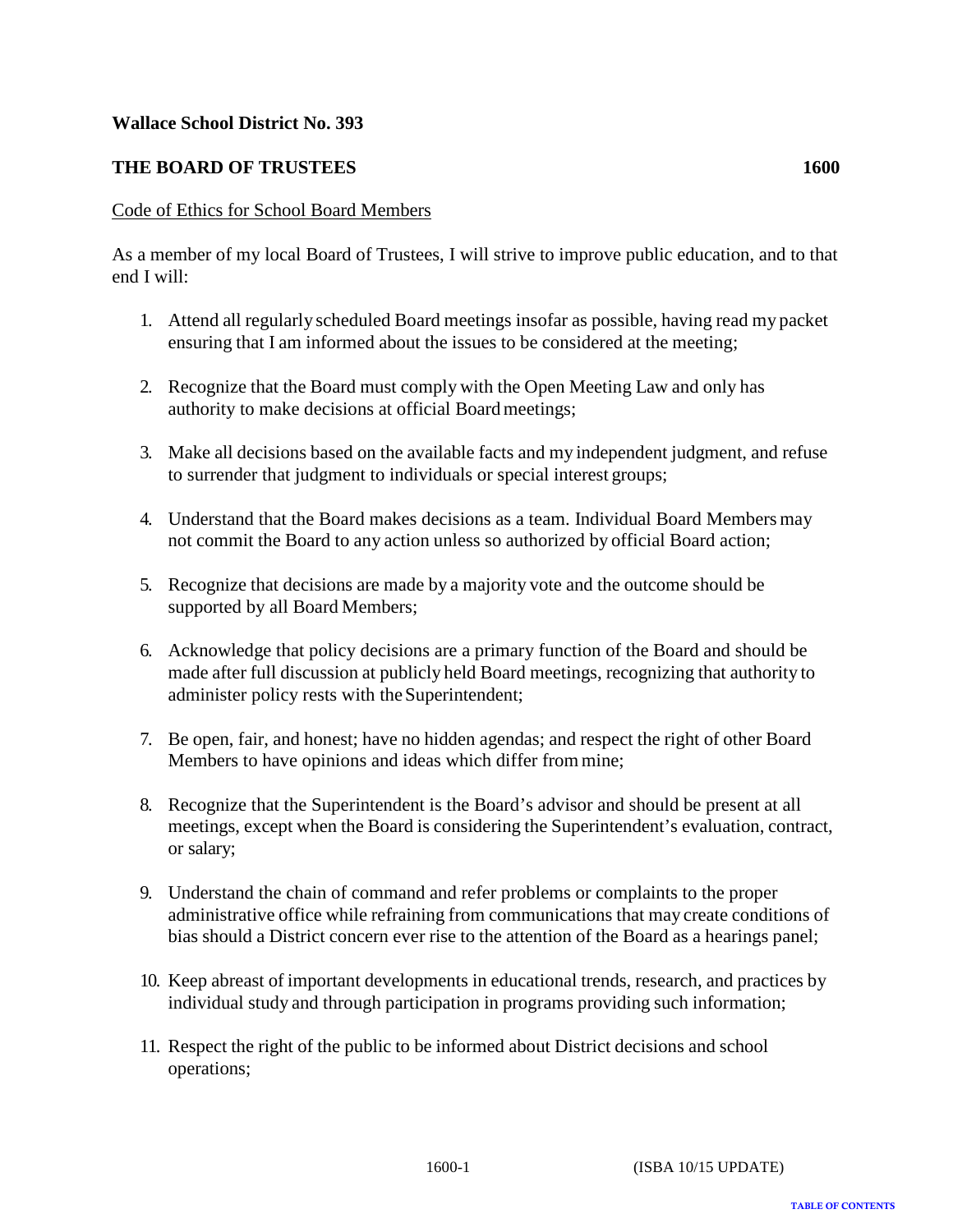- 12. Understand that I will receive information that is confidential and cannot be shared;
- 13. Give staff the respect and consideration due skilled, professional employees and support the employment of those best qualified to serve as District staff, while insisting on regular and impartial evaluation of all staff;
- 14. Present personal criticism of District operations to the Superintendent, not to District staff or to a Board meeting;
- 15. Refuse to use my Board position for personal or family gain or prestige. I will announce any conflicts of interest before Board action is taken; and
- 16. Remember always that my first and greatest concern must be the educational welfare of the students attending the public schools.

| Trustee Signature: | Date: |
|--------------------|-------|
|--------------------|-------|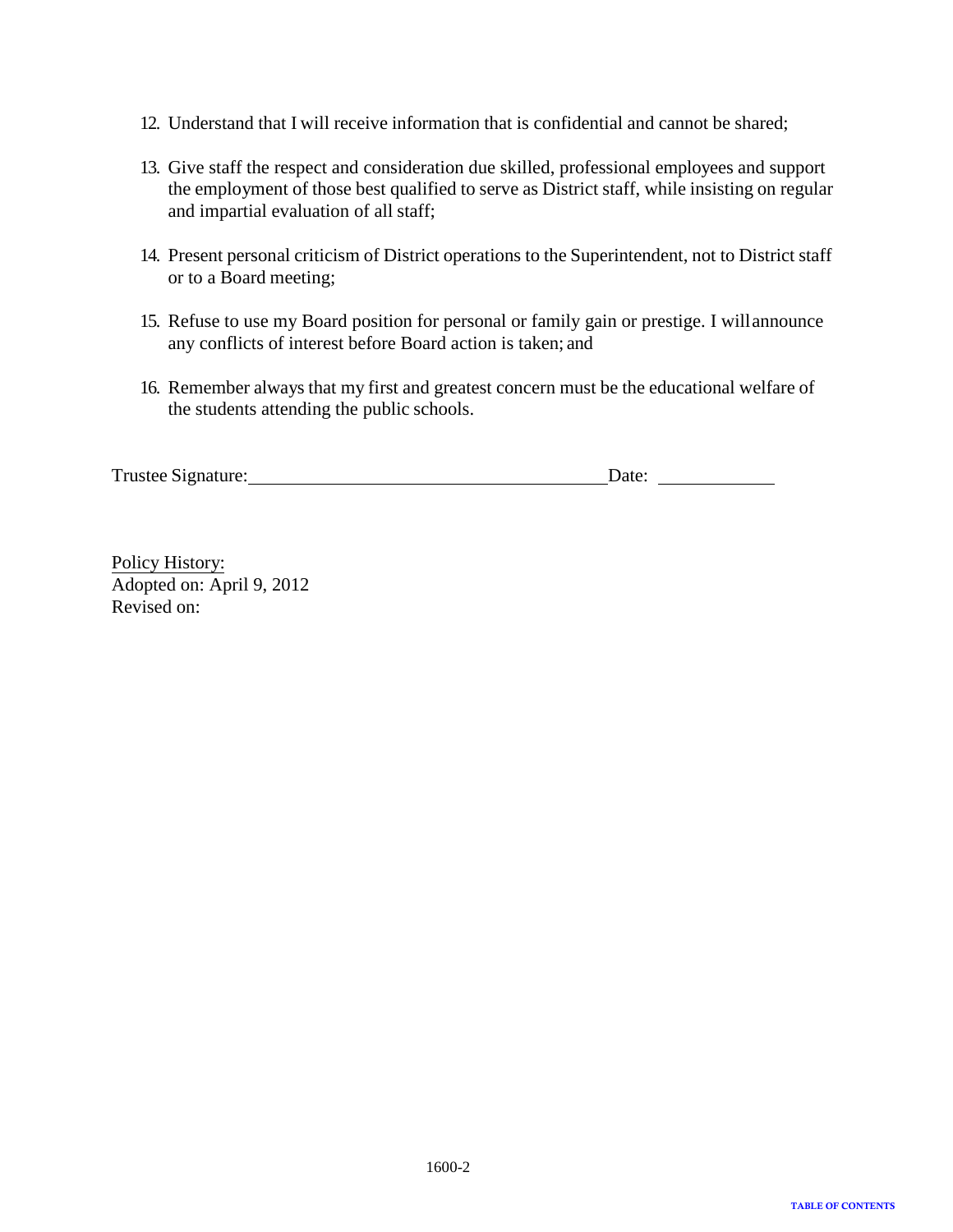# <span id="page-44-0"></span>**THE BOARD OF TRUSTEES 1610**

# Trustee Conflict of Interest

# A Trustee may not:

- 1. Use the Trustee's official power to further the Trustee's own interests;
- 2. Have a pecuniary interest directly or indirectly, except a remote interest, in any contract or other transaction pertaining to the maintenance or conduct of the School District. A "remote interest" means:
	- A. The Trustee is a non-salaried employee of a nonprofit corporation; or
	- B. The Trustee is an employee or agent of a contracting party where the compensation of the Trustee as an employee or agent consists entirely of fixed wages or salary; or
	- C. The Trustee is a landlord or tenant of a contracting party; or
	- D. The Trustee is a holder of less than one percent of the shares of a corporation or cooperative contracting party;

and the Trustee discloses such remote interest to the Board of Trustees;

- 3. Accept any reward or compensation for services rendered as a Trustee except as expressly provided by law;
- 4. Accept and award contracts involving the School District with businesses in which a Trustee or person related to him or her by blood or marriage within the second degree has a direct or indirect interest except when the procedures set forth in I.C. §§ 18-1361 or 18- 1361A are followed;
- 5. Be involved in the employment of a relative related by affinity or consanguinity within the second degree. The Trustee shall be absent from the meeting while such employment is being considered and/or determined;
- 6. Employ the spouse of a Trustee when such employment requires or will require the payment or delivery of any School District funds, money, or property to such spouse except when the procedures set forth in I. C. § 33-507(3) are followed as outlined in Policy 1615;
- 7. Enter into a contract in the Trustee's individual capacity, the effect of which is to create a personal interest which may conflict with the officer's public duty;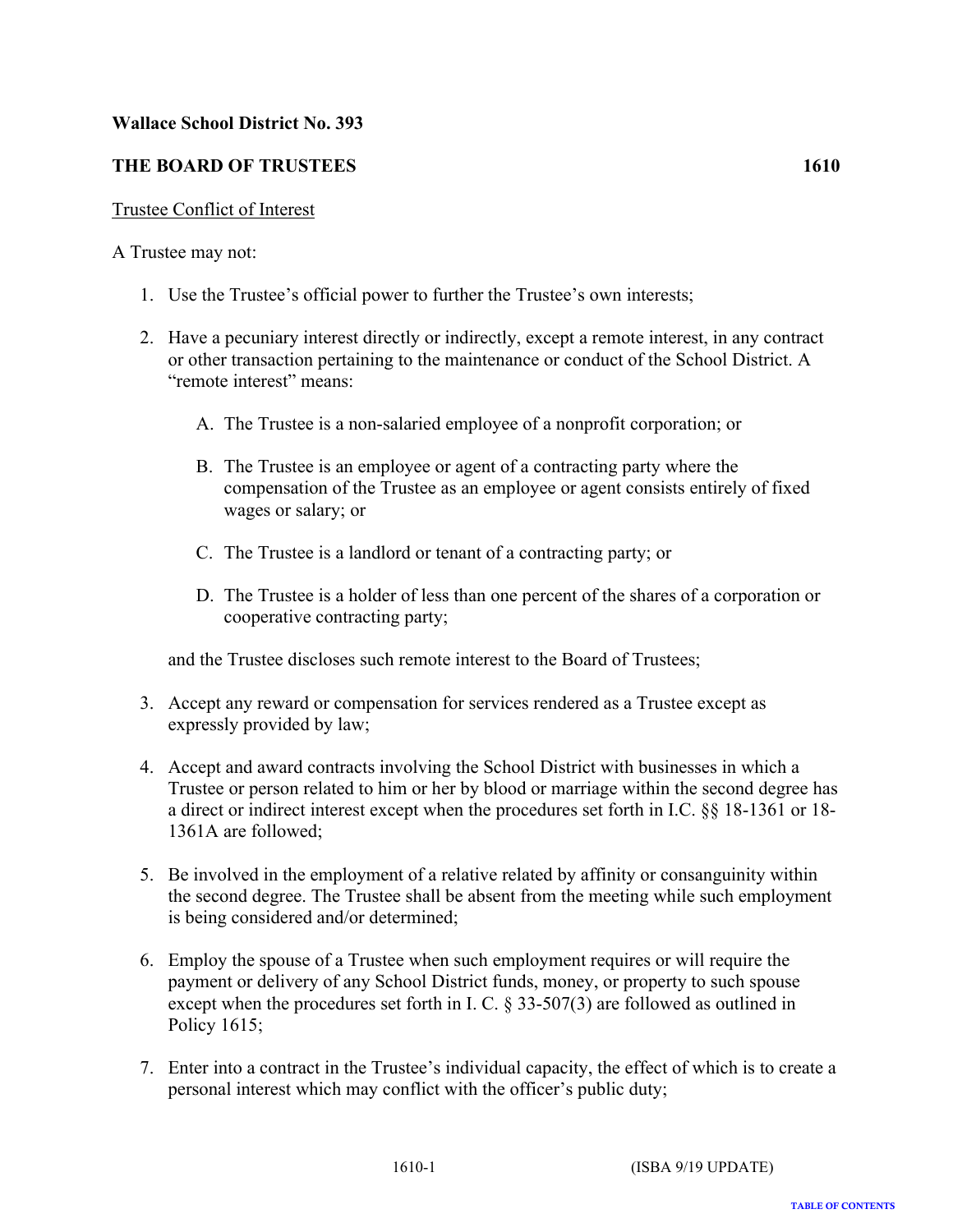- 8. Be a purchaser or vendor at any sale or purchase made by the Trustee in the Trustee's official capacity;
- 9. Use public funds or property to obtain a pecuniary benefit for himself or herself;
- 10. Solicit, accept, or receive a pecuniary benefit as payment for services, advice, assistance, or conduct customarily exercised in the course of the Trustee's official business;
- 11. Use or disclose confidential information gained in the course of or by reason of the Trustee's official position or activities in any manner with the intent to obtain a pecuniary benefit for the Trustee or any other person or entity in whose welfare the Trustee is interested or with the intent to harm the District;
- 12. Appoint or vote for the appointment of any person related to him or her by blood or marriage within the second degree to any clerkship, office, position, employment, or duty, when the salary, wages, pay, or compensation of such appointee is to be paid out of public funds or fees of office; or appoint or furnish employment to any person whose salary, wages, pay, or compensation is to be paid out of public funds or fees of office, and who is related by either blood or marriage within the second degree to any other public servant making or voting for such appointment.

Relation by blood within the second degree includes grandparents and grandchildren. Laterally, it includes brothers and sisters.

| Legal Reference: I.C. $\S$ 18-1359 |                   | Use Public Position for Personal Gain                  |
|------------------------------------|-------------------|--------------------------------------------------------|
|                                    | I.C. $§$ 18-1361  | Self-Interest Contracts - Exception                    |
|                                    | I.C. $§$ 18-1361A | Non-compensated Appointed Public Servant – Relative of |
|                                    |                   | Public Servant – Exceptions Limitation                 |
|                                    | I.C. $§$ 33-507   | <b>Upon Authority of Trustees</b>                      |
|                                    | I.C. $§$ 74-501   | Officers Not to be Interested in Contracts             |
|                                    | I.C. $§$ 74-502   | <b>Remote Interests</b>                                |
|                                    | I.C. $§$ 74-503   | Officers Not to be Interested in Sales                 |

Policy History: Adopted on: April 9, 2012 Revised on: November 10, 2014 Revised on: December 9, 2019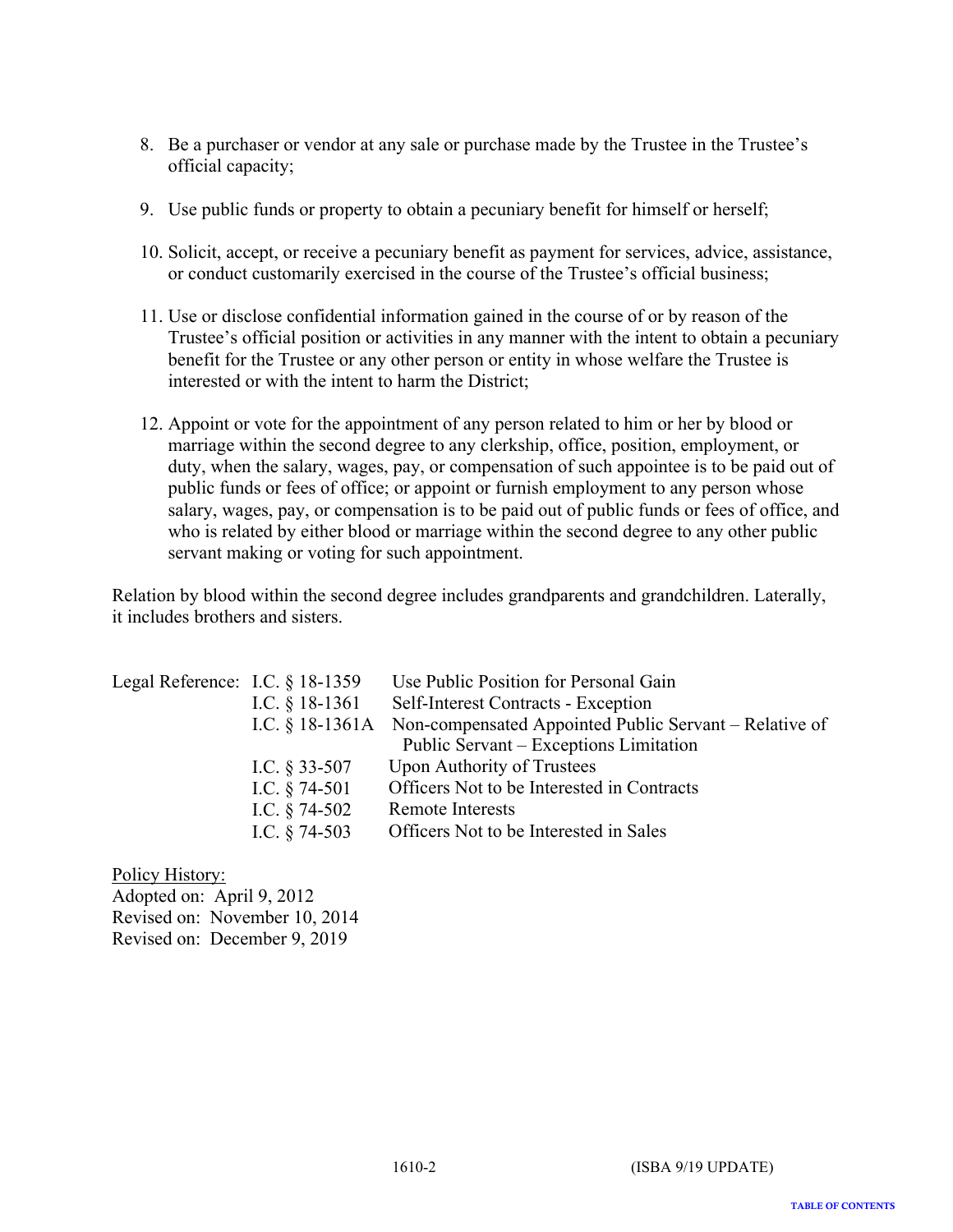# <span id="page-46-0"></span>**THE BOARD OF TRUSTEES 1615**

### Trustee Spouse Employment

It is generally unlawful for a Trustee to have their spouse employed by the District in any paying position whereby such employment would require the payment or delivery of any District funds, money, or property to their spouse.

However, Trustees in Districts that annually meet the following criteria may have a spouse employed in the District under the following conditions:

- 1. The District had a fall enrollment of 1,200 or fewer students in the prior school year;
- 2. The spouse will be employed in a nonadministrative position;
- 3. The position has been listed as open for application on the District's website or in a local newspaper for at least 60 days unless the opening occurred during the school year, in which case the position must have been listed as open for at least 15 days on the District's website or in a local newspaper;
- 4. No applications were received that met the minimum certification, endorsement, education, or experience requirements of the position except the Trustee's spouse; and
- 5. The Trustee abstained from voting in the employment of the spouse and was absent from the meeting while such employment was being considered and determined.

The above five criteria must be met in each subsequent school year in which the Trustee's spouse is employed. Additionally, the following provisions are applicable in such situations:

- 1. Throughout the course of the spouse's employment, the Trustee shall abstain from voting in any decision that affects the compensation, benefits, individual performance evaluation, or disciplinary action relating to the spouse and shall be absent from the meeting while such issues are being considered. Such limitation shall include a prohibition on voting and attendance with regard to the following subject matters:
	- A. Negotiations regarding compensation and benefits;
	- B. Discussion and negotiation with District benefits providers; and
	- C. Anymatters relating to the spouse and letters of reprimand, direction, probation, or termination.
- 2. Regardless of spouse employment status, the Trustee may participate in deliberations and vote upon the District's annual fiscal budget and annual audit report;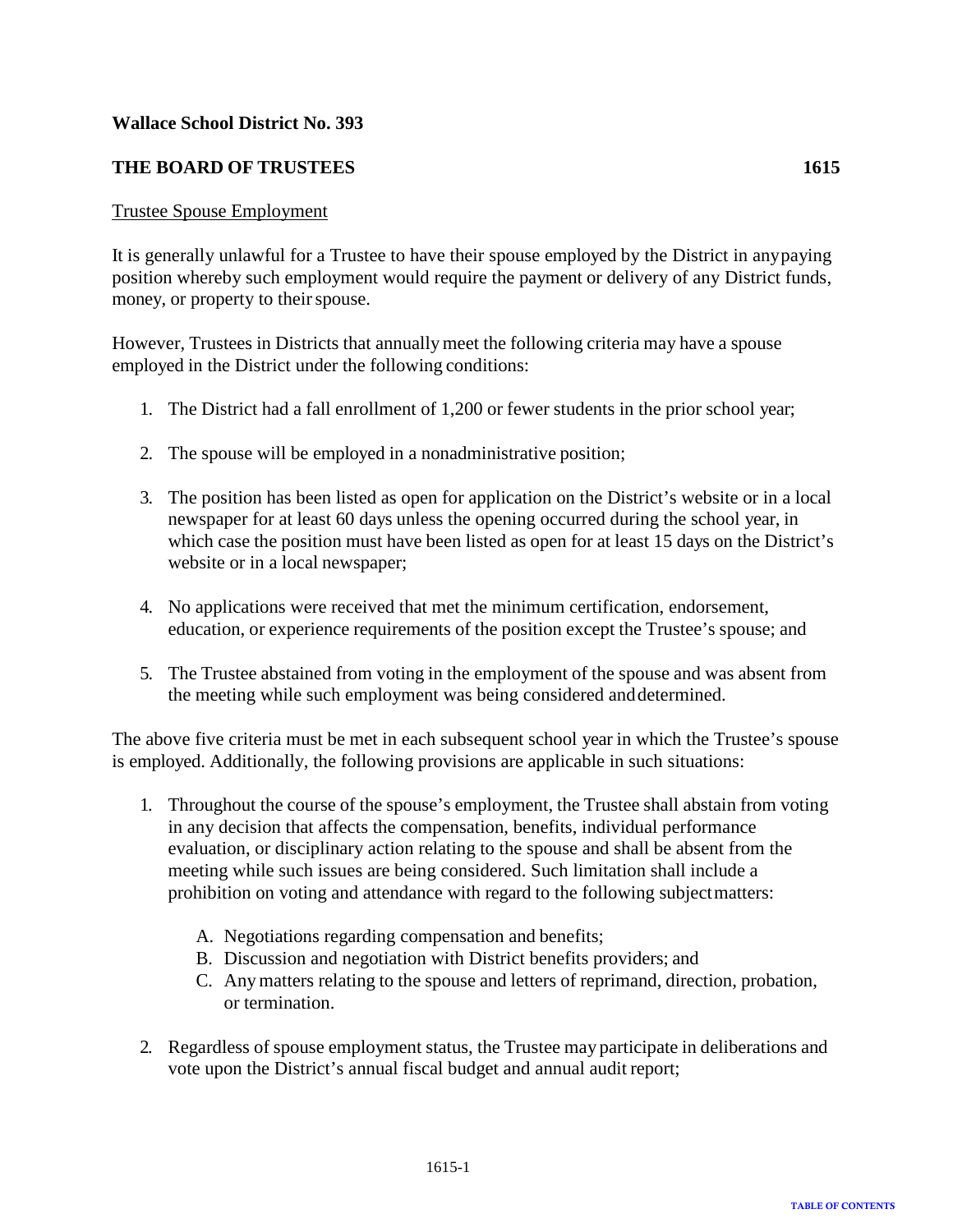3. Should the spouse of a Trustee be hired as a certificated teacher, notwithstanding any other policy or law to the contrary, such spouse may only be employed under a Category 1 annual contract pursuant to section 33-514A, Idaho Code, and so long as the status of Trustee and spouse employee remains, shall not progress to subsequent contract stages with the District.

Legal Reference: I.C. § 33-507 Limitation Upon Authority of Trustees

Policy History: Adopted on: November 10, 2014 Revised on: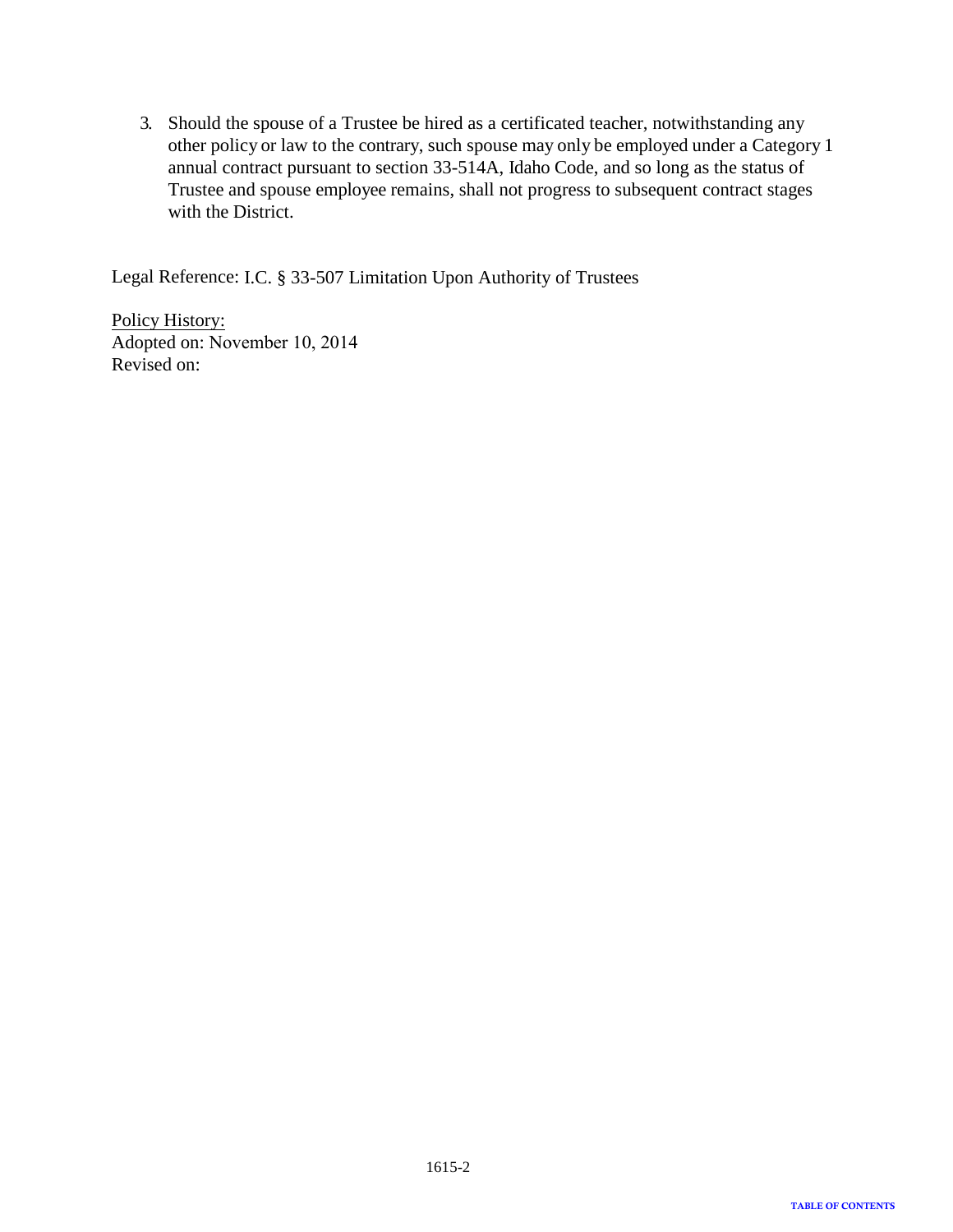# <span id="page-48-0"></span>**THE BOARD OF TRUSTEES 1620**

### Board Goals and Objectives

Each year, the Board will formulate annual objectives for the District and have available a written comprehensive philosophy of education with goals which reflect the District's philosophy of education. The philosophy of education and goals shall be in writing and shall be available to District staff and to the public.

At the conclusion of the year, the Superintendent shall submit a report to the Board which shall reflect the degree to which the annual objectives have been accomplished.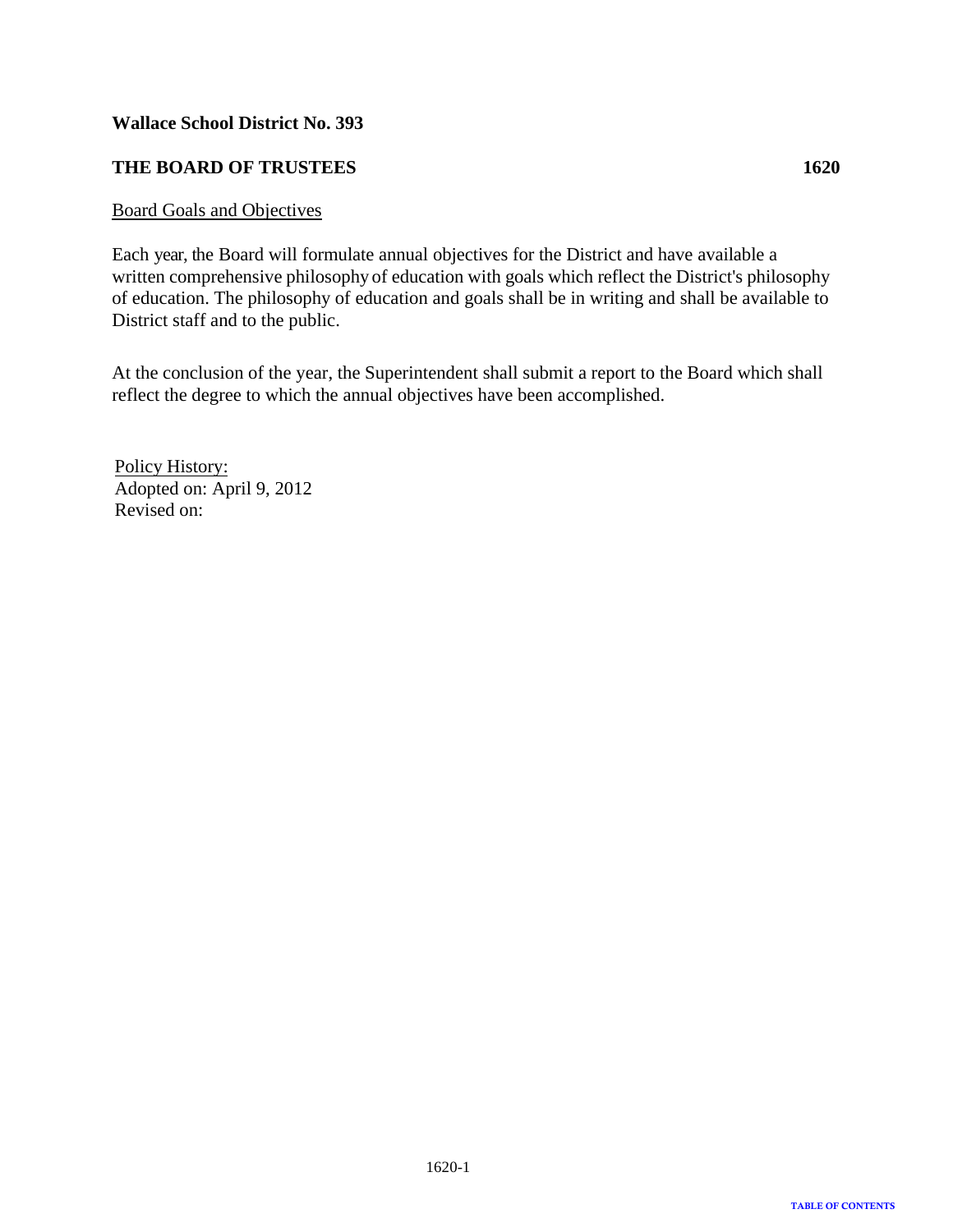# <span id="page-49-0"></span>**THE BOARD OF TRUSTEES 1630**

### Evaluation of Board

At the conclusion of each year, the Board may evaluate its own performance in terms of generally accepted principles of successful Board operations.

The Board may choose to evaluate the effectiveness of the processes that it employs in carrying out the responsibilities of the District. Those processes include but are not limited to team building, decision making, functions planning, communications, motivation, influence, and policy.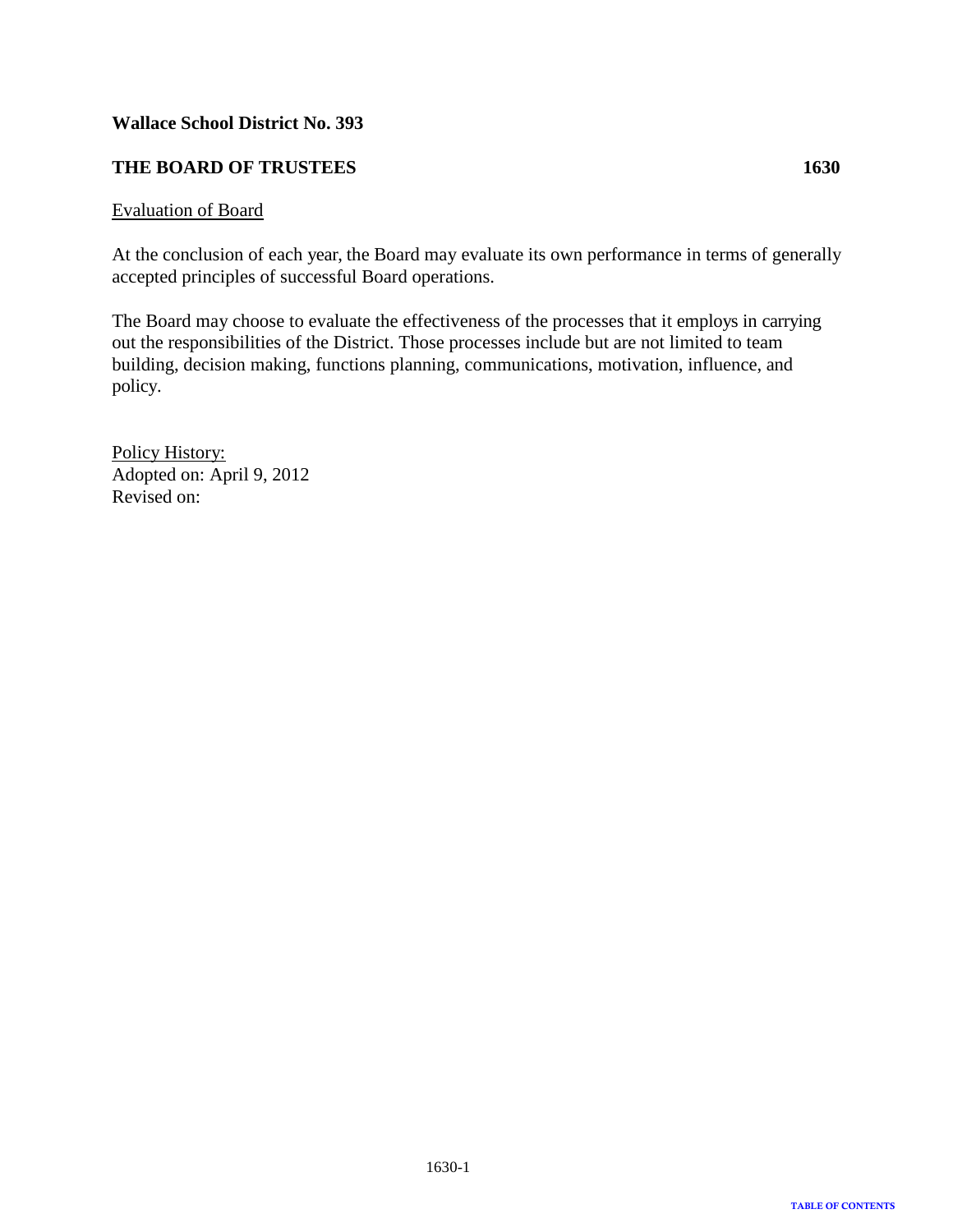# <span id="page-50-0"></span>**THE BOARD OF TRUSTEES**

### Inservice Conference for Trustees

Because the Board, as the policy-making authority of the school system, is responsible to the public for the success of all educational services offered by the school system, and because that success is directly dependent upon each Board Member's comprehension of system wide operations and the Member's ability to participate meaningfully in the decision-making process, the Board will provide, as soon as practicable, for the orientation of new Members. The purpose of the orientation is to help them become acquainted with their duties and responsibilities as Members of the Board.

In keeping with the need for continued boardsmanship development, the Board encourages the participation of its Members at appropriate Board conferences, workshops, conventions, and District-sponsored inservice training sessions. Funds for participation at such meetings will be budgeted on an annual basis.

Policy History: Adopted on: April 9, 2012 Revised on: January 11, 2021 Reviewed on: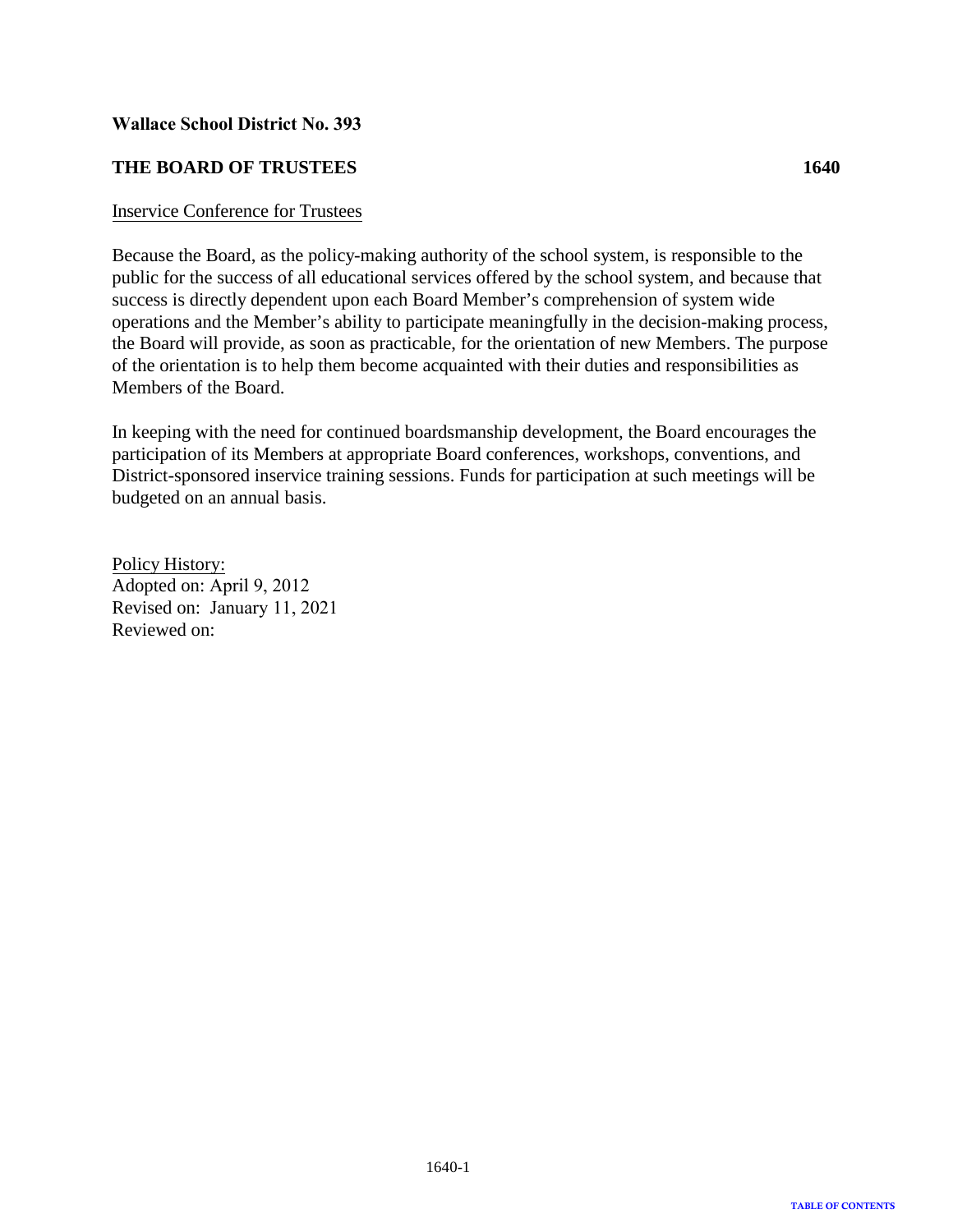# <span id="page-51-0"></span>**THE BOARD OF TRUSTEES 1645**

### Board Development Opportunities

The Wallace School District Board of Trustees realizes that proper board training is important. Decisions about school policy, personnel, finance, curriculum, and communications can be overwhelming and may require training. Training Board Members to be effective leaders and decision makers is an educational investment that benefits the entire community. The Board believes that with proper training, it can create a positive and productive atmosphere for decision-making. There needs to be strong leadership among Board Members demonstrated by teamwork, effective communication, problem-solving skills, and a positive relationship between the Board and the Superintendent.

The Board places a high priority on a planned and continuing program of in-service education for its members. The central purpose of the program is to enhance the quality and effectiveness of public school governance in our community. The Board shall plan specific in-service activities designed to assist members in their efforts to improve their skills as members of the policy- making body; to expand their knowledge about trends, issues, and new ideas affecting the continued welfare of our local schools; and to deepen their insights into the nature of leadership in a modern democratic society.

Funds may be budgeted annually to support the program. Qualified training in continuous improvement planning, finance, superintendent evaluation, ethics, and governance may be reimbursable by the State through the process outlined in Idaho State Board of Education rule. Individual Board Members shall be reimbursed for out-of-pocket expenses, as prescribed in Policy 1420 Trustee Expenses, incurred through participation in approved activities.

The Board, as a whole, shall retain the authority to approve or disapprove the participation of Members in planned activities. The public shall be kept informed through the news media about the Board's continuing in-service education and about the programs anticipated for short and long-range benefits to our schools.

The Board regards the following as examples of activities and services appropriate for implementing this policy:

- 1. Participation in school board conferences, workshops, and conventions held by the State and national school boards associations;
- 2. District-sponsored training sessions for board members; and
- 3. Subscriptions to publications addressed to the concerns of board members.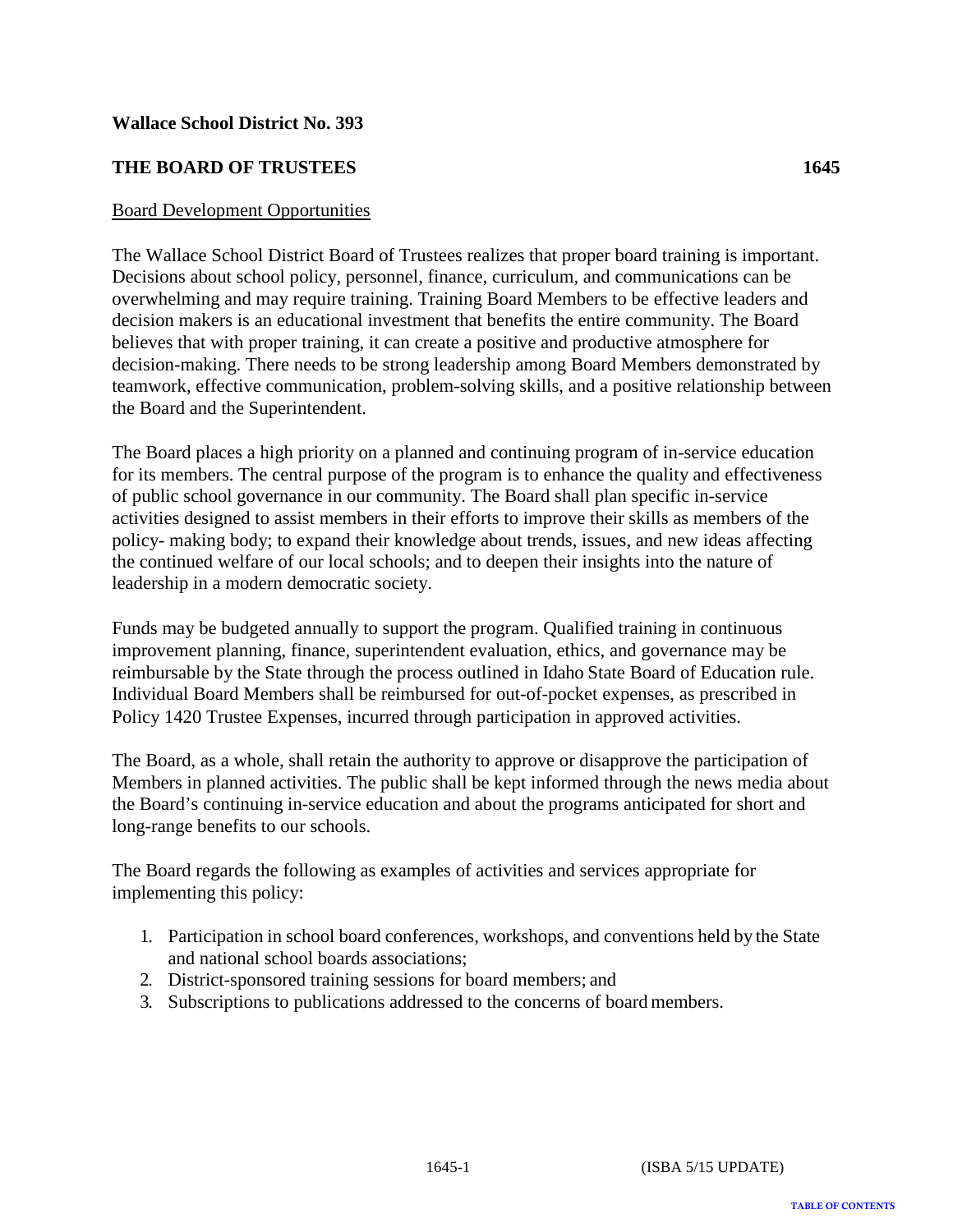In order to control both the investment of time and funds necessary to implement this policy, the Board establishes these principles and procedures for its guidelines:

- 1. A calendar of board conferences, conventions, and workshops shall be maintained by the Superintendent. The Board will periodically decide which meetings appear to be most promising in terms of producing direct and indirect benefits to the District.
- 2. Funds for participation at such meetings will be budgeted on an annual basis. When funds are limited, the Board will designate which of its Members will participate at a given meeting.
- 3. When a conference, convention, or workshop is not attended by the full Board, those who do participate will be requested to share information, recommendations, and materials acquired at the meeting.

Board Members are encouraged to attend workshops presented by the state and national school boards associations.

Cross Reference: Legal Reference: 1315 District Planning I.C. § 33-320 Continuous Improvement Plans and Training IDAPA 08.02.01.801 Planning and Training

Policy History: Adopted on: August 11, 2014 Revised on: September 14, 2015 Revised on: